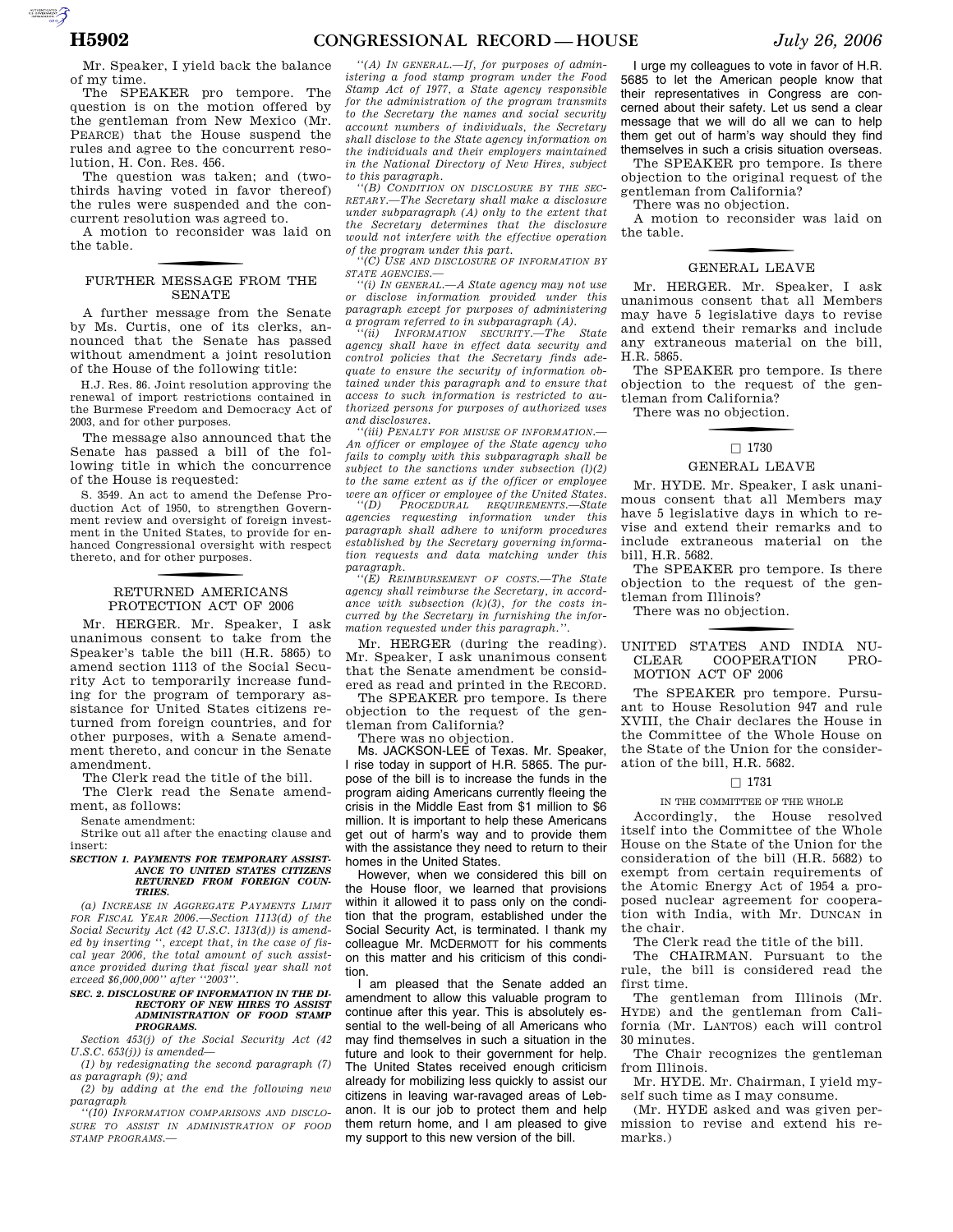Mr. HYDE. Mr. Chairman, I rise in support of H.R. 5682, the U.S.-India Nuclear Cooperation Promotion Act of 2006, which the Committee on International Relations ordered reported by a vote of 37–5 on June 28. This, therefore, is truly a bipartisan effort.

This bill is based on the administration's original proposal, H.R. 4974, which Mr. LANTOS and I introduced last fall at the request of Secretary Rice. Current law does not permit civil nuclear trade with India. That legislation would have authorized the President to waive a number of provisions of the Atomic Energy Act of 1954, as amended, to allow him to negotiate an agreement establishing civil nuclear cooperation with India.

This agreement will permit the U.S. to sell technology to India for nuclear power development. In return, India will open up for inspection its civilian nuclear program to international inspections and also agree not to test nuclear weapons and abide by nuclear export controls.

H.R. 5682 takes the President's bill as a starting point and amends it in several key ways. The most important of these is that the process of congressional consideration has been reversed, meaning that the agreement cannot go into effect unless Congress approves it. This seemingly small change actually has great ramifications for the role of Congress as it ensures that we will retain a substantive role in the negotiation and implementation of this historic and far-reaching agreement.

Other major improvements in this bill include strengthening the conditions which the President must certify. The original, vague generalities have been made more specific and require a number of conditions to have already been met instead of being open-ended. The most important of these include:

That India has provided the United States and the International Atomic Energy Agency with a credible plan to separate its civilian and military facilities;

India has concluded a safeguards agreement with the IAEA regarding its civilian nuclear facilities;

India and the IAEA are making ''substantial progress'' toward concluding an Additional Protocol, which is a set of enhanced safeguards and inspection measures that the United States is urging all countries to negotiate for themselves;

India and the United States are working toward a multilateral Fissile Material Cutoff Treaty;

India is working with the United States to prevent the spread of enrichment and reprocessing technology;

India is taking steps to secure its nuclear and other sensitive materials and technology through enhanced export control legislation and harmonizing its export control laws, regulations and procedures with international standards; and the Nuclear Suppliers Group, also known as the NSG, has voted to change its guidelines to allow civil nuclear trade with India.

As many of you know, the NSG is a voluntary group of countries that export nuclear materials and technology and that coordinate their export policies regarding other countries. Currently, those guidelines do not permit nuclear trade with India.

In addition, the legislation requires detailed annual reports on the implementation of the U.S.-India agreement and on U.S. nonproliferation policy with respect to South Asia. There are also sections on Sense of Congress and Statements of Policy that, although containing many useful provisions, I will not take the time to describe in detail now.

Taken together, the committee believes that this bill represents a judicious balancing of competing priorities and will help lay the foundation for an historic rapprochement between the United States and India, while also protecting the global nonproliferation regime.

Having described the major components of the bill, let me take a brief moment to address some of the arguments made by supporters and opponents.

I have yet to hear any objection raised by any Member regarding the desirability of improving U.S.-India relations in general. She is the largest democracy in the world, with 1.1 billion people.

The announcement on July 18 of last year by President Bush and Indian Prime Minister Singh of a new global partnership between our two countries has been almost universally praised in this country and is rightly regarded as an historic achievement and one that is long overdue.

That partnership embraces many elements, from combating the AIDS epidemic to collaboration on scientific research to closer cooperation and ensuring stability in South Asia and other regions. Among other benefits, the agreement on nuclear cooperation that this bill will make possible will help India address its pressing energy needs by allowing it to build several nuclear reactors to supply electricity and lessening the need for petroleum.

A major argument in favor, however, is that a closer relationship with India is needed to offset the rising power of China. There is much to this view, and it is clear that the U.S. will need to draw upon new resources to handle the challenges of this new century.

In the end, this is a good deal for both the U.S. and India. While the world has known that India possesses nuclear weapons, India has not had a seat at the table of nuclear stakeholders. The agreement calls for the U.S. to sell technology to India for nuclear power development. In return, India will open its 14 civilian nuclear reactors to international inspections, agree not to test nuclear weapons and abide by nuclear export controls. This brings India into the mainstream with other accountable countries, giving rise to the same benefits and responsibilities as such other countries.

It is important to note that this deal would improve international nuclear security and at the same time expand relations between the U.S. and one of the most important emerging nations in the world. It will enable India to make energy cheaper, cleaner and more accountable. It would create more customers for U.S. firms and, in the end, both countries will benefit.

I urge support of this important legislation.

I want to acknowledge the indispensable collaboration of Mr. LANTOS and his marvelous staff, matched only in talent and zeal by my marvelous staff. This is truly a product of very desirable bipartisanship, and I thank them and salute them for their contribution.

Mr. Chairman, I reserve the balance of my time.

Mr. LANTOS. Mr. Chairman, I yield myself such time as I may consume.

Mr. Chairman, I rise in support of the legislation. This is no ordinary vote. Historians will regard what we do today as a tidal shift in relations between India and the United States. This will be known as the day when Congress signaled definitively the end of the Cold War paradigm governing interactions between New Delhi and Washington.

A few weeks ago, by a vote of 37–5, the International Relations Committee resoundingly approved this legislation backing the civilian nuclear accord with India. This was nothing short of a vote of confidence in the long-term future of relations between India and the United States.

President Clinton laid the foundation for this process with his historic trip to India 6 years ago. He demonstrated that the United States was launching a new era of mutual respect and cooperation.

A year ago, this vision was brought to full realization as the President and Prime Minister Singh issued a joint statement on an array of new initiatives spanning the fields of high technology, space exploration, counterterrorism, defense cooperation and energy security.

Today, Mr. Chairman, the House of Representatives steps forth into the spotlight to offer its judgment on one critical element of this new relationship, the United States and India Nuclear Cooperation Promotion Act of 2006, the first key step to create the statutory authority to expand nuclear research, civilian nuclear power and nonproliferation cooperation New Delhi.

Our legislation represents a nonproliferation victory for the United States. As part of the agreement, India has committed to continue its moratorium on its own nuclear tests. It will also adhere to international nuclear and missile control restrictions, and India has agreed to place its civil nuclear facilities for the first time under international safeguards.

Mr. Chairman, this, of course, is not a perfect agreement. No agreement between two sovereign nations can ever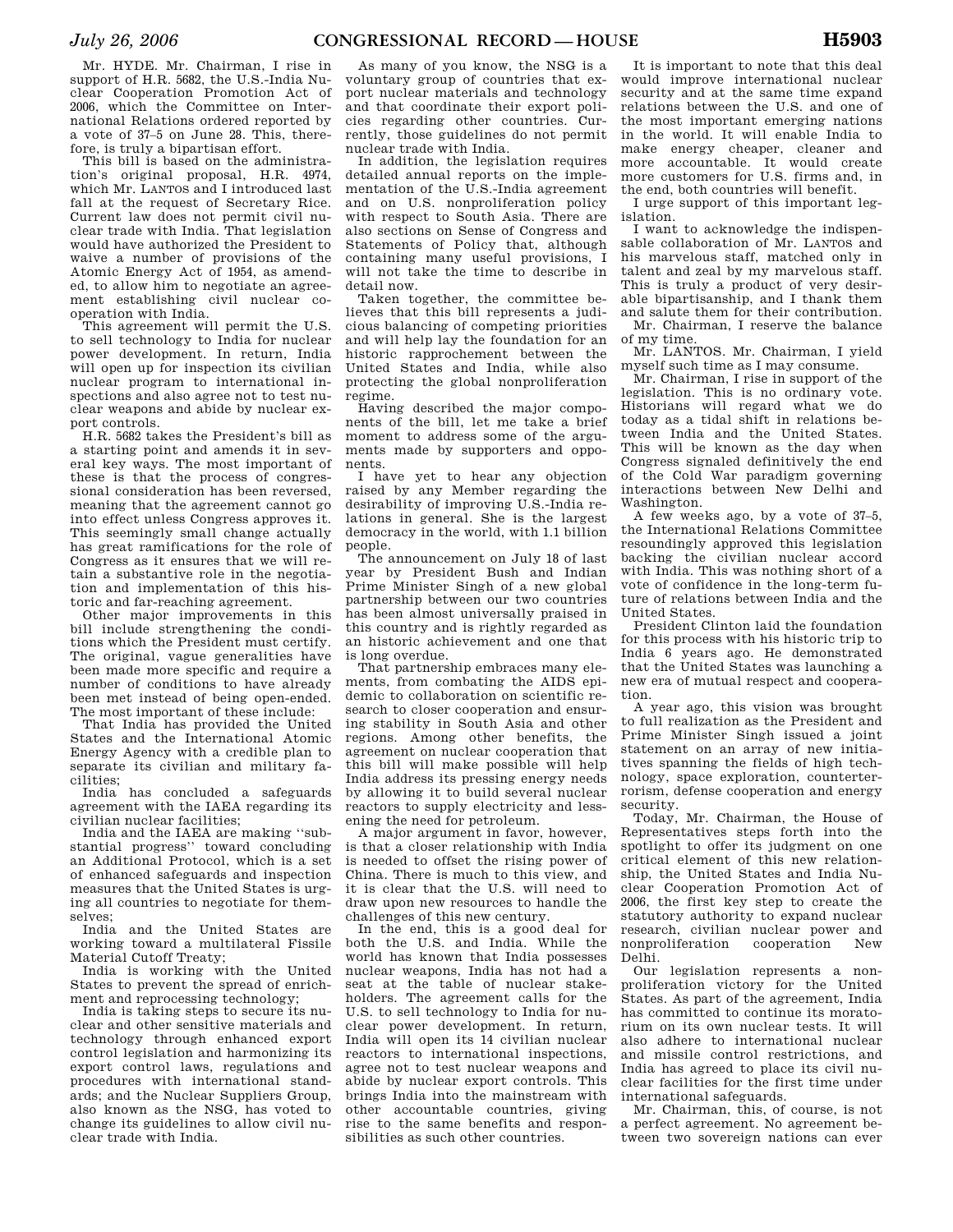be perfect, because the agreements arise from hard negotiations. Compromise was necessary on all sides. But we must not let the siren song of perfection deafen us to this chance for dramatically strengthening an important and valued ally.

## $\Box$  1745

Mr. Chairman, I understand the criticisms of this agreement on nonproliferation grounds. But I would like to assure the House that the International Relations Committee has thoroughly examined these issues during our five extensive hearings since last September on this initiative.

And, Mr. Chairman, our bill addresses those concerns thoroughly. It requires the President to make several determinations to Congress. Among these, the President must determine that India has concluded a credible plan to separate civilian and military nuclear facilities; that India has concluded a safeguards agreement with the International Atomic Energy Agency that will apply safeguards in perpetuity to India's civil nuclear facilities, materials, and programs; that India is harmonizing its export control laws and regulations to match those of the so-called Nuclear Suppliers Group, and that India is actively supporting U.S. efforts to conclude a fissile material cut-off treaty.

It is worth repeating, Mr. Chairman, that the International Relations Committee came to the determination that this agreement advances our Nation's nonproliferation goals, and our committee approved the bill by an overwhelming, bipartisan vote of 37–5.

Mr. Chairman, this legislation has been carefully crafted to protect our nonproliferation interests, and to ensure direct congressional oversight. Members will recall that the administration wanted Congress to approve the India deal in advance, without seeing the details of a still-to-be-negotiated nuclear cooperation agreement.

There would have been no effective subsequent review by the Congress. We rejected that approach. Our agreement ensures that Congress will have the final word on whether or not the agreement for cooperation with India can become law. Under our approach, Congress must vote a second time before there can be any civilian nuclear cooperation with India.

Congress must approve the completed cooperation agreement. But congressional oversight does not end there, Mr. Chairman. Our legislation also requires that the President make detailed annual reports on U.S. nonproliferation policy with respect to South Asia and the implementation of the U.S.-India agreement. And it includes certain guarantees that India will adhere to international standards for maintaining a safe civilian nuclear program.

Mr. Chairman, it is my deep pleasure to see the United States and India finally emerging from decades of dis-

trust and aloofness. Today, we are at the hinge of history, as we seek to build a fundamentally new relationship based on our common values and our common interests.

Our legislation, which is before this House, is a concrete and meaningful element of this new and dynamic relationship. I urge my colleagues to give their full support to this legislation and to help usher in a new day in U.S.- India relations.

Mr. Chairman, I reserve the balance of my time.

Mr. HYDE. Mr. Chairman, I yield 1 minute to the distinguished gentleman from Indiana (Mr. BURTON).

Mr. BURTON of Indiana. Mr. Chairman, I thank Mr. HYDE and Mr. LANTOS for their hard work on this bill. I think they have covered the details of the bill rather well.

The reason I wanted to take 1 minute was to say that I met with Prime Minister Singh in Delhi, India, along with some of his cabinet members, oh, a couple of months ago.

And although I have not always been in accord with some of things India has done, I am sure that they want to work with us on this nuclear agreement. They have assured me, and I am confident they will keep their word, that there will be a clear demarcation between civil use of nuclear energy, nuclear technology we might sell to them and their nuclear weapons program.

And there is about 800 million people in India that are living on less than \$2 a day. And when you go through Delhi and you see how they are living, under horrible, horrible conditions, little children running around with no place to go, burning cow chips for the heat that they need to stay warm at night, you realize the need for energy that they have and they need it so badly.

So this nuclear technology we are going to sell them for civil use will be very helpful, not only for job creation over there, but for making the quality of life better for all the people in India.

Mr. LANTOS. Mr. Chairman, I yield to the gentleman from Illinois (Mr. DAVIS) for the purpose of making a unanimous consent request.

(Mr. DAVIS of Illinois asked and was given permission to revise and extend his remarks.)

Mr. DAVIS of Illinois. Mr. Chairman, I rise in support of H.R. 5682, the United States and India Nuclear Cooperation Promotion Act of 2006.

Mr. Chairman, "India," Mark Twain wrote, ''is the cradle of the human race, the birthplace of human speech, the mother of history, the grandmother of legend, and the great grandmother of tradition.'' Now, this remarkable country is asking for our assistance as it develops its civilian nuclear program.

The possibilities for nuclear technological innovation in India are limitless. Domestic infrastructure improvements in water supply, power generation, and other industries will substantially improve the quality of life for over one billion Indian people.

Cooperating with India as it develops stable nuclear technology will strengthen the bond between India and the United States. Offering our expertise will increase the environmental protections in production and promote the responsible discard of nuclear waste. Bringing India's nuclear program under international guidelines will ensure a safer nuclear program.

The security and stability of India's nuclear program security is of the utmost importance. The International Atomic Energy Agency and the Indian Government have been working together to apply safeguards in accordance with International Atomic Energy Agency practices as well as formulating a plan to ensure the separation of civil and military facilities, materials, and programs. Furthermore, India is supporting international efforts to prevent the spread of enrichment and reprocessing technology. India is ensuring that the necessary steps are being taken to secure nuclear materials and technology through the application of comprehensive export control legislation and regulations through harmonization and adherence to Missile Technology Control Regime and Nuclear Suppliers Group guidelines.

India is a flourishing democracy that seeks to develop its nuclear program for purely peaceful reasons. It should be congratulated for that. Cooperating with India as it develops a civilian nuclear program will help India fulfill its civilian energy needs while creating a strategic partner for the United States in a volatile region.

Mr. LANTOS. Mr. Chairman, I yield 21⁄4 minutes to the gentleman from California (Mr. BERMAN) our distinguished colleague who has made invaluable contributions to the development of this legislation.

(Mr. BERMAN asked and was given permission to revise and extend his remarks)

Mr. BERMAN. Mr. Chairman, I want to commend the chairman and the ranking member of the committee, both Mr. HYDE and Mr. LANTOS, and their staffs for their hard work on this legislation.

There is no question that this bill is a major improvement over the administration's legislative proposal, as Mr. LANTOS mentioned. Because of the changes they have made, we will have an opportunity to decide whether or not to approve the nuclear cooperation agreement by a majority vote after the agreement is negotiated, after we see the IAEA safeguards agreement with India, and after the Nuclear Suppliers Group has reached a consensus.

Notwithstanding that, I do remain deeply concerned about this nuclear deal, because I fear that it will complicate our efforts to prevent the spread of weapons of mass destruction. Not because I think India is going to be a major proliferator, but because once you change the long-established nonproliferation rules for the benefit of one country, even a friendly democracy like India, then it becomes much easier for the other countries to justify carveouts for their special friends.

I would not be so concerned about setting a bad precedent if there was some compelling nonproliferation gain, but I just do not see it here. Later today, Representative TAUSCHER and I will offer an amendment to provide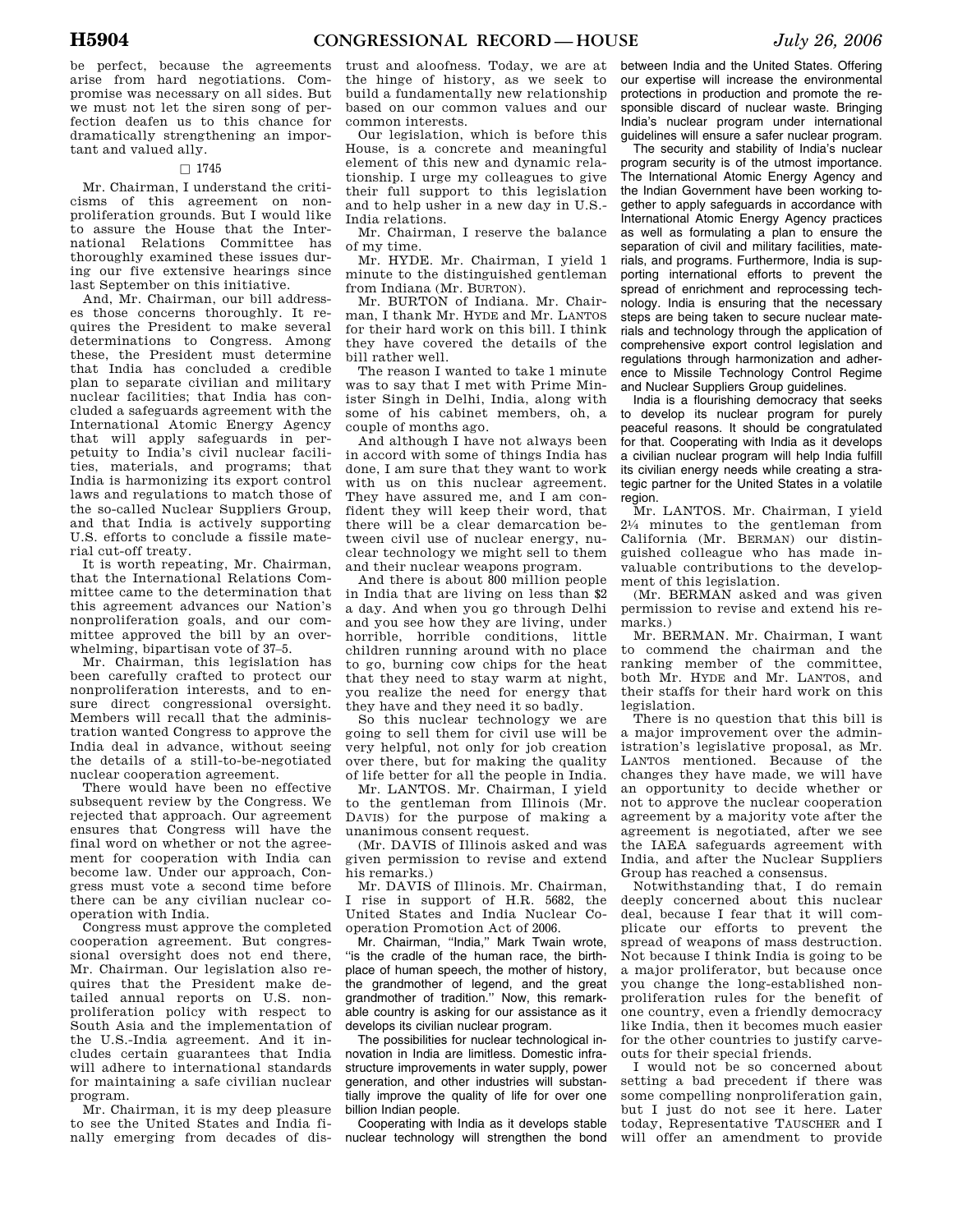that missing piece of the proposal. Our amendment, based on a proposal by former Senator Sam Nunn, would allow exports of nuclear reactors and other technology to India after a nuclear cooperation agreement has been approved by the Congress.

But it would restrict exports of uranium and other nuclear reactor fuel, until the President determines that India has halted the production of fissile material for use in nuclear weapons. Otherwise, we incentivize this.

Mr. Chairman, I come at this as someone who is unabashedly pro-India. I strongly support efforts to strengthen the U.S.-India strategic partnership. I also accept the fact that India has nuclear weapons, will never give up those weapons, and will probably never sign the Nuclear Nonproliferation Treaty.

Mr. Chairman, I welcome civilian nuclear cooperation with India, as long as it is done in a responsible way that does not undermine our credibility as a leader in the fight against proliferation. I believe the Tauscher-Berman amendment will help to achieve that goal.

Mr. HYDE. Mr. Chairman, I yield 4 minutes to the gentleman from California (Mr. ROYCE).

Mr. ROYCE. Mr. Chairman, I rise in strong support of this legislation, allowing for a nuclear cooperation agreement with India. The last two administrations have forged closer ties with India. And India is a nation now of over 1 billion people. The last two administrations frankly have overcome the chilly relations of the Cold War with India.

And last July's joint statement committed each country to a global partnership which has accelerated our cooperation on many issues, including on counterterrorism. As we saw 2 weeks ago, when a series of commuter train bombings hit Mumbai, killing over 200 Indian people, India is a frontline state in the struggle against Islamist terrorism.

Congress has played a leading role promoting U.S.-India relations. There is an India Caucus which I cochaired in the 107th Congress. In 2001, I led a congressional delegation to India's earthquake-shattered Gujarat region. Other Members have focused on India. But nothing we have done is as significant as the civilian nuclear cooperation agreement that we are debating today.

As our distinguished chairman has noted, the International Relations Committee has given this agreement close and extensive review. We held five hearings, which is certainly warranted given the high stakes.

Supporters and detractors alike recognize the great significance of this policy shift that the Bush administration has engineered. I would like to commend Chairman HYDE. He took a weak administration legislative proposal, one dismissive of congressional prerogative and turned it around. I want to commend Ranking Member

LANTOS, too, for his detailed work on this challenging issue.

While nuclear energy is controversial in the United States, it is not in India. Like in several other countries, nuclear energy is widely viewed as a critical technology, one central to uplifting hundreds of millions of impoverished Indians. So India will develop its nuclear energy sector, not as easily or as quickly without this deal, but it will nonetheless. And India will not relinquish its nuclear weapons at this point in time, which is understandable, given its security situation.

So right now, many Indians view the United States as blocking India's technological and developmental aspirations by our opposition to their acquiring nuclear material and technology. With its growing economy, India is consuming more and more oil. It is competing on the world market, competing with American consumers for limited hydrocarbon resources.

This gives Americans an interest in helping India expand its nuclear power industry, which this legislation does. It also encourages India to move away from burning its abundance of highly polluting coal. By passing this legislation, we also take a step toward internationalizing India's nuclear industry, which I believe would make it safer.

Young Indian scientists and engineers in the nuclear field are interested in collaborating with their American counterparts. Today they are isolated. I would rather know more rather than less about India's nuclear work. Some have raised legitimate concerns about the impact of this agreement upon the Nuclear Nonproliferation Treaty and the Indian nuclear weapons arsenal. I am not prepared, at this point, to call this agreement a nonproliferation plus, as some do, but neither is it the clear setback some opponents describe.

For one, this agreement forces a separation between India's civilian and military nuclear programs. This is a good step. The agreement also is likely to increase India's cooperation with us in confronting countries seeking to break their NPT commitment by developing nuclear weapons.

In my view, this agreement is more likely a wash in the nonproliferation category, while its broad benefits, primarily cultivating a more influential relationship with India, are big pluses.

Mr. LANTOS. Mr. Chairman, I yield 2 minutes to distinguished Democratic whip, my good friend from Maryland (Mr. HOYER).

#### $\Box$  1800

Mr. HOYER. I thank Mr. LANTOS for yielding the time, Mr. Chairman. I support this important bipartisan legislation, and I urge my colleagues to do the same.

It is critical to note that this bill creates a two-vote process for Congress to approve this Civil Nuclear Cooperation Agreement with India. While the bill allows the necessary waivers to the Atomic Energy Act for this pact, it

also requires that the President submit a final agreement to Congress for a second up or down vote. I want to congratulate the gentleman from California for getting us a process that gives us that opportunity.

In short, I believe a Civil Nuclear Cooperation Agreement with India will serve America's strategic interests and strengthen global nonproliferation regimes by bringing the majority of India's nuclear reactors under International Atomic Energy Agency oversight for the first time.

In addition, this bill will strengthen the relationship between our two great democracies. A civilian nuclear agreement will help India's burgeoning economy continue to grow, and it will provide India with a clean source of energy.

Now, it is true that India is not a signatory to the Nuclear Nonproliferation Treaty, an international accord that I strongly support. But it is also true that India has honored the spirit of that treaty and has been a responsible nuclear nation for the past 32 years, unlike Pakistan, North Korea and Iran, I might observe.

Under this bill, the President is allowed to waive provisions of the Atomic Energy Act only after he sends Congress a determination that India has a credible plan to separate civil and military nuclear facilities. The President must also send to Congress a determination of an agreement between India and the IAEA requiring that agency to safeguard in perpetuity India's civil nuclear facilities, materials, and programs. In addition, the legislation requires detailed annual reports on the implementation of this agreement.

Mr. Chairman, I believe the House bill represents a policy that recognizes our Indian allies' responsible actions over more than three decades and our two nations' strong and deepening relationship. I thank the gentleman from California and Mr. ROYCE for their work on this bill and rise, as I said at the outset, in support of it.

Mr. ROYCE. Mr. Chairman, I yield 2 minutes to the gentleman from California (Mr. ROHRABACHER).

Mr. ROHRABACHER. Mr. Chairman, I rise in support of this legislation which will further the cause of civilian nuclear cooperation with India, and I would like to thank Mr. LANTOS and Chairman HYDE for the work that they put into this, again demonstrating the bipartisan cooperation that is possible even in the arena of international affairs which sometimes gets rather testy.

Let me note that the United States-India relations got off to a very bad start shortly after India became independent of Great Britain. India basically sided with Russia in the Cold War. Well, the Cold War is over, and we should be making up for lost time, which is exactly what this bill is all about.

This is dramatically in the interests of both of our countries. Economically,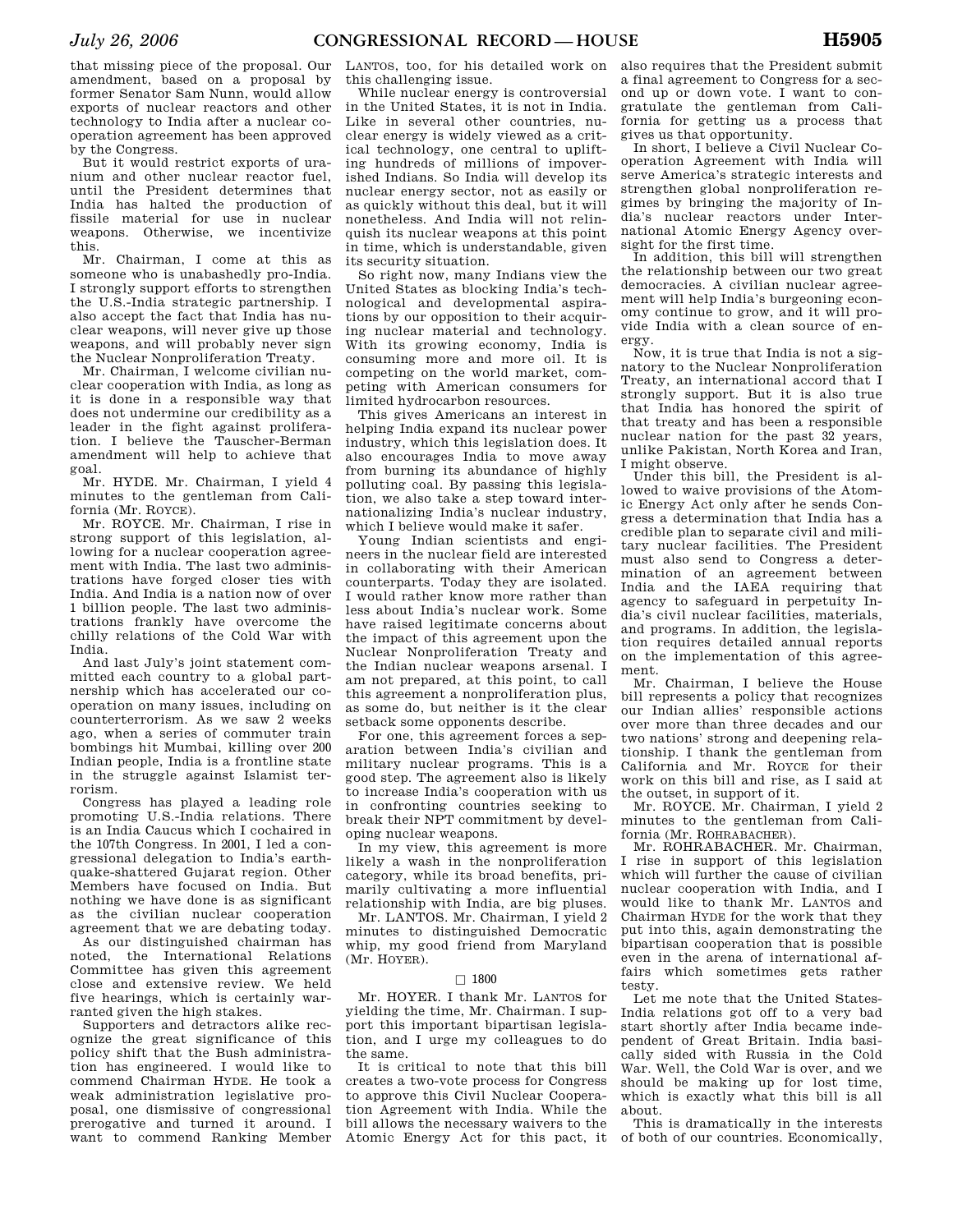a prosperous, democratic India with an expanding middle class is a dream market for American entrepreneurs, manufacturers and, yes, technologists. This agreement is designed to provide India the energy it needs to achieve its economic goals but in a way that will not damage America or other western democracies' economy by fencing off and consuming limited energy resources or using high-pollution energy resources of their own.

The high-temperature gas reactor, my subcommittee had a hearing on this, noting that there are new nuclear alternatives like the high-temperature gas reactor and other type of nuclear power systems that offer a safe method of providing India the energy it needs to uplift the standard of living of its people. This legislation is pro-prosperity, pro-energy; and, if we are vigilant, it will not be contrary to the interests of the nonproliferation movement. But it is up to us to work with India to make sure that nonproliferation remains a high priority for our countries, both of us together.

Finally, let me note, Mr. Chairman, that we need to have a strong relationship for it with India, yes, with Japan and, yes, with the former Soviet Union, if we are to have peace in this world. There is a danger looming in the future. Hopefully, China will some day democratize. Until then, we must have alliances with the world's democracies like India in order to preserve the peace of the world.

Mr. LANTOS. Mr. Chairman, I am very pleased to yield 3 minutes to my good friend from New York (Mr. ACK-ERMAN), a distinguished colleague and valued member of the International Relations Committee.

Mr. ACKERMAN. Mr. Chairman, today the House has an opportunity to make an historic choice of great proportions. For 30 years, Mr. Chairman, U.S. policy toward India has been defined and constrained by our insistence on punishing India for its sovereign decision not to sign the Nuclear Nonproliferation Treaty.

The truth be told, had India conducted its nuclear tests earlier, it would have been treated the way we treat France and Britain and Russia and China and ourselves. In short, it would have been grandfathered in as a member of the nuclear weapons club. But they did not test earlier, and they have been treated differently. And nothing that we have tried over the last three decades has convinced them to give up their nuclear status, and nothing that we would say over the next three decades would convince them, either.

The time has come for the United States to deal with the reality of South Asia as it is and not as a fanciful wish. India lives in a difficult neighborhood, next to Pakistan, which continues to produce nuclear weapons unchecked, and China, whose commitment to a fissile material cutoff is suspect, at best. If India didn't exist in that neigh-

borhood, we would have to invent them.

India has been a responsible nuclear power and deserves to be treated that way. The bill before us does just that.

Critics have expressed concerns regarding the bill's impact on our nonproliferation policy; and, clearly Iran, Pakistan and North Korea are looking for clues as to what it means for them and their nuclear programs.

What do you tell Pakistan and Iran and North Korea? Well, you tell them this: If you want to be treated like India, be like India. Be a responsible international actor with regard to weapons of mass destruction technologies. Don't sell your nuclear technologies to the highest bidder. Don't provide it to terrorists. Be a democracy, a real democracy like India, and work with us on important foreign policy objectives and not against us.

Iran and North Korea signed the NPT and are now running away from their freely entered into obligation and away from IAEA inspections. India did not sign the NPT, and yet is embracing the IAEA and embracing global nonproliferation. India's attitude should be recognized and commended and congratulated.

There are two options before us today: One, don't pass the bill. We do that, and we allow India to pursue its national interests unimpeded, as it has been doing outside of the nonproliferation mainstream.

The other is to make a deal with India and give to the United States and the international community a window in perpetuity into two-thirds of India's nuclear facilities and all of its future nuclear facilities, under safeguards, in compliance, transparent.

I think the choice is clear: If you want the IAEA to inspect India's civilian nuclear facilities, then you are for the bill. If you want India to be obligated to adhere to the missile technologies control regime for the first time, then you are for the bill. If you want them to comply for the first time with the nuclear suppliers' groups guidelines for the first time, then you are for the bill. If you want to send a clear message to nuclear rogue states about how to behave, then you are for the bill. And, if you want a broad, deep, and enduring strategic relationship with India, then you are for the bill.

Mr. Chairman, it is time for a 21st century policy towards India, one that supports and encourages India's emergence as a global, responsible power and solidifies U.S.-India bilateral relations for decades to come. The bill before us today is that new policy. I urge our colleagues to vote ''yes'' on H.R. 5682.

Mr. ROYCE. Mr. Chairman, I yield 2 minutes to the gentleman from South Carolina (Mr. WILSON).

Mr. WILSON of South Carolina. Mr. Chairman, I rise today as an original cosponsor of the civilian nuclear agreement. As a member of the Inter-

cochair of the Congressional Caucus on India and Indian Americans, this is an issue I have enthusiastically supported. I want to thank Chairman Henry Hyde, Ranking Member Tom Lantos, Chairman Ed Royce, Caucus Cochairs Gary Ackerman and Joe Crowley, and all other members of the committee who have crafted well-balanced, bipartisan legislation.

Some incorrectly believe this agreement will have a negative impact on nonproliferation. In contrast, it will greatly strengthen our current nonproliferation system. India has long been outside of the international non-<br>proliferation regimes Under this proliferation regimes. Under agreement, India will place 14 of 22 existing and planned nuclear facilities under IAEA safeguards.

For 30 years, India has protected its nuclear programs. It has not allowed proliferation of its nuclear technology. India is the world's largest democracy, with the 11th largest economy. It is treated uniquely because of its history of maintaining a successful nuclear nonproliferation regime. I saw firsthand on a visit to India in December the vibrant future of India as America's partner in the codel led by Dan Burton.

Passage of this agreement promotes meaningful mutual economic benefits for India and America. Secretary Rice has noted that as many as 5,000 direct jobs and 15,000 indirect jobs could be created as a result of this agreement. In addition, India will be better positioned to compete in the global economy, and trade between our countries will continue to grow at a record pace. such as in 2005 when we recorded a 30 percent increase in exports to India.

In conclusion, God bless our troops and we will never forget September 11.

Mr. LANTOS. Mr. Chairman, I am delighted to yield 2 minutes to my good friend from Nevada (Ms. BERKLEY) so she may engage in a colloquy.

Ms. BERKLEY. Mr. Chairman, I would like to thank Mr. LANTOS and Mr. ROYCE for engaging in this colloquy with me.

I fully appreciate the importance and significance of this historic piece of legislation. However, I rise today to discuss two amendments that were adopted by the committee.

I am sure that you are all aware that for over 20 years Nevada has fought to keep nuclear waste out of Yucca Mountain. This is a most compelling issue for the people of the State of Nevada. I am very pleased that the committee agreed with my arguments that, before we enter into any agreement to support a proliferation of nuclear power, we should know where the nuclear waste is going to be stored.

Nevada certainly doesn't want to store the nuclear waste that is generated in our own country, much less the nuclear waste that is generated in other countries, and that includes India.

national Relations Committee and past I sponsored ensuring that spent fuel I am pleased that an amendment that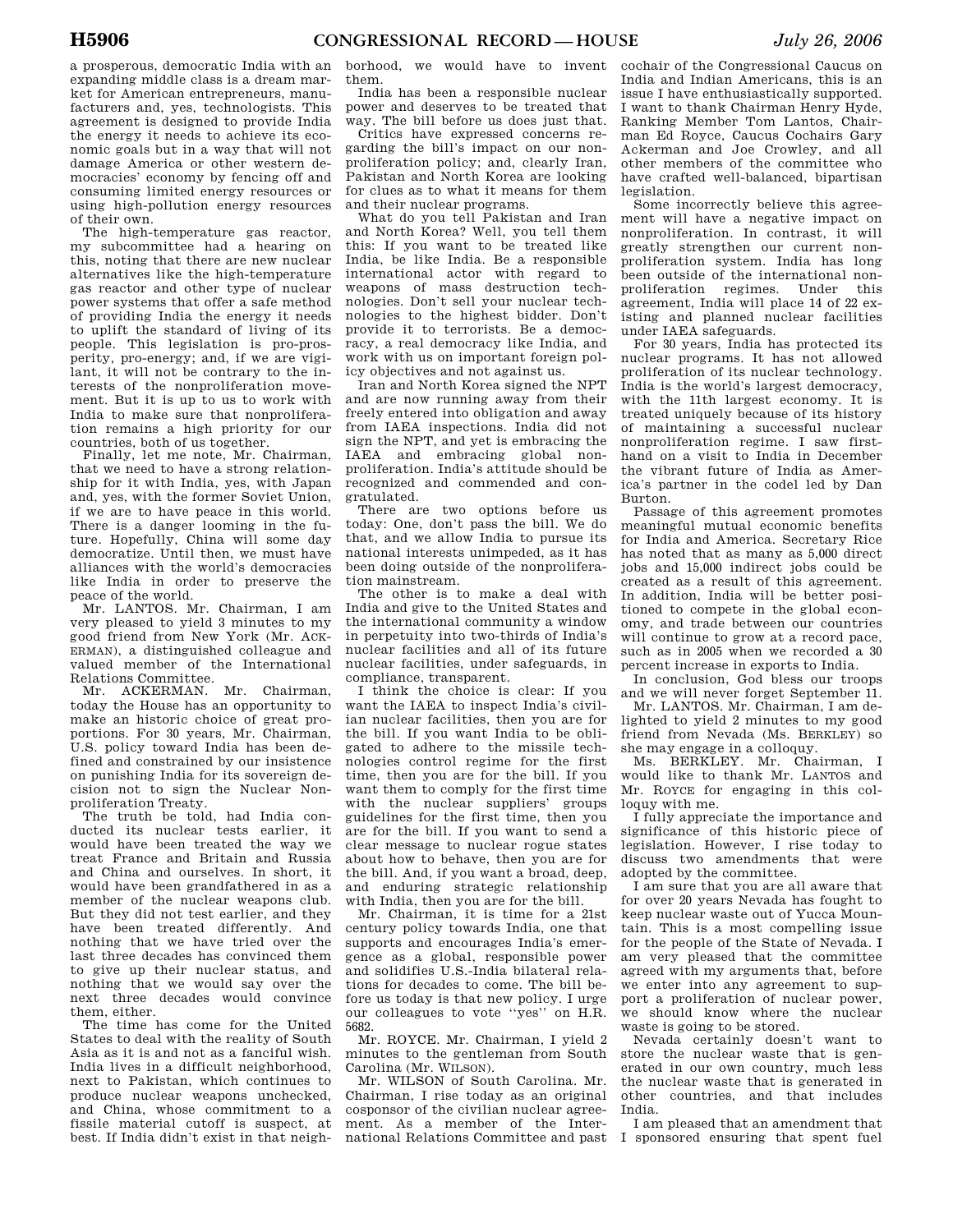from India's civilian nuclear reactors cannot be transferred to the United States without congressional oversight, that was passed by the committee. Another amendment that requires the President to issue an annual report describing the disposal of nuclear waste from India's civilian nuclear program was also approved by the committee.

I believe these are critical provisions that the final bill simply must contain. Both of these provisions passed without objection during the committee markup of this legislation. I would ask the chairman whether he can assure me that he will work to maintain these provisions in the final bill as the legislative process goes forward.

I yield to the distinguished subcommittee chairman.

Mr. ROYCE. I thank the gentlewoman for yielding.<br>I supported the

I supported the gentlewoman's amendment in committee. And while not necessarily concurring with all the views that she expressed in committee, I supported her amendment; and hers are helpful amendments which I will work to maintain in the final bill.

Ms. BERKLEY. I thank the chairman.

I yield to the ranking member of the committee.

Mr. LANTOS. I want to thank the gentlewoman for her excellent work on this legislation. I will do my utmost to work to keep this provision in the legislation.

Mr. ROYCE. Mr. Chairman, I reserve the balance of my time for closing.

Mr. LANTOS. Mr. Chairman, I am delighted to yield 21⁄2 minutes to my good friend from South Carolina (Mr. SPRATT), the distinguished ranking member on our Budget Committee.

#### $\Box$  1815

Mr. SPRATT. Mr. Chairman, I thank the gentleman for yielding.

I would like to engage my colleagues and managers of this bill, Mr. ROYCE and Mr. LANTOS, in a colloquy on the issue of India's nuclear testing moratorium.

Section 129 of the Atomic Energy Act provides that, ''No nuclear materials and equipment or sensitive nuclear technology shall be exported to any non-nuclear weapon state that is found by the President to have detonated a nuclear device.'' It is my understanding that section  $4(a)(3)(A)$  of H.R. 5682 waives this restriction for any nuclear test that occurred before July 18, 2005, effectively allowing nuclear cooperation in spite of India's past nuclear tests, but not for any detonation or tests after that day.

Therefore, if India were to do so, continued nuclear cooperation would be in jeopardy. Is that an accurate assessment?

Mr. ROYCE. Mr. Chairman, will the gentleman yield?

Mr. SPRATT. I yield to the gentleman from California.

Mr. ROYCE. Mr. Chairman, the gentleman from South Carolina is indeed correct. It is our intent that section 129 of the Atomic Energy Act should apply prospectively to India. Should India conduct a nuclear test in the future, one likely consequence would be the discontinuation of nuclear fuel and technology sharing by the United States with India.

Mr. LANTOS. Mr. Chairman, will the gentleman yield?

Mr. SPRATT. I yield to the gentleman from California.

Mr. LANTOS. Mr. Chairman, I agree with my friend, Congressman ROYCE. Nuclear tests by India would put the U.S.-India nuclear cooperation agreement in serious jeopardy.

Mr. SPRATT. I thank my colleagues for that clarification. As a further point of clarification, India's prime minister has reported to his parliament that, ''the United States will support an Indian effort to develop a strategic reserve of nuclear fuel to guard against any disruption of supply over the lifetime of India's reactor.'' A sizeable fuel reserve could conceivably minimize the impact of a U.S. decision to cut off fuel supplies should India conduct a nuclear test.

Mr. ROYCE and Mr. LANTOS, is it your understanding that aiding in the development of a fuel reserve is not intended to facilitate a decision by the government of India to resume nuclear testing? I yield to the gentleman.

Mr. ROYCE. That is our understanding.

Mr. LANTOS. And I agree with that interpretation.

Mr. SPRATT. Finally, would the gentlemen then agree with me that any fuel reserve provided to the Indians for use in safeguarded, civilian nuclear facilities should be sized in a way that maintains continued fuel supply as a deterrent to Indian nuclear testing? I yield to the gentlemen.

Mr. ROYCE. Any fuel reserve should be intended to give India protections against short-term fluctuations in the supply of nuclear fuel.

Mr. LANTOS. I agree with Mr. ROYCE on this point.

Mr. SPRATT. I thank Mr. ROYCE and Mr. LANTOS for that clarification and commend you for your excellent work on this important legislation.

Mr. LANTOS. Mr. Chairman, I am very pleased to yield 21⁄4 minutes to our distinguished colleague from American Samoa (Mr. FALEOMAVAEGA), my good friend.

(Mr. FALEOMAVAEGA asked and was given permission to revise and extend his remarks.)

Mr. FALEOMAVAEGA. Mr. Chairman, I rise in support of H.R. 5682, the U.S. and India Nuclear Cooperation Promotion Act, and I want to certainly commend Chairman HENRY HYDE and Ranking Member TOM LANTOS for their leadership in moving this legislation forward. This proposed legislation is a classic example of what bipartisanship is all about, and I, again, commend our chairman and ranking member and their staffs for their statesmanship and

initiative in bringing this bill to the floor for consideration.

I also want to compliment my colleague from New York (Mr. ACKERMAN) for giving our colleagues a little historical perspective about this whole question of non-proliferation, and I want to share with my colleagues a historical perspective of why India did not and could not sign the nuclear nonproliferation treaty.

Mr. Chairman, while some of our critics may argue that India has not signed the NPT, I submit that had it not been for our own country's indifference, I call it benign neglect, if you will, India may have been a member of the nuclear club and our discussion about the NPT would have been a moot point.

In the early 1960s, despite having a civilian nuclear program, India called for a global disarmament, but nations with nuclear weapons turned a deaf ear. In 1962, China attacked India claiming it was responding to border provocation. The United States responded by saying it might protect India against a future attack, but when China exploded its first nuclear bomb in 1964, the U.S. welcomed China as a member of the nuclear club, and we also supported China becoming a permanent member of the United Nations Security Council.

It may be of interest to our colleagues, Mr. Chairman, that India had a civilian nuclear program in place prior to the NPT being open for signatures in 1968, and at the time, India was only months away from possessing nuclear weapons. So while critics may argue that India has not signed the NPT, I agree with India's position that the NPT is, and has always been, flawed and discriminatory.

Therefore, it is little wonder that India exploded its first nuclear device in 1974. Recent U.S. State Department declassified documents on U.S. foreign policy show that India had little choice given the hostile attitude assumed by our country towards India during the Nixon-Kissinger years.

I commend President Bush and Prime Minister Singh for bringing this initiative to the table. I also applaud the effort of Under Secretary of State Nicholas Burns who was our chief negotiator in development of this agreement. He did an outstanding job and showed true statesmanship.

I also want to thank Mr. Sanjay Puri, a great leader in our Indian American community for all that he has done to rally support for this bill.

I urge my colleagues to support this legislation.

Mr. Chairman, I rise in support of H.R. 5682, the U.S. and India Nuclear Cooperation Promotion Act and I commend Chairman HENRY HYDE and Ranking Member TOM LAN-TOS for their leadership in moving this legislation forward. This proposed legislation is a classic example of what bipartisanship is all about and I again commend our chairman and ranking member and their staffs for their statesmanship and initiative in bringing this bill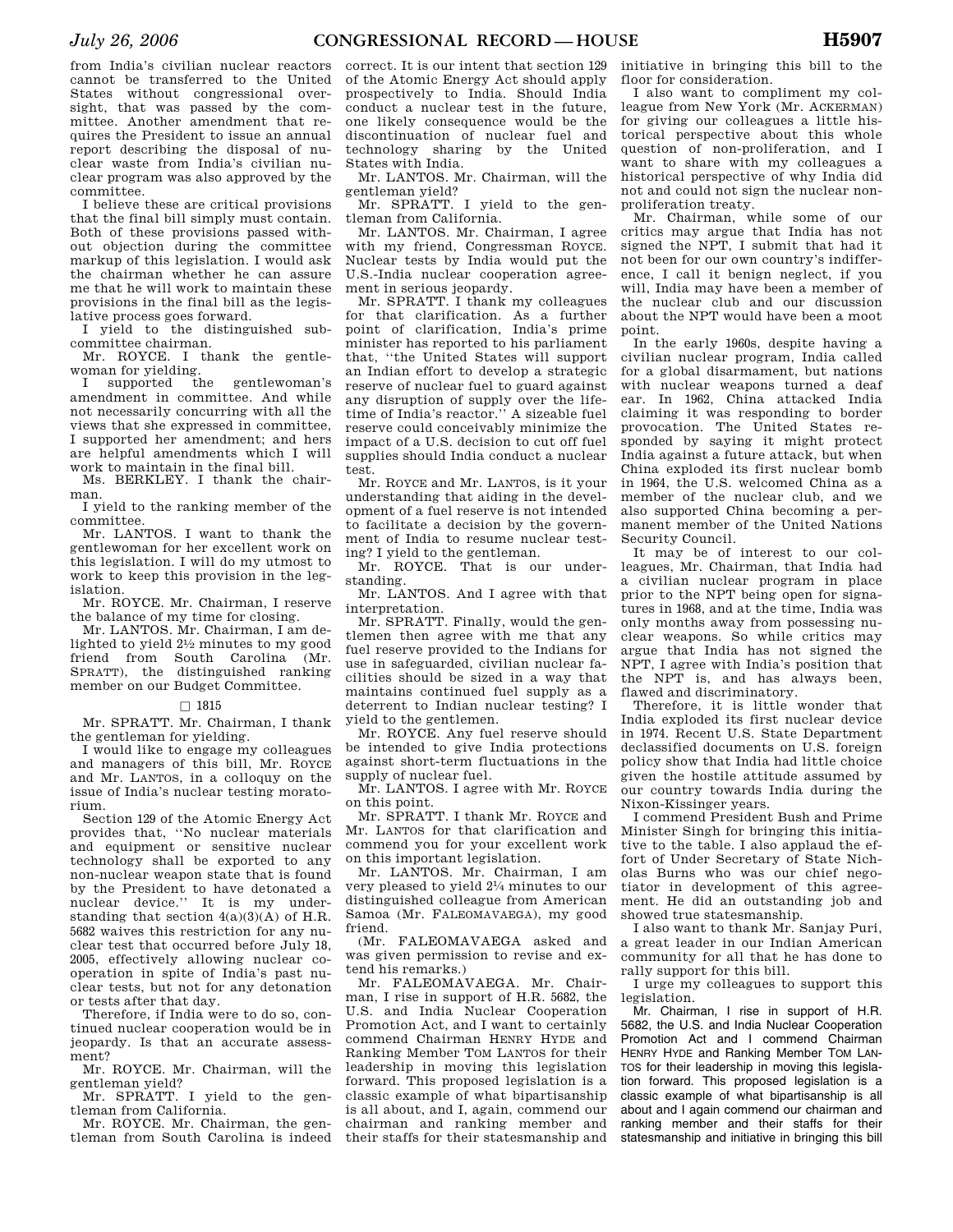to the floor for consideration. I want to share with my colleagues a historical perspective why India did not and could not sign the Nuclear Non-proliferation Treaty.

Mr. Chairman, while some of our critics may argue that India has not signed the Nuclear Non-Proliferation Treaty, NPS, I submit that had it not been for our country's indifference or, benign neglect, if you will, India may have been a member of the nuclear club and our discussion about the NPT would be a moot point. In the early 1960s, despite having a civilian nuclear program, India called for global disarmament but nations with nuclear weapons turned a deaf ear.

In 1962, China attacked India claiming it was responding to border provocation. The U.S. responded by saying it might protect India against a future attack. But when China exploded its first nuclear bomb in 1964, the U.S. welcomed China as a member of the nuclear club and we also supported China to become a permanent member of the United Nations Security Council. It may be of interest to our colleagues that India had a civilian nuclear program in place prior to the NPT being opened for signature in 1968 and, at the time, India was only months away from possessing nuclear weapons. So while critics may argue that India has not signed the Nuclear Non-Proliferation Treaty, NPS, I agree with India's position that the NPT is, and has always been, flawed and discriminatory. Therefore, it is little wonder that India exploded its first nuclear device in 1974. Recent U.S. State Department declassified documents on U.S. foreign policy show that India had little choice given the hostile attitude assumed by the United States towards India during the Nixon/Kissinger years.

In 1965, believing India was weakened from its war with China, Pakistan attacked India. In response, the U.S. remained neutral while China outspokenly supported Pakistan. Concerned for its own security and having little reason to rely on the U.S., India announced in 1966 that it would produce nuclear weapons within 18 months. But, in 1967, the U.S. joined with the Soviet Union in crafting a nuclear non-proliferation treaty which to this day states that only the United States, Russia, the United Kingdom, China, and France are permitted to own nuclear weapons because only these five nations possessed nuclear weapons at the time the treaty was open for signature in 1968.

As we all can agree, India then and India today lives in one of the world's toughest regions and it is a bit Eurocentric for the U.S. to treat India as if she is beholden to us for the safety, protection, and well-being of her people. It is no grand gesture on our part that we now offer India civil nuclear cooperation. Instead, U.S.-India civil nuclear cooperation is long overdue and, quite frankly, the deal is as good for us as it is for India.

Mr. Chairman, I commend President Bush and Prime Minister Singh for bringing this initiative to the table. I also applaud the efforts of Under Secretary of State Nicholas Burns who was our chief negotiator in the development of this agreement. As the lead negotiator, Secretary Burns has represented our Nation's interest with distinction and true statesmanship, and I am honored to have worked with him during these critical months leading up to today's historic deliberation of this important bill.

I also want to thank Mr. Sanjay Puri, a great leader in our Indian-American community for

all that he has done to rally support for this bill.

I urge my colleagues to vote in favor of H.R. 5682.

Mr. ROYCE. Mr. Chairman, I yield 2 minutes to the gentleman from California (Mr. SCHIFF).

Mr. SCHIFF. Mr. Chairman, I thank the gentleman for yielding, and I rise in support of this legislation and of the growing strategic partnership between the United States, the world's oldest democracy, and India, the world's largest. The hard work by Members and the staff on the IR Committee under the leadership of the chairman and ranking member have produced a bill that better attempts to address legitimate nonproliferation concerns and respects congressional authority to approve agreements.

During the markup, the committee adopted an amendment I offered to minimize the risk that our nuclear exports would assist India's nuclear weapons programs.

Under this amendment, the President would be required to submit to Congress a report on the steps he is taking to ensure our exports do not contribute to India's nuclear weapons program. In addition, my amendment declared that it is U.S. policy to encourage India not to increase its production of fissile material in military facilities.

Taken together with the other statements by the administration, this amendment makes clear that it is U.S. policy to promote the prompt negotiation of a fissile material production cutoff treaty; that pending entry into force of such a treaty, to press for the earliest possible achievement of a multilateral moratorium to accomplish this purpose; and to urge India to refrain from increasing its rate of production of fissile materials for nuclear weapons.

Mr. Chairman, the final bill must contain these provisions, and I would ask my colleague and the manager of the bill, Mr. ROYCE, whether he can assure me that he will work to maintain these provisions and their stated intent in the final bill as the legislative process goes forward.

Mr. ROYCE. Mr. Chairman, will the gentleman yield?

Mr. SCHIFF. I yield to the gentleman from California.

Mr. ROYCE. Mr. Chairman, yes. I supported the gentleman's amendment in committee, and I will work with him to maintain it in the final bill.

Mr. SCHIFF. I thank the gentleman. Mr. LANTOS. Mr. Chairman, will the gentleman yield?

Mr. SCHIFF. I yield to the gentleman from California.

Mr. LANTOS. Mr. Chairman, I want to thank the gentleman for his excellent work on this legislation, and I intend to work to keep this provision in the legislation.

Mr. SCHIFF. I thank both of you gentlemen. I intend to support the legislation.

Mr. LANTOS. Mr. Chairman, I am delighted to yield 2 minutes to the gentleman from Massachusetts (Mr. MAR-KEY), my very dear friend and our most distinguished colleague.

Mr. MARKEY. Mr. Chairman, this agreement pours nuclear fuel on the fire of an India-Pakistan nuclear arms race. This agreement will free up 40 to 50 bombs worth of nuclear fuel for Indian nuclear bombs, and the consequence of that will be that Pakistan will respond, and Pakistan will respond with A.Q. Khan under house arrest in Islamabad, the Johnny Appleseed of nuclear weapons spread from Iran to Libya to North Korea.

And how do we know that? We know that because in Monday's Washington Post we learned from an outside source that Pakistan is building a facility that can create 50 plutonium nuclear bombs a year. We should be debating that out here on the House floor tonight.

This House has 2 days to reject a sale of 36 F–16 bombers that can take the 50 nuclear bombs which Pakistan can make each year in a radius of 1,500 kilometers, but we are not going to debate that. We are not going to debate Pakistan's nuclear program, which Congress was not told about, the American public was not told about.

Who is in Pakistan? A.Q. Khan is in Pakistan. Osama bin Laden is in Pakistan. Al Qaeda is in Pakistan.

This agreement is going to fuel an arms race, a nuclear arms race in southeast Asia, and it is going to spread across the world, and instead of debating an F–16 bill, 36 of them to Pakistan, with this abomination of a nuclear program which they have, we are instead fueling it with this India program which Pakistan knows is cynical because it will free up 50 bombs worth of civilian domestic Indian nuclear fuel for their bomb program.

We must halt, we must stop this nuclear arms race in southeast Asia. We must vote "no" on this proposal. It is absurd. We should be debating Pakistan's nuclear program, Pakistan's F– 16 program tonight, or else we will look back on this as an historic failure.

Mr. ROYCE. Mr. Chairman, I yield myself such time as I may consume.

I think we are all very concerned about the reports on Pakistan's programs that appeared this week. I think it was Monday in the Washington Post, but I think it is important to also note that that report stated that the construction on this facility in Pakistan to make these bombs began sometime in the year 2000. So this is not something that I think can be characterized as a reaction to this new initiative with India.

I do have concerns about a nuclear arms buildup in Asia. Again, this is something that the administration should be doing more on, working towards a fissile material cutoff treaty.

However, I would just respond by pointing out that this agreement gives us a chance to be engaged with India on their program instead of being on the outside as we have been for decades.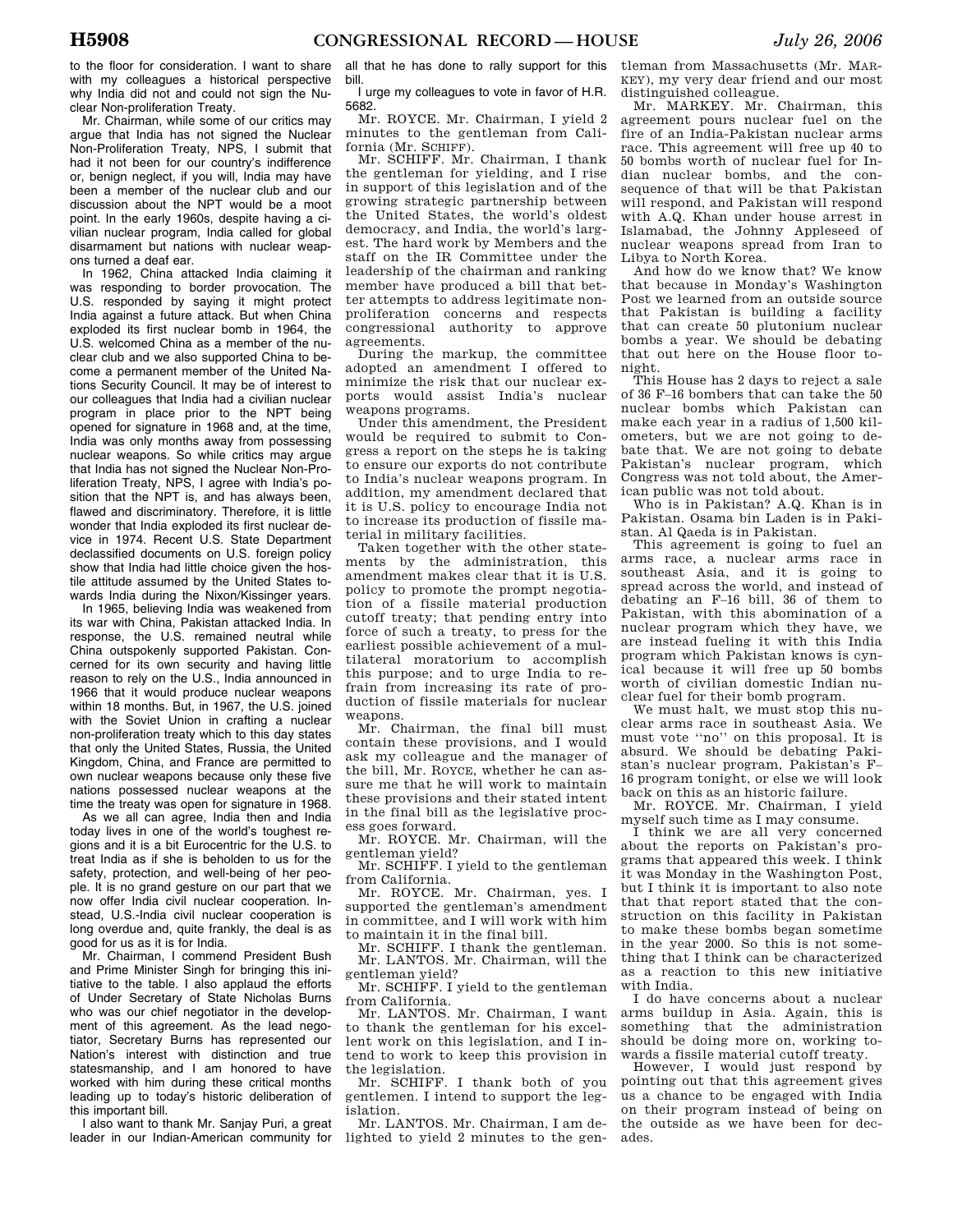Mr. Chairman, I yield for the purposes of a unanimous consent request to the gentleman from Iowa (Mr. LEACH), the chairman of the Asia Subcommittee.

(Mr. LEACH asked and was given permission to revise and extend his remarks)

Mr. LEACH. Mr. Chairman, at the outset I would like to recognize Chairman HYDE and the distinguished Ranking Member, Mr. LAN-TOS, for their leadership in improving the Administration's draft proposal for facilitating civil nuclear cooperation between the United States and India.

In particular, I appreciate their efforts to lessen the nonproliferation risks inherent in this initiative and to ensure that Congress remains a full partner with the Executive Branch as we move forward with this endeavor.

Nonetheless, while the issue at hand is a close call, in my judgment this particular initiative does not strike the right balance between two competing American national security interests: the important goal of improving relations with a rising India and the critical priority of preventing the spread of nuclear weapons and fissile material in an era hallmarked by the global threat of terrorism. Let me explain why.

There is nothing more difficult than to attempt to put perspective on events of day because so many issues can only be understood clearly, if at all, with the passage of time. For example, if we ask what is new on the Asian landscape over the last several years there is a tendency to emphasize troubling developments: the scourge of terrorism. North Korea, tensions over Taiwan, and America's growing trade deficit with China. But on the positive side little is more consequential than America's deepening ties with India.

The growing warmth between our two countries has its roots in the common values and the increasingly congruent interests of democratic societies committed to the ideal of liberty, social tolerance, representative government and the fight against terrorism, as well as other transnational threats—such as the spread of weapons of mass destruction, illicit narcotics, and the scourge of HIV/AIDS. In this regard all Americans condemn the recent horrific bomb attacks in Kashmir and Mumbai, and we stand with the people and government of India in their opposition to anarchistic acts of terror.

Our deepening government-to-government relationship is complemented by a rich mosaic of expanding people-to-people ties. In many ways, the more than 2 million Indian-Americans have become a living bridge between our two great democracies, bringing together our two peoples, as well as greatly enlarging our understanding of one another.

From a Congressional perspective, it should be underscored that America's commitment to this robust and multi-faceted relationship is fully bipartisan. As underscored by the debate on this measure, there is virtually no dissent in Washington from the precept that India and the United States should become increasingly close strategic partners with compelling incentives over time to develop convergent perspectives on a host of regional and global policy concerns.

By any objective measure, U.S.-India relations have never been on more solid footing. From new agreements on defense cooperation

to expanded high technology trade and space cooperation, the relationship has been moving forward in an impressive fashion. On the economic front, America is India's largest trading partner and largest foreign investor. In many ways, however, what is impressive is how marginal, not how significant, is our trade. Economic and commercial ties between the U.S. and India are at an incipient, not end stage, and arguably deserve priority emphasis at this point in our relationship.

In this context, many in Washington and elsewhere around the world were caught by surprise with the Administration's offer last July to extend full civilian nuclear cooperation to India; a proposal which presented Congress with a fait accompli, notwithstanding the fact that implementation would require legislative action.

By background, when Prime Minister Singh was set to visit Washington last summer, the Administration was weighing two policy options to help ensure maximum success for this important summit with the President.

One option would have been to announce unequivocal U.S. support for India's claim to a permanent seat on the United Nations Security Council; a stance clearly in the interest of India and also compatible with the interests of the United States. Bizarrely, however, the Administration position then and now has been that Washington is unprepared to take a firm position in support of Indian membership until the U.S. achieves certain goals related to UN administrative and management reform, none of which are as critical as the case for Security Council enlargement to reflect the new balance of power in world affairs.

Frankly, I am flabbergasted by the Administration's ideological rigidity, as well as its lack of preparation to support India on this issue. I regard the U.S. position as awkward philosophically, illogical, and incompatible with sound strategic judgment.

Instead of supporting India's aspirations for Security Council membership, the Administration instead chose to peremptorily re-write the rules of the global nonproliferation that have well-served U.S. interests for over three decades.

To be sure, I acknowledge that there are a number of credible rationales for this agreement: to earn trust and goodwill with policymakers in Delhi, and the Indian public; to help accelerate the development of a strategic partnership between our two countries; to promote the use of nuclear power as an environmentally-friendly alternative to the use of coal and other scarce fossil fuels; and to emulate an Eisenhower-style atoms-for-peace initiative.

Nevertheless, as strong as the case for this initiative may be, I remain deeply concerned that the agreement negotiated by the Administration fundamentally undermines the Nuclear Non-Proliferation Treaty (NPT), the linchpin of U.S.led international efforts to stem the spread of nuclear weapons.

Administration officials assert that the exceptional treatment being accorded to India is unique and un-replicable. Once an exception to treaty law is made, however, the door is opened for a whole spectrum of governments, including close friends and alliance partners, to come forward to make comparable claims for special treatment—whether they be Brazil, Egypt, Japan, Saudi Arabia, South Korea, Pakistan, and even Taiwan.

If India were the only consideration, it would be a no-brainer to support this agreement. Un-

fortunately, at issue is the rule of law as it applies to us and others as well.

In particular a number of other countries, with whom we currently do not have amicable relations, such as Iran and North Korea, can be expected to similarly press the international community to recognize their legitimacy as nuclear weapons states. And if we unilaterally declare the right to ignore international law, other countries, including nuclear weapon states, can not be expected to go along with an exclusive American right to take exception to treaties.

This agreement thus creates opportunity for countries to use commercial or geopolitical rationales to expand forms of nuclear cooperation otherwise prohibited by existing international norms (such as the NPT) or procedures (such as those developed by the multilateral Nuclear Suppliers Group).

For example, in the immediate wake of the President's announcement of a policy shift, before either the Congress or the multilateral NSG could consider the proposal, Moscow moved to preempt Washington by announcing it would provide New Delhi with uranium reactor fuel in contravention of NSG guidelines.

In other words, the mere announcement of an Executive Branch-initiated proposal has had the effect of undercutting the NPT and precipitated another nation-state to implement key aspects of Washington's initiative.

Similarly, the government of Pakistan announced it would be obligated to match any expansion in India's nuclear weapons program.

The reason we have an NPT is to restrain nuclear weapons development. Based on news reports this past week from Pakistan, it is clear that one of the consequences of breaking international law is the precipitation of an arms race on the Indian Subcontinent. But as unfortunate as this arms race is, the consequence of the U.S.-led unraveling of the NPT is the spiraling of nuclear weapons development elsewhere.

Mr. Chairman, in a philosophical context this agreement is a reflection of an Administration approach to foreign policy rooted in the socalled doctrine of American Exceptionalism, which neo-cons do not define as refining a shining city on a Hill but as the right of a superpower to place itself above the legal and institutional restraints applied to others.

In the neo-con world, values are synonymous with power. The implicit assumption in that American security can be bought and managed alone, in many cases without allies, and without consideration of contrasting international views or the effect of our policies on others. Treaties like a Comprehensive Test Ban, which every President since Eisenhower has propounded, have been rejected, as have negotiations to strengthen the verification provisions of the Biological Weapons Convention.

Now the Administration proposes to weaken the NPT, perhaps fatally, which despite its weaknesses has helped limit the number of nuclear weapon states to a relative handful instead of 20 or 30 or even more.

As much as I support the Administration's desire to more rapidly advance a warming of relations with India, I cannot in good conscience support a weakening of the global nonproliferation regime or the breaching of United States obligations under international law. I therefore cannot support the legislation in its current form.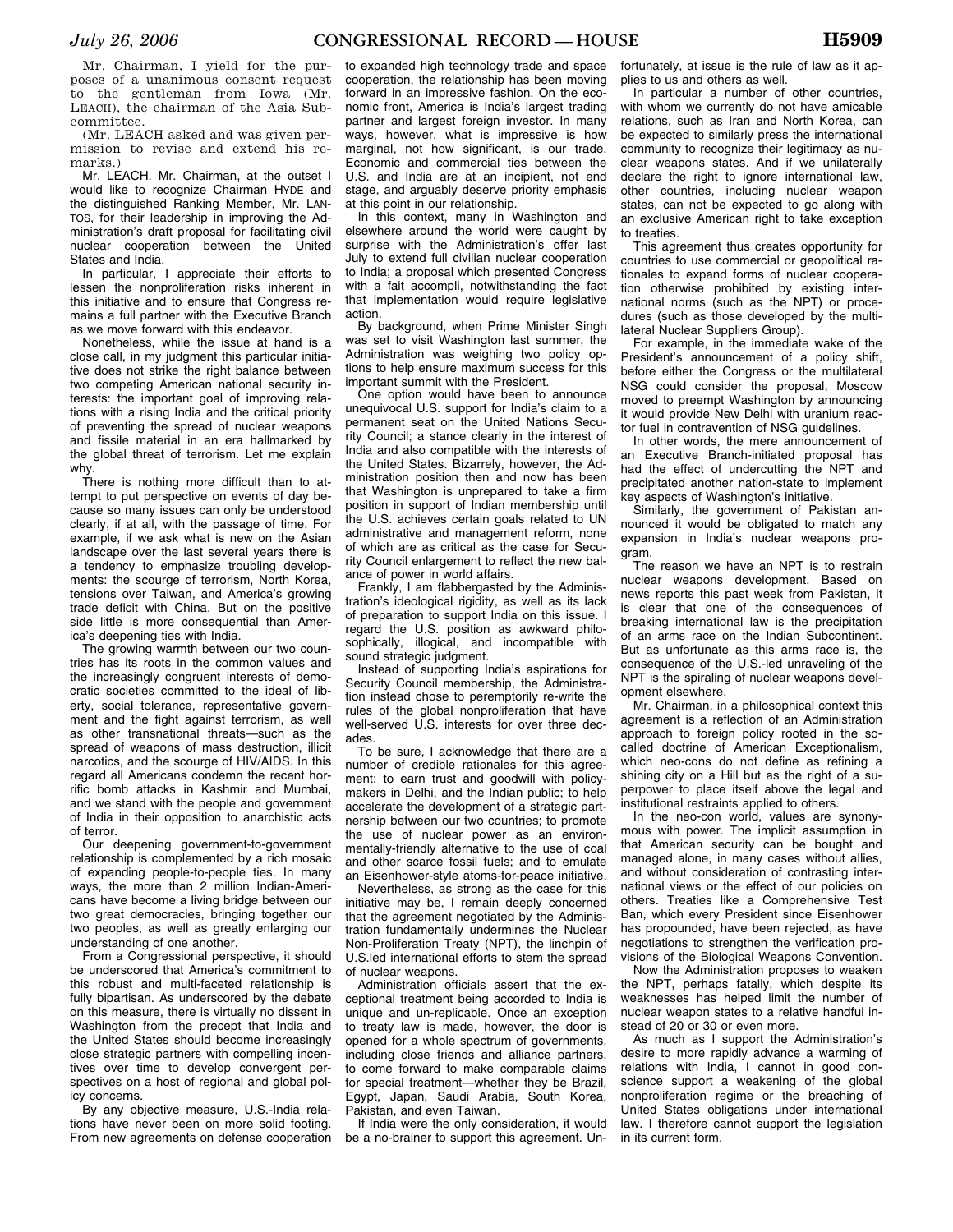Mr. LANTOS. Mr. Chairman, I am delighted to yield 1 minute to the gentlewoman from California (Ms. PELOSI), the distinguished Democratic leader, my friend and neighbor.

Ms. PELOSI. Mr. Chairman, I thank the distinguished gentleman from California for yielding, for his tremendous leadership in making our country strong and respected throughout the world.

I am pleased to join him in paying tribute to the chairman of the committee, HENRY HYDE. What a wonderful honor that this bill is named for him. He, too, has been a champion to promote a values-based diplomacy for our country. We have all fought many years with him in support of human rights throughout the world. This is probably one of the last bills that will be completed on issues that relate to national security and the respect with which we are held in the world. So appropriately, it is named for Mr. HYDE.

Both Mr. HYDE and Mr. LANTOS have presented the House with legislation that is a vast improvement, frankly, over the bill that the President requested earlier this year, and it is a tribute to their leadership that we can all come together on this legislation this evening.

The bill before us establishes a twostep process for the India nuclear agreement. It is a process and legislation, which I support, that allows Congress to reserve final judgment on the agreement until the specifics are known. It requires that before Congress votes on the agreement, India and the International Atomic Energy Agency will have had to establish a process through which IAEA safeguards will be applied forever to India's civilian nuclear facilities, programs and materials.

Therefore, if an agreement is ultimately approved, Congress will retain the ability to monitor it through the required annual reports on U.S. nonproliferation policies in South Asia and on the implementation of the U.S.- India nuclear deal.

#### $\Box$  1830

This legislation is important because it recognizes that the prospect of greater nuclear cooperation with a nation that has not signed the Nuclear Nonproliferation Treaty raises serious concerns. As one who came to Congress intent on improving international nonproliferation regimes, I appreciate those concerns. One of the most significant, the issue of the production by India of fissile material, is addressed by an amendment to be offered by the gentleman from California (Mr. BER-MAN).

The Berman amendment, which I support, conditions the provision of nuclear fuel by the U.S. on a presidential determination that India has halted fissile material production. But even if the Berman amendment is not adopted, I hope that the agreement that will be presented to Congress for approval

when negotiations are concluded contains a promise by India to halt the production of fissile material. Such a promise would improve the agreement and go a long way to convincing those who cannot support today's legislation that their concerns have been heard and that the Bush administration and the government of India has sought to respond to them.

The legislation before us clearly endorses the philosophy behind India's nuclear initiative; a judgment that security would be promoted by bringing India into the nuclear nonproliferation mainstream. On balance, I believe that judgment to be correct, and I thank you, Mr. LANTOS and Mr. HYDE, for putting that balance here.

Although not bound by the NPT, India has a strong record of supporting nonproliferation goals. They have never ever violated the NPT. India has demonstrated by its actions a commitment to safeguarding nuclear technology. That commitment will be strengthened by India's adherence to the Nuclear Suppliers Group guidelines and the Missile Technology Control Regime guidelines as required by the nuclear initiative.

A close relationship with the democratic India is critical for the United States. There is a wide range of significant issues on which our shared values and shared interests will enable productive collaboration for the betterment of the world. This legislation reflects the strength of our current relationship with India and our hopes for its future. It is an expression of trust on matters relating to nuclear technology based on 3 decades of experience.

I urge my colleagues to support it. Even though there may be some questions and some amendments which may pass or not prevail today, on balance, I believe this legislation as presented here is worthy of our support.

I hope that the agreement that comes back to us is one that will be without controversy and will again be a reflection of the close bond between India and America. It was but a week ago when we were all gathered here to extend our sympathy to the people and the government of India because of the tragedy at Mumbai. Many of us expressed the love that we have for India and appreciation for the gifts that India has given to America, a vibrant dynamic Indo-American community which has contributed enormously to the economic success of our country and to our competitiveness in the world.

They have also contributed much to us in terms of our own social justice. We owe much to India as the source of nonviolence as a philosophy, espoused and practiced by Mahatma Gandhi. I said last week that when Reverend Martin Luther King, Jr. and Coretta Scott King went to India to study nonviolence, they received a gift from India that would serve our country well and be important and fundamental

to our own civil rights movement; that nonviolence was a strength that again improved America, and for which we all should be indebted to India and we should never forget.

I also personally join Mr. LANTOS, because I know of his history on the subject in expressing appreciation to India for its hospitality to His Holiness the Dalai Lama, a great leader in the world. And I am enormously appreciative of the fact that his, I don't want to call it government in exile, but whatever the term of art is, in Darussalam in India.

The list goes on and on, we can name them over and over, again whether it is again the contributions of the Indo-American community, the philosophy that sprang from India that is so important to us, or the support for human rights. But on target for today is India's commitment, which it has never violated, to support the principles of the Nuclear Nonproliferation Treaty, which although it is not a party to that treaty, has been a supporter of its principles.

Again, for that reason, I hope that all of our colleagues will vote in support of this legislation so that we can go to the next step and that we can go into the future continuing a long and beneficial relationship with India for us all.

Mr. LANTOS. Mr. Chairman, before yielding time, I want to express my regret to all of my colleagues that the stringent requirements will enable me to yield no more than 1 minute to each of our speakers.

Mr. Chairman, I am very pleased to yield 1 minute to a distinguished member of the committee, my good friend from California (Mr. SHERMAN).

Mr. SHERMAN. Mr. Chairman, India is a democracy that understands the role of this Congress. They have negotiated a deal that dramatically loosens the controls on their nuclear weapons program, and they know that it is the role of this Congress to make that deal one step tighter.

Our job is to protect the nonproliferation interests of the United States. The job of India is to say that any amendment we offer is a ''killer amendment.'' Do not be fooled. They know and they expect that this Congress will do its job and make this deal one step better when it comes to controlling nuclear weapons.

India did not sign the Nuclear Nonproliferation Treaty. We should not punish India for becoming a nuclear power, but this deal in its present form facilitates building additional nuclear weapons by India. It will allow them to build twice as many nuclear weapons per year as they are doing now.

That is why I will be offering an amendment that will help India's civilian nuclear program, without helping their military program.

Mr. ROYCE. Mr. Chairman, I yield 1 minute to the gentleman from New York (Mr. CROWLEY).

Mr. LANTOS. Mr. Chairman, I am pleased to yield 1 minute to the gentleman.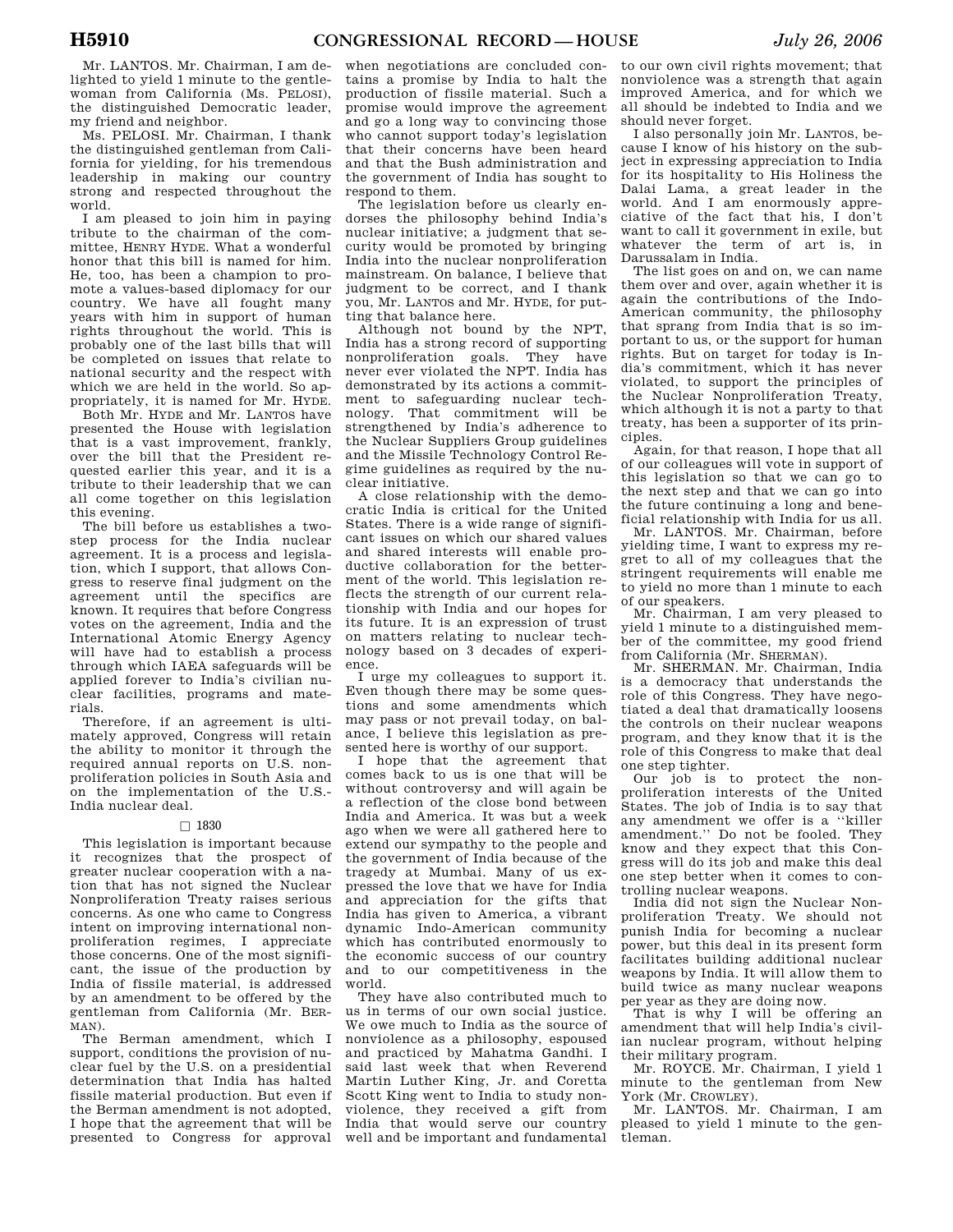Mr. CROWLEY. Mr. Chairman, I thank the gentleman from California.

Mr. Chairman, I rise in strong support of the India Nuclear Cooperation Promotion Act, and I want to commend Chairman HYDE and Ranking Member LANTOS for the work they put into crafting this bipartisan legislation that we have before us today. And I would like to thank the current chairs of the caucus on India and Indian Americans, Representative GARY ACK-ERMAN from Queens and my good friend ILEANA ROS-LEHTINEN from Florida for the support they have given to the passage of this agreement. I must also recognize the Indian-American community for the incredible advocacy work they have done to educate Members of Congress on the importance of this agreement.

I want it to be clear that this vote sets the stage for allowing the cooperation, but the actual exchange of civilian nuclear cooperation will not take place until Congress is provided with the details of the relevant negotiations and takes a second up-or-down vote.

We will be taking an historic step in our relations today by passing this agreement. This is about nuclear power access, not nuclear weapons enhancement. By passing this agreement, we will be bringing an India that has remained outside the nonproliferation regime for the past 32 years under the nonproliferation tent.

Some of my colleagues have argued we are destroying the Nuclear Nonproliferation Treaty, also known as the NPT, by passing this agreement. But while I have the deepest respect for the treaty and those who support it, we must be realistic in understanding why this deal needs to be done.

India cannot sign the NPT unless it were to give up its nuclear weapons, which is unrealistic to ask a nation who finds themselves surrounded by nuclear-armed nations they have fought wars against. India has been punished for the past 32 years for testing a nuclear weapon, and during these 32 years of NPT limbo they have not externally proliferated, while remaining a true democracy with a strong rule of law.

We need to use India as an example of what a nation should be doing to gain the respect and inclusion by the international community. I urge my colleagues to end India's nuclear isolation and allow them to be brought into the nonproliferation tent with the rest of the responsible states who seek safe and efficient civilian nuclear technology.

I support this legislation because I support the relationship that our two countries should and will be sharing. If we expect India to be our ally in the 21st century, we must treat them as an equal, which is what this cooperation will provide. I trust my colleagues will recognize what our future with India holds and vote for final passage of this legislation.

Mr. LANTOS. Mr. Chairman, I yield 1 minute to the gentleman from New

York (Mr. MEEKS), our distinguished colleague.

Mr. MEEKS of New York. Mr. Chairman, I too want to congratulate Chairman HYDE and Ranking Member LAN-TOS for the strong bipartisan bill.

This initiative really talks about and reflects confidence in India as a global strategic partner. You know, the world is flat, and we have to have these partners in the world. What this does is, it says to India, because it is one of the world's largest democracies, that we understand and we recognize that.

Also, we have to remember that this is about civil nuclear power. India has over a billion people and we have to figure out how we also make sure that we protect and preserve our environment. So what this does is recognize that the production of clean energy can reduce further pollution of the environment and decrease dependency on fossil fuels.

In fact, if you look at the Indian  $CO<sub>2</sub>$ emission, a threefold increase in India nuclear capacity by 2015 would result in a reduction of over 170 million tons annually, or approximately the total current CO<sub>2</sub> emissions of the Netherlands. So I strongly support this bill.

Mr. LANTOS. Mr. Chairman, I am very pleased to yield the balance of my time to my good friend from California, Congresswoman BARBARA LEE.

The Acting CHAIRMAN (Mr. GUT-KNECHT). The gentlewoman from California is recognized for 21⁄2 minutes.

Ms. LEE. Mr. Chairman, I want to thank the gentleman for yielding and for his leadership and for really crafting a bill that I think is much better than what it was prior to the hearing, but I must rise to oppose this bill.

I had the privilege to visit India a few years ago with Mr. CROWLEY, and I witnessed firsthand the brilliance, the spirit, and the commitment to democracy of the Indian people. And like many of my colleagues, I strongly believe that it is in our country's best interest to strengthen our relationship with India. But to suggest that we can only do so at the expense of the international nonproliferation standards, as this legislation before us would, I think that is both dishonest and it is dangerous.

Let us be clear. This is not about India. As far as I am concerned, there is no country, and I mean no country, for which it would be acceptable to sacrifice our international standards. The problem with the deal, as it is currently written, is that it will do lasting harm to more than 30 years of international efforts to stop the spread of nuclear weapons.

This deal creates a double standard that undermines our efforts with countries like Iran and North Korea from developing nuclear weapons. It creates incentives for withdrawing from the Nuclear Nonproliferation Treaty. Why have countries like Brazil and South Korea spent all these years playing by the rules and not building nuclear weapons in exchange for civilian technology when India gets both?

It sets a dangerous precedent. In explaining Beijing's rationale for potentially pursuing a deal with Pakistan, Professor Shen Dingli of China's Fudan University has already argued this. He said, ''If the United States can violate the nuclear rules, then we can violate them also.'' We should be fighting to save what is left of the international nonproliferation framework, not just throwing it away.

We should insist that India formally commit to the goals and restrictions on the international nonproliferation framework and sign the Nonproliferation Treaty. Short of that, we should at least insist on specific nonproliferation safeguards, as specified in an amendment that I offered, which of course was not ruled in order. It would have required, however, India to commit to the basic principles consistent with the NPT. Again, unfortunately, this amendment was not made in order.

We should not pass any type of a nuclear deal, a nuclear, quite frankly business deal, without these safeguards. I don't think we should throw them away. We need to go back to the drawing board and we need to make sure that international nonproliferation goals are adhered to.

#### $\Box$  1845

Mr. ROYCE. Mr. Chairman, you know, while the United States is, in fact, leading the way on this agreement, it is a multilateral agreement in the sense that the NSG, 45 nations, must concur with this agreement; and Congress must approve a nuclear cooperation agreement that the administration is negotiating with India before technology is actually transferred.

So I also want to make the point here that Congress is going to have a second crack at this agreement when it comes back. But here is the choice that we face: Either we continue to try to box in India and hope for the best, or we make this move, we engage India, and we hope to use our influence to move this increasingly important country in our direction. And this will help make India a true partner, a true partner as we enter what will be a decades-long struggle, I fear, against Islamist terrorism.

This is not an ideal agreement, and the administration should be more aggressively pursuing an international fissile material cutoff. But this agreement is a good one which works through a difficult nonproliferation situation to strengthen an important relationship for us.

That is why I ask my colleagues to approve this legislation. Frankly, it is a chance to strengthen an important relationship for us at a time when we need more strong relationships, especially with regional powers such as India; and, I will remind my colleagues, it strengthens a relationship with a democracy, based on the rule of law, a democracy that has a good record on nonproliferation.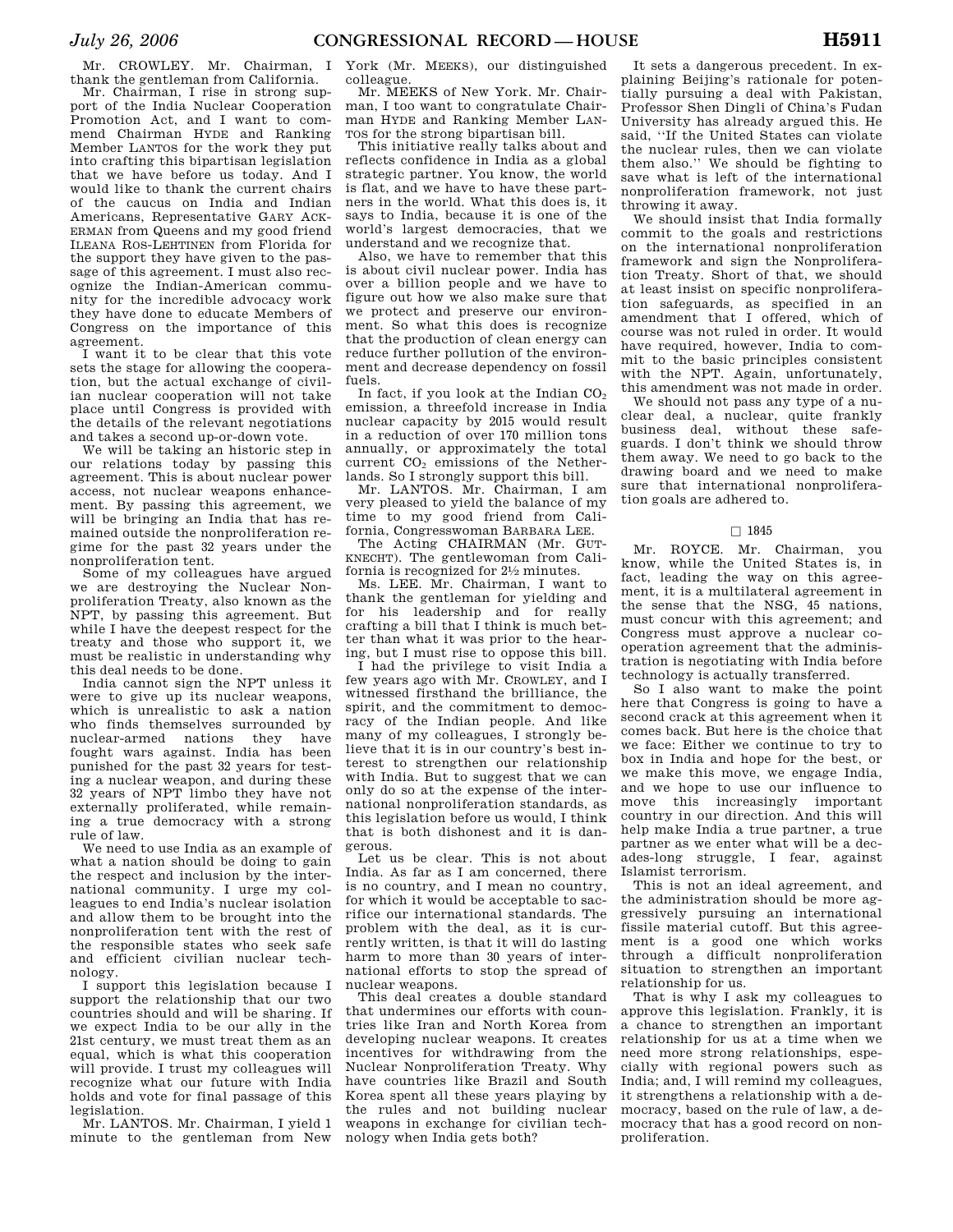This deal is controversial in India. The coalition government of Prime Minister Singh has come under intense attack from the political extremes and from political opponents. He has been charged with selling out India, opening its nuclear facilities to international inspection, agreeing to check India's nuclear weapons production.

So far the center has held. Let's not deliver India's Marxist and xenophobic forces a victory. They would like us to kill this deal. Let's pass this legislation. As Chairman HYDE argued and as the ranking member explained, let's pass this legislation. Let the administration negotiate a nuclear sharing agreement with India, and then look again and decide whether or not to proceed.

I urge my colleagues to support this legislation.

Ms. HARMAN. Mr. Chairman, I oppose the India Nuclear Cooperation Promotion Act (H.R. 5682). The bill has substantially improved since it was first introduced in this body, but it still has a long way to go. I am particularly concerned about the failure of the bill to slow down a potentially catastrophic arms race in South Asia.

This bill would allow the President to enter into a nuclear cooperation agreement with India, the world's largest democracy and an important strategic ally of the United States. Under the proposed agreement, the United States would transfer fissile material and nuclear technology to India in exchange for India's promise to separate its civilian and military nuclear programs, subject its civilian programs to a host of international inspections and controls, and continue its moratorium on nuclear weapons testing.

As is an all too common habit of this administration, the key parameters of this agreement were negotiated with little or no congressional input. Congress was forced to add in protections against proliferation of nuclear technology and to ensure nuclear safety largely after the fact.

To this end, the House International Relations Committee has done an outstanding job in reasserting Congress' constitutional prerogatives. Thanks to the hard work of the Committee, the bill now requires that the President report to Congress on the progress that India has taken toward separating its civilian and military programs, toward placing its civilian programs under international supervision, otherwise living up to its end of the bargain. Congress then must vote to grant the President the authority to enter into this agreement. I welcome these improvements.

I also commend Congressman HOWARD BERMAN for his tireless efforts to give arms control protections in the agreement some teeth. Mr. BERMAN was instrumental in adding provisions that would automatically cease U.S. transfers of fissile material if India transferred missile or nuclear technology to third parties in violation of the Missile Technology Control Regime or the Nuclear Suppliers Group regulations. These provisions are vital to ensuring that U.S. nuclear technology and materials do not end up in the hands of terrorists or rogue nations.

But as far as this bill has come, it has not come far enough. The bill still allows the President to transfer fissile material to India

without ensuring that India first cease its domestic production. It would therefore allow India to use U.S.-provided uranium for its civilian programs, while diverting all of its domestic production of uranium to the development of nuclear weapons. If India chose to divert its domestic material to its military programs, some commentators have estimated that it could build an additional 50 nuclear weapons every year.

This bill could thus fuel an already accelerating arms race in South Asia. India and Pakistan have engaged in intermittent hostilities for years, and both already have nuclear weapons. Adding hundreds of new nuclear weapons to this equation will unacceptably increase the risk of a nuclear exchange. Pakistan has already hinted that it would increase its production of nuclear weapons if this agreement is approved. We must do all in our power to stop this train while it is still in the station.

I am sympathetic to India's needs for clean, affordable power. I also recognize that India is a crucial ally of the United States. But we cannot allow an arms race to spiral out of control.

Both India and the administration have time to allay these concerns before Congress will hold its final vote on this agreement. I look forward to reviewing the President's report, and will withhold final judgment on this agreement until then.

Mr. STARK. Mr. Chairman, I rise in opposition to H.R. 5682, the United States and India Nuclear Cooperation Promotion Act.

Were India to sign the Nuclear Nonproliferation Treaty (NPT), the primary international tool for limiting the proliferation of nuclear weapons, I would gladly support the agreement. My district is home to a large Indian-American population, whose opinions I value and whose support I have long enjoyed. I regret having to disagree with many of them today.

But I am—and have always been—an ardent proponent of nuclear nonproliferation. I believe that the fewer nuclear weapons that exist in the world, the better. Unfortunately, America's unilateral agreement will encourage an arms race on the Indian subcontinent, promote weak export controls around the world, and undermine the NPT.

This week, it was revealed that Pakistan is constructing a new plutonium-production reactor that will massively increase its bomb-making capacity. Rather than adding fuel to the fire by offering India a deal that will allow and encourage it to also increase weapons production, the United States should work to end the production of all fissile material in South Asia.

A unilateral agreement with India could also undermine the cohesiveness of the Nuclear Suppliers Group. If the United States exempts India from nuclear nonproliferation controls, China would likely feel it appropriate to make a similar agreement and export civilian nuclear technology to Iran or North Korea.

I am aware that as part of the agreement, India has opted to allow some of its reactors to be inspected. This concession, however, is largely symbolic. The reactors that will continue to be off limits could make more plutonium for weapons than India will ever need. Furthermore, the precedent of working outside the NPT is dangerous. If India can secure the benefits of NPT membership without adhering to the treaty's limitations, other countries will have little incentive to remain in the NPT.

I urge my colleagues to stand up for nonproliferation and join me in voting "no."

Mr. BLUMENAUER. Mr. Chairman, having visited India following the Southeast Asia tsunami, I am more convinced than ever of the benefits of a stronger U.S.-India partnership. There is no relationship more important than that between the world's largest democracy, India, and the world's oldest democracy, the United States. I believe that, as the world's largest democracy and a responsible regional power, India deserves a permanent seat on the UN Security Council. Support for such an arrangement would have been a sensible centerpiece to a new strategic partnership.

However, I am skeptical about elements of the proposed nuclear cooperation agreement between the U.S. and India. I am particularly concerned that this attempt to create an exception to international nonproliferation norms for India may make our efforts in Iran more difficult, or even encourage other countries to make their own exceptions to the rules for assistance to the supposedly civilian nuclear programs of less responsible countries.

I am pleased that the legislation crafted by the leadership of our House International Relations Committee minimizes the risks associated with this agreement and provides for close congressional oversight, though I support additional amendments to strengthen it. I do not wish to stand in the way of this legislation's progress and intend to follow developments closely for the up-or-down vote that this bill authorizes.

I believe that the more pressing issue is developing an effective strategy for cooperation to address India's growing energy needs. Increased reliance on nuclear energy will only have a marginal impact on India's consumption of fossil fuels and levels of global warming pollution emitted. To make an immediate impact, we should be helping India with conservation, renewable energy technologies, and strategies to reduce pollution such as coal gasification.

Mr. CARDIN. Mr. Chairman, I rise in support of H.R. 5682, the U.S. and India Nuclear Cooperation Promotion Act.

India is the largest democracy in the world today, and is rightly viewed as an emerging global power in the 21st century. I was pleased to listen to Indian Prime Minister Manmohan Singh address a Joint Session of Congress in July 2005 and describe his vision of future cooperation between India and the United States. I will continue to encourage our government to strengthen our ties to India, in areas such as high-technology, immigration, trade, space, and the military.

Today the United States and India can take an important step to lay the foundation for our countries to greatly expand nuclear research, nuclear power, and nonproliferation cooperation with each other. India is facing enormous challenges in providing sufficient energy to its growing population. India has more people living in abject poverty than do Latin America and Africa combined.

This legislation establishes a two-step process under which the United States may enter into a nuclear cooperation agreement with India. I am pleased that the Committee on International Relations has significantly amended this legislation, as compared to the version initially proposed by the Administration. The legislation today preserves the important oversight role of Congress. Under this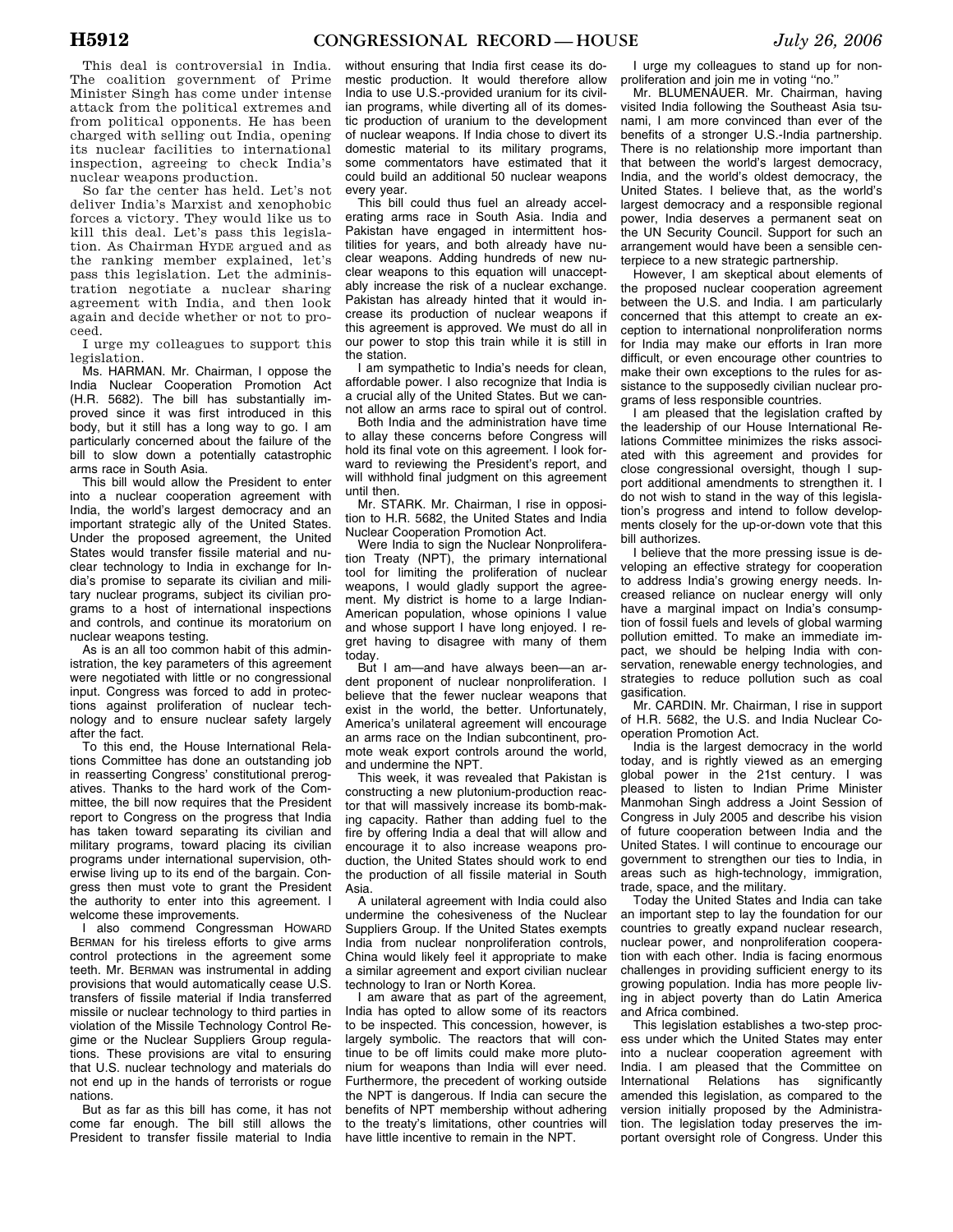legislation, the President must make a number of determinations before India can be exempted from restrictions contained in the Atomic Energy Act of 1954 (AEA). Most notably, the President must determine that India has provided the International Atomic Energy Agency (IAEA) with a credible plan to separate civilian and military nuclear programs, and that India and the IAEA have concluded an agreement requiring the permanent application of IAEA safeguards to India's civil nuclear facilities.

Once the President has made the determinations required by this legislation, Congress must approve a joint resolution to ratify the final negotiated text of a nuclear cooperation agreement with India. I also support the provision in the bill that requires additional consultation between the Administration and Congress, including regular detailed reports on nonproliferation matters and the implementa-<br>tion of this agreement

I look forward to working with the Administration to implement this nuclear cooperation program between the United States and India, consistent with this legislation and the intent of Congress. Mr. HOLT. Mr. Chairman, I rise today to op-

pose H.R. 5682. I do this reluctantly, because I am a strong supporter of India. But I cannot turn my back on my life's work on nuclear non-proliferation.

Prior to coming to Congress, I worked at the U.S. Department of State as an arms control expert. I spent each day there trying to reduce the threat our nation faced from proliferation of nuclear weapons. I also learned first hand how effectively the international non-proliferation regime monitors existing nuclear states and prevents sensitive nuclear technology from falling into the wrong hands. I also worked for 10 years at the Princeton Plasma Physics Laboratory to research and develop fusion energy, because it would be an abundant source of energy that would not lead to the prolifera-<br>tion of nuclear weapons.

I am also a lifelong supporter of India. In fact, I first traveled to India more than 30 years ago. When I came to Congress, the first caucus I joined was the Congressional Caucus on India and Indian-Americans. Since then, my interest in India and my respect for its citizens have only grown. That is why I believe it is essential that our nation increase its

India is our friend and a strong ally. The ties that bind our nations go to the core of our democratic values. India is the world's largest democracy, she possesses a vibrant economy, and she has an unwavering commitment to ending terrorism. America is fortunate to have an ally that shares our common vision and we need to grow our relationship by increasing cooperation on other economic, educational, and security concerns. But I have strong reservations about making individual exceptions in our nation's laws for nuclear ex-<br>port to India or any other state.

The non-proliferation regime we have is far from perfect, but it has proven to be remarkably successful in deterring the spread of nuclear material. The Nuclear Nonproliferation Treaty (NPT) of 1970 is the centerpiece of international nuclear nonproliferation structure. The NPT ensured that today we are dealing with only a handful of problematic states, such as Iran, rather than the dozens of nuclear states that might have existed otherwise. These historical successes highlight the essential role that the international non-proliferation regime has played and why it must not be undermined.

The United States was instrumental in creating the NPT, and now is not the time to stop our leadership on this important issue. The United States should not send the wrong message to the global community. We must continue to be a leader on nuclear non-proliferation if we hope to prevent Iran, North Korea, or others from acquiring nuclear weapons.

During the 2004 presidential campaign, both President Bush and Senator KERRY agreed on one thing: nuclear proliferation and nuclear terrorism are the gravest threat that our country faces. The threat of nuclear terrorism is underscored today because of the recent actions of Iran and the continued work by North Korea

to develop nuclear technology. That is why we need to be doing more to strengthen and support the international nuclear non-proliferation structure, not weaken it. Some non-proliferation experts have raised concerns that this bill would violate Article I of the NPT. Additionally this bill would create an exception to the rule, and thereby create a new rule.

I have been impressed by India and I do believe that she has been one of the most responsible nuclear states in the world. And unlike her neighbor, India has not engaged in wholesale proliferation of nuclear technology.

The bill before us today would make changes to the Atomic Energy Act which would allow for the transfer of U.S. nuclear technology and material to India. This would be the first time the conditions for nuclear cooperation in the Act were changed for an individual state. We should not make these changes lightly. We need to understand the implications of what we are doing for the international nuclear non-proliferation regime.

As well, we must also be clear. This is not the final vote the House will take on this important issue. Under the provisions contained in this bill, Congress will again have to review and vote to support nuclear cooperation once the final text of the cooperation agreement is finalized. For that reason. I remain unsure why Congress is considering or approving these significant changes to our nuclear non-proliferation structure. The Nuclear Suppliers Group still needs to give its approval to this proposed nuclear cooperation agreement. As well, India needs to complete its negotiations with the International Atomic Energy Agency on a new safeguards agreement. These are not just minor points, not just iotas in the agreement. They are central to the issue. What would be wrong with waiting for the final text to be negotiated and these important steps to be taken before we change our nation's laws to allow for nuclear material transfer?

That said, I remain troubled that providing nuclear technology to India would create a double standard. Historically, the United States has only provided nuclear technology to states that are parties to the NPT. This bill would allow for cooperation with India, despite the fact the India has not signed or ratified the NPT, and had previously developed a secret nuclear weapons program.

Additionally, I am worried that this legislation does not require India to cap or even limit its fissile material production. The United States, the United Kingdom, Russia, and France have all publicly announced that they are no longer producing fissile material for military use. Even China is believed to have stopped producing fissile material. Without a requirement to limit fissile material production, the United States is tacitly endorsing further production. We should

not help any state in the world increase its stockpile of nuclear weapons, especially at a time when we are reducing our own stockpile.

I am also concerned that this legislation does not require that all of India's nuclear reactors be placed under international safeguards. That means that some of India's reactors will be used for military purposes and kept outside safeguards and the nonproliferation regime. The whole purpose of safeguards is to ensure that fissile material is not diverted to build nuclear weapons secretly. We need full scope safeguards on all of India's reactors to ensure that U.S. technology or nuclear material is not being diverted for military purposes. In effect, we would be giving approval to the existence of undeclared, uninspected production of fissile material.

Further, India is not required to classify her new reactors as civilian rather than military. Some have argued that nuclear cooperation is needed to help meet India's growing energy needs. If that is the case then every single new reactor should be civilian energy producing facilities. We should be doing more to discourage India from expanding her military nuclear program, rather than making it easier.

This bill makes some improvements on the legislation that the Administration submitted, and I am glad that some of my colleagues who share my concerns tried to improve it. Yet, even with these changes I do not think it wise to shred one of the few nonproliferation instruments we have. I am sorry that before they came to us the Administration did not negotiate a better agreement which would not jeopardize decades of nonproliferation work. I am also sorry we have not approached this matter to obtain the active partnership of such a respected and important country as India in the effort to prevent nuclear proliferation around the world. India teamed with us and other countries could be a most influential leader in reducing the threat of nuclear weapons around the world. I remain convinced that nuclear cooperation could be achieved with India, however this is not the proper way to do so.

For these reasons, I cannot support this bill which would undermine the NPT and our nation's long history of nuclear nonproliferation. I would oppose this deal if it was with any country outside of the NPT because I would have the same concerns. But I also know that despite my vote on this bill it will be approved by wide margins. I hope I am proven wrong, that this bill will not undermine our nation's nonproliferation efforts, but I regret that I cannot see how that can be.

Mr. JINDAL. Mr. Chairman, I rise to speak in support of H.R. 5682, the United States and India Nuclear Cooperation Promotion Act of 2006. The bill would facilitate the sharing of civilian nuclear technology in an attempt to decrease competition for scarce energy resources and strengthen relations between the two nations.

With the receding of the global divisions established during the Cold War era, there has been increasing recognition that significant benefits can be obtained from closer cooperation between the U.S. and India. H.R. 5682 reflects broad agreement that peaceful nuclear cooperation with India can serve U.S. foreign policy and national security objectives and also minimize potential risks to the nonproliferation regime. This ranges from shared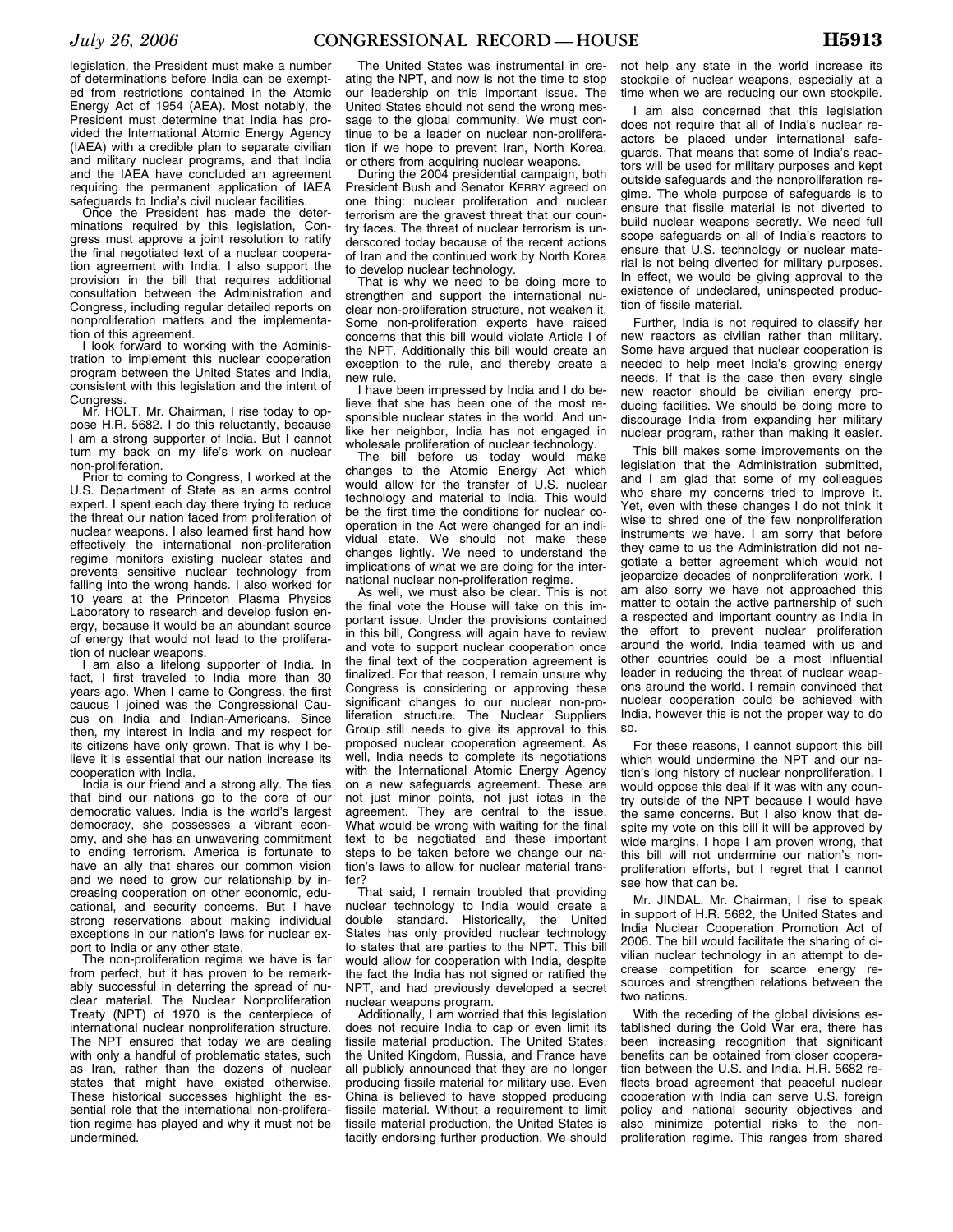strategic interests, such as enhanced stability and security in South Asia and the international system as a whole, to more specific priorities, such as combating global terrorism.

Today, the chief threat to our security and the security of our allies worldwide is posed by violent acts of terrorism by extremists and rogue nations engaged in nuclear experimentation to the detriment of the principles of freedom worldwide. As we witnessed recently by the bombing of Mumbai's subway system earlier this month, global terrorism is a threat that India shares with the United States. We need India's ongoing partnership in the fight against terrorism. Furthermore, by engaging in this agreement with India, we are able to strengthen the international nonproliferation regime by placing a majority of India's nuclear plants under international inspection. This is a more practical and realistic shift in U.S. nuclear policy that should be viewed as a victory for nonproliferation advocates compared to our previous policy of forced abandonment which yielded little towards achieving greater international security.

For our own sake, if for no other reason, it is imperative that we help countries like India and China curb their increasing consumption of oil and natural gas for domestic and commercial use. This, in turn, will help us curtail the cost of oil and natural gas, while helping India develop its own nuclear power sources sufficient to meet their growing demand. The result is that prices worldwide will decrease as overall supply of oil and natural gas increase, thus helping our own economy by preserving many of the industries that have been forced to close their doors because of high production costs.

Our relationship with India is unique—the United States and India are the oldest and largest democracies in the world. While we cannot foresee that China will share common political principles in the near future, because India's history is rooted in Democracy they are an ideal partner for achieving our goals of creating international and economic security. Passing H.R. 5682 is an important step toward cementing the great strides we have made in the past year in establishing this strategic partnership.

Mr. TOM DAVIS of Virginia. Mr. Chairman, I rise today in support of H.R. 5682, the United States and India Nuclear Cooperation Promotion Act.

India is a strategic friend and ally of the United States. Indian Americans have made an indelible mark upon the culture and diversity of our nation and I was proud to sponsor H. Res. 227 that recognized the contributions of Indian Americans to our nation, which the House passed earlier this year.

India and the United States have a strong history of cooperation. Directly after the September 11, 2001 terrorist attacks, India was one of the first countries to offer immediate aid to the United States. As the two largest pluralistic, free-market democracies in the world, it is only natural for the United States and India to seek to strengthen our bilateral relationship.

Last July, President Bush and Prime Minister Sing issued a Joint Statement declaring a new era of respect, reciprocity and cooperation, spanning the fields of high technology, space exploration, counter-terrorism, defense cooperation and energy security.

This legislation lays the statutory foundation to expand nuclear research, nuclear power

and nonproliferation cooperation with India that would allow full trade in civil nuclear energy. In exchange for such trade, India has agreed to separate its military and civilian nuclear programs over the next eight years, placing 14 of its 22 reactors under permanent international safeguards, as well as all future civilian thermal and breeder reactors. It has also agreed to maintain its unilateral moratorium on nuclear testing and to work with the United States toward a fissile material cutoff treaty.

Mr. Chairman, the United States should seize this opportunity to forge a strategic alliance with India to expand civil nuclear energy production in that country. In closing, I thank the leadership for allowing this legislation to come to the floor today and urge an aye vote.

Ms. JACKSON-LEE of Texas. Mr. Chairman, I rise in support of the United States and India Nuclear Cooperation Promotion Act of 2006. With the receding of the Cold War's global divisions and the new realities of globalization and trans-national terrorism, for more than a decade there has been increasing recognition in both countries of the significant benefits to be obtained from closer cooperation across a broad spectrum. To that end, on July 15, 2005 President Bush and Prime Minister Manmohan Singh issued a joint statement announcing a ''global partnership'' between the two countries that embraces cooperation across a wide range of subjects.

I am in support of this bill because this legislation reflects broad agreement consensus among Members of Congress that peaceful nuclear cooperation with India can serve multiple U.S. foreign policy objectives, but must be approached in a manner that minimizes potential risks to the nonproliferation regime. Among the most important considerations are ensuring that Nuclear Suppliers Group (NSG) guidelines and consensus decision-making are upheld and that a U.S. nuclear cooperation agreement and subsequent U.S. nuclear exports are consistent with decisions, policies, and guidelines of the NSG. Equally important is the need to ensure that U.S. cooperation does not assist the Indian nuclear weapons program directly, or indirectly, in order to avoid contributing to a nuclear arms race in South Asia and because of U.S. obligations under the Nonproliferation of Nuclear Weapons (NPT).

There are two other noteworthy provisions in this bill which I consider very crucial in the United States' relationship with India regarding nuclear weapons. The bill contains reporting requirements and a provision that calls for termination of exports in the event of violations of certain commitments and seeks to uphold existing statutory Congressional oversight of U.S. nuclear cooperation and exports. At a time when the world appears to be considering nuclear energy as a viable and desirable alternative to carbon-based energy sources, oversight of its expansion is crucial.

The President took a bold step by cutting a deal with India on nuclear cooperation and it is now up to Congress to make the necessary fixes without undermining the deal. India has proven itself deserving of an understanding of cooperation with the United States regarding nuclear weapons. India has been punished for the last thirty-two years, but over that time they have shown a responsible foreign policy, and a commitment to democracy and rule of law. This deal would also provide India with

some of its energy needs to continue to grow her economy and lower the use of coal burning power plants.

We cannot forget about our Indian American citizens during our talks of a nuclear cooperation with India. There are about two million Indian Americans living in the United States and the majority of them support this nuclear deal. We must let the Indian American community know that we hear them, we stand with them, and are both working towards the mutual goals of democracy. This deal will strengthen our long term relationship with India in hopes that they will continue to be one of our strongest allies in the War on Terrorism. This agreement will benefit the United States as well as India in monitoring nuclear weapons in helping to stabilize our world's economy and safety and I urge my colleagues to support this bill.

I will be introducing an amendment that urges Congress to continue its policies of engagement, collaborations, and exchanges with India and Pakistan. My bipartisan amendment is consistent with many U.S. foreign policy objectives. It will also draw the United States closer to this vitally important and strategic democracy.

Mr. KNOLLENBERG. Mr. Chairman, I support the legislation before the House of Representatives today, H.R. 5682, the United States and India Nuclear Cooperation Promotion Act of 2006. A civil nuclear cooperation agreement will make citizens of America and India more safe and secure, while providing increased stability around the world.

Since coming to Congress, I have felt that it is appropriate for the United States and India to have a close relationship. Last year, when President Bush and Indian Prime Minister Singh announced that the two countries would seek cooperation on its civil nuclear programs, I was immediately encouraged and supportive of their efforts. The improved relations stemming from this agreement will lead to untold benefits for the American and Indian people and enhance our mutual interests.

The U.S.-India relationship is strong and growing stronger because of our shared principles and goals. We remain the two largest democracies in the world, committed to political freedom protected by a representative government, and we share a commitment to free-market principles. These principles—bolstered by one of the world's largest consumer markets and a growing skilled labor force have helped India in its development into a global economic power.

However, that growing economy depends on energy. Nuclear energy, unlike other energy sources, is truly a ''green'' energy source. It does not emit any carbon dioxide emissions or greenhouse gases. It also requires less geographic area to produce energy than other energy sources. Nuclear power is under-utilized and we should promote, not hamper, its growth.

Since the establishment of the Indian nuclear program in 1974, there has been no international oversight of India's nuclear program. A civilian nuclear cooperation agreement will provide India with much of the energy it needs while also bringing their civilian nuclear program under international review. With this agreement, the majority of India's civilian program will be under supervision of the International Atomic Energy Agency.

We always must be mindful of nuclear proliferation and nuclear materials falling into the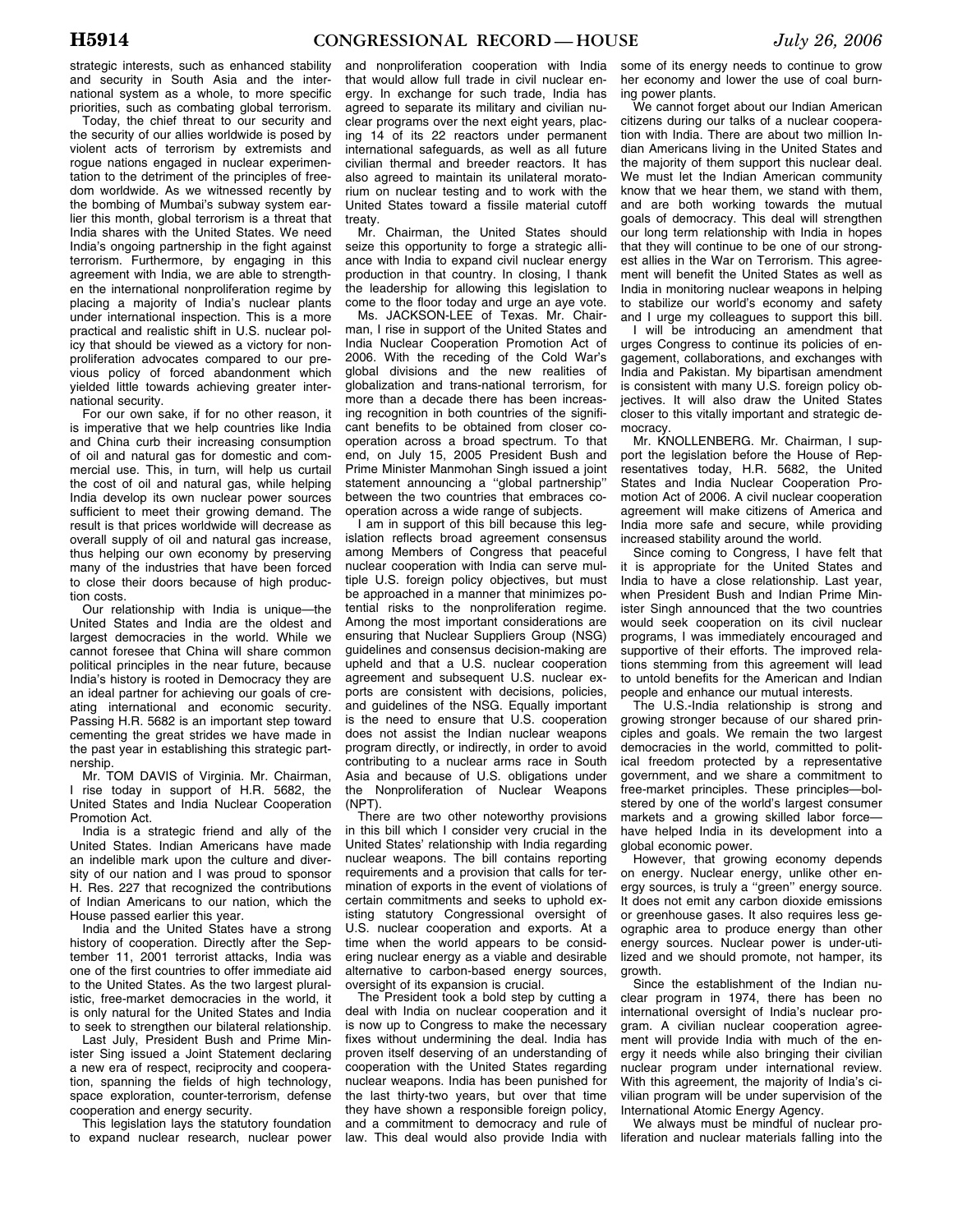wrong hands. The Indian government remains committed to peace and stability in the region and the world and they realize the danger of allowing the proliferation of nuclear technology and material.

Sadly, this danger is all too real to the people of India because—like the U.S.—India has not been immune to terror attacks. The train bombing earlier this month and the attack on their parliament 5 years ago remains a constant reminder of terror and has forced them to reevaluate their civilian nuclear program and their status in the international community.

Mr. Chairman, H.R. 5682 will strengthen the U.S.-India relationship, promote a clean energy source, and make global nuclear materials more secure. For all these reasons, I strongly support the bill and encourage my colleagues to do so as well.

Mr. FOLEY. Mr. Chairman, I rise in strong support of H.R. 5682, the U.S. and India Nuclear Cooperation Promotion Act. At a time when world energy reserves and production are just barely keeping up with current capacity, I believe that this bill is the right policy for both our countries.

India is currently the sixth largest energy consumer in the world and continues to grow exponentially in its population. With only 3 percent of India's energy consumption being derived from nuclear energy, it is depending heavily on foreign energy sources. By helping India with its civilian nuclear power industry, and thereby reducing its dependency on other fuel sources, Americans ultimately should experience lower energy costs as available fuel sources increase.

This bill also will further strengthen India's commitment to nuclear nonproliferation. India has committed to following International Atomic Energy Agency safeguards, allowing for additional inspections, and has produced a plan to separate its civilian and military nuclear facilities.

In this uncertain world, and with India in the middle of a volatile region, it is imperative that the world's largest democracy have access to a constant and inexpensive source of energy. Mr. Chairman, I believe this legislation will help solidify our ongoing and deepening relationship with our friends in India and I urge all of my colleagues to support it.

Mr. HOLT. Mr. Chairman, there will be a time when the history of the spread of nuclear weapons of mass destruction is written and we will look back and see when the last thread of the nuclear non-proliferation regime was shredded. We can all talk at length about the details of this cooperative agreement. We can talk about what a good friend India is and how responsible they have been. We can talk about the so-called reality of an imperfect ability to control the militarization of nuclear reactions. But the history will say that with this agreement the world lost the last bit of an international tool to control the spread of nuclear weapons of mass destruction. The regime will have been killed. All we will have left is our ability to jawbone with our allies and threaten our enemies. Countries will work out whatever deals they can, two by two. This is a very dangerous moment.

If we really believe that nuclear proliferation and loose nukes are the greatest threat to world peace and security, as I do, then we should be holding on to every tool we can find to prevent that threat. We should also be working with India to strengthen the nuclear

non-proliferation regime, not collaborating with India to destroy it.

Mr. ROYCE. Mr. Chairman, I yield back the balance of my time.

The Acting CHAIRMAN (Mr. GUT-KNECHT). All time for general debate has expired.

Pursuant to the rule, the amendment in the nature of a substitute printed in the bill, modified by the amendment printed in part A of House Report 109– 599, is adopted. The bill, as amended, shall be considered as an original bill for the purpose of further amendment under the 5-minute rule and shall be considered read.

The text of the bill, as amended, is as follows:

#### H.R. 5682

*Be it enacted by the Senate and House of Representatives of the United States of America in Congress assembled,* 

## *SECTION 1. SHORT TITLE.*

*This Act may be cited as the ''United States and India Nuclear Cooperation Promotion Act of 2006''.* 

#### *SEC. 2. SENSE OF CONGRESS.*

*It is the sense of Congress that—*

*(1) preventing the proliferation of nuclear weapons, other weapons of mass destruction, the means to produce them, and the means to deliver them are critical objectives for United States foreign policy;* 

*(2) sustaining the NPT and strengthening its implementation, particularly its verification and compliance, is the keystone of United States nonproliferation policy;* 

*(3) the NPT has been a significant success in preventing the acquisition of nuclear weapons capabilities and maintaining a stable international security situation;* 

*(4) countries that have never become a party to the NPT and remain outside that treaty's legal regime pose a potential challenge to the achievement of the overall goals of global nonproliferation, because those countries have not undertaken the NPT's international obligation to prohibit the spread of dangerous nuclear technologies;* 

*(5) it is in the interest of the United States to the fullest extent possible to ensure that those countries that are not NPT members are responsible with any nuclear technology they develop;* 

*(6) it may be in the interest of the United States to enter into an agreement for nuclear cooperation as set forth in section 123 of the Atomic Energy Act of 1954 (42 U.S.C. 2153) with a country that has never been an NPT member with respect to civilian nuclear technology if—*

*(A) the country has demonstrated responsible behavior with respect to the nonproliferation of technology related to weapons of mass destruction programs and the means to deliver them;* 

*(B) the country has a functioning and uninterrupted democratic system of government, has a foreign policy that is congruent to that of the United States, and is working with the United States in key foreign policy initiatives related to non-proliferation;* 

*(C) such cooperation induces the country to implement the highest possible protections against the proliferation of technology related to weapons of mass destruction programs and the means to deliver them, and to refrain from actions that would further the development of its nuclear weapons program; and* 

*(D) such cooperation will induce the country to give greater political and material support to the achievement of United States global and regional nonproliferation objectives, especially with respect to dissuading, isolating, and, if necessary, sanctioning and containing states that sponsor terrorism and terrorist groups, that are seeking to acquire a nuclear weapons capa-* *bility or other weapons of mass destruction capability and the means to deliver such weapons; and* 

*(7)(A) India meets the criteria described in this subsection; and* 

*(B) it is in the national security interest of the United States to deepen its relationship with India across a full range of issues, including peaceful nuclear cooperation.* 

#### *SEC. 3. STATEMENTS OF POLICY.*

*(a) IN GENERAL.—The following shall be the policies of the United States:* 

*(1) Oppose the development of a capability to produce nuclear weapons by any non-nuclear weapon state, within or outside of the Treaty on the Non-Proliferation of Nuclear Weapons (21 UST 483; commonly referred to as the ''Nuclear Non-Proliferation Treaty'' or the ''NPT'').* 

*(2) Encourage states party to the NPT to interpret the right to ''develop research, production and use of nuclear energy for peaceful purposes'', as described in Article IV of the NPT, as being a qualified right that is conditioned by the overall purpose of the NPT to prevent the spread of nuclear weapons and nuclear weapons capability, including by refraining from all nuclear cooperation with any state party that has not demonstrated that it is in full compliance with its NPT obligations, as determined by the IAEA.* 

*(3) Strengthen the Nuclear Suppliers Group guidelines concerning consultation by members regarding violations of supplier and recipient understandings by instituting the practice of a timely and coordinated response by NSG members to all such violations, including termination of nuclear transfers to an involved recipient, that discourages individual NSG members from continuing cooperation with such recipient until such time as a consensus regarding a coordinated response has been achieved.* 

*(b) WITH RESPECT TO SOUTH ASIA.—The following shall be the policies of the United States with respect to South Asia:* 

*(1) Achieve a moratorium on the production of fissile material for nuclear explosive purposes by India, Pakistan, and the People's Republic of China at the earliest possible date.* 

*(2) Achieve, at the earliest possible date, the conclusion and implementation of a treaty banning the production of fissile material for nuclear weapons to which both the United States and India become parties.* 

*(3) Secure India's—*

*(A) full participation in the Proliferation Security Initiative;* 

*(B) formal commitment to the Statement of Interdiction Principles;* 

*(C) public announcement of its decision to conform its export control laws, regulations, and policies with the Australia Group and with the Guidelines, Procedures, Criteria, and Control Lists of the Wassennaar Arrangement;* 

*(D) demonstration of satisfactory progress toward implementing the decision described in subparagraph (C); and* 

*(E) ratification of or accession to the Convention on Supplementary Compensation for Nuclear Damage, done at Vienna on September 12, 1997.* 

*(4) Secure India's full and active participation in United States efforts to dissuade, isolate, and, if necessary, sanction and contain Iran for its efforts to acquire weapons of mass destruction, including a nuclear weapons capability (including the capability to enrich or process nuclear materials), and the means to deliver weapons of mass destruction.* 

*(5) Seek to halt the increase of nuclear weapon arsenals in South Asia, and to promote their reduction and eventual elimination.* 

*(6) To ensure that spent fuel generated in India's civilian nuclear power reactors is not transferred to the United States except pursuant to the Congressional review procedures required under section 131 f. of the Atomic Energy Act of 1954 (42 U.S.C. 2160 f.).*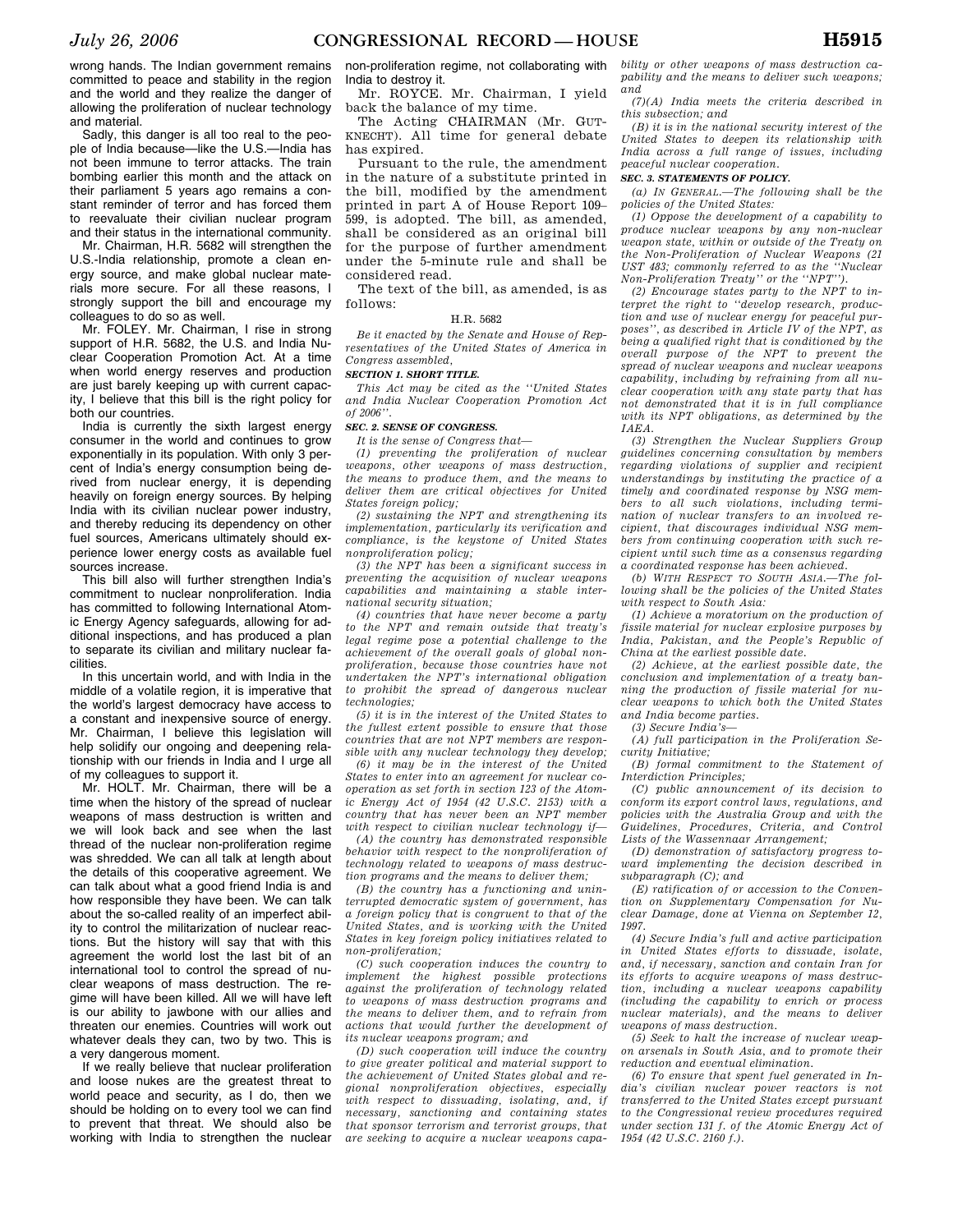*(7) Pending implementation of a multilateral moratorium, encourage India not to increase its production of fissile material at unsafeguarded nuclear facilities.* 

#### *SEC. 4. WAIVER AUTHORITY AND CONGRES-SIONAL APPROVAL.*

*(a) IN GENERAL.—Notwithstanding any other provision of law, if the President makes the determination described in subsection (b), the President may—*

*(1) exempt a proposed agreement for nuclear cooperation with India (arranged pursuant to section 123 of the Atomic Energy Act of 1954 (42 U.S.C. 2153)) from the requirement in section 123 a.(2) of such Act, and such agreement for cooperation may only enter into force in accordance with subsection (f);* 

*(2) waive the application of section 128 of the Atomic Energy Act of 1954 (42 U.S.C. 2157) with respect to India, provided that such waiver shall cease to be effective if the President determines that India has engaged in any activity described section 129 of such Act (42 U.S.C. 2158), other than section 129 a.(1)(D) or section 129 a.(2)(C) of such Act, at any time after the date of the enactment of this Act; and* 

*(3) with respect to India—*

*(A) waive the restrictions of section 129 a.(1)(A) of the Atomic Energy Act of 1954 (42 U.S.C. 2158 a.(1)(A)) for any activity that occurred on or before July 18, 2005; and* 

*(B) section 129 a.(1)(D) of such Act.* 

*(b) DETERMINATION BY THE PRESIDENT.—The determination referred to in subsection (a) is a determination by the President that the following actions have occurred:* 

*(1) India has provided the United States and the International Atomic Energy Agency with a credible plan to separate civil and military nuclear facilities, materials, and programs, and has filed a declaration regarding its civil facilities with the IAEA. (2) India and the IAEA have concluded an* 

*agreement requiring the application of IAEA safeguards in perpetuity in accordance with IAEA standards, principles, and practices (including IAEA Board of Governors Document GOV/1621 (1973)) to India's civil nuclear facilities, materials, and programs as declared in the plan described in paragraph (1), including materials used in or produced through the use of India's civil nuclear facilities.* 

*(3) India and the IAEA are making substantial progress toward concluding an Additional Protocol consistent with IAEA principles, practices, and policies that would apply to India's civil nuclear program. (4) India is working actively with the United* 

*States for the early conclusion of a multilateral Fissile Material Cutoff Treaty.* 

*(5) India is working with and supporting United States and international efforts to prevent the spread of enrichment and reprocessing technology.* 

*(6) India is taking the necessary steps to secure nuclear and other sensitive materials and technology, including through—*

*(A) the enactment and enforcement of comprehensive export control legislation and regula-*

*tions; (B) harmonization of its export control laws, regulations, policies, and practices with the policies and practices of the Missile Technology Control Regime and the Nuclear Suppliers Group; and* 

*(C) adherence to the MTCR and the NSG in accordance with the procedures of those regimes for unilateral adherence.* 

*(7) The NSG has decided by consensus to permit supply to India of nuclear items covered by the guidelines of the NSG and such decision does not permit civil nuclear commerce with any other non-nuclear weapon state that does not have IAEA safeguards on all nuclear materials within its territory, under its jurisdiction, or carried out under its control anywhere. (c) SUBMISSION TO CONGRESS.—*

*(1) IN GENERAL.—The President shall submit to the Committee on International Relations of* 

*the House of Representatives and the Committee on Foreign Relations of the Senate information concerning any determination made pursuant to subsection (b), together with a report detailing the basis for the determination.* 

*(2) INFORMATION TO BE INCLUDED.—To the fullest extent available to the United States, the information referred to in paragraph (1) shall include the following:* 

*(A) A summary of the plan provided by India to the United States and the IAEA to separate India's civil and military nuclear facilities, materials, and programs, and the declaration made by India to the IAEA identifying India's civil facilities to be placed under IAEA safeguards, including an analysis of the credibility of such plan and declaration, together with copies of the plan and declaration.* 

*(B) A summary of the agreement that has been entered into between India and the IAEA requiring the application of safeguards in accordance with IAEA practices to India's civil nuclear facilities as declared in the plan described in subparagraph (A), together with a copy of the agreement, and a description of the progress toward its full implementation.* 

*(C) A summary of the progress made toward conclusion and implementation of an Additional Protocol between India and the IAEA, including a description of the scope of such Additional Protocol.* 

*(D) A description of the steps that India is taking to work with the United States for the conclusion of a multilateral treaty banning the production of fissile material for nuclear weapons, including a description of the steps that the United States has taken and will take to encourage India to identify and declare a date by which India would be willing to stop production of fissile material for nuclear weapons unilaterally or pursuant to a multilateral moratorium or treaty.* 

*(E) A description of the steps India is taking to prevent the spread of nuclear-related technology, including enrichment and reprocessing technology or materials that can be used to acquire a nuclear weapons technology, as well as the support that India is providing to the United States to further United States objectives to restrict the spread of such technology.* 

*(F) A description of the steps that India is taking to secure materials and technology applicable for the development, acquisition, or manufacture of weapons of mass destruction and the means to deliver such weapons through the application of comprehensive export control legislation and regulations, and through harmonization and adherence to Missile Technology Control Regime, the Nuclear Suppliers Group, the Australia Group, Wassennaar guidelines, and United Nations Security Council Resolution 1540, and participation in the Proliferation Security Initiative.* 

*(G) A description of the decision taken within the Nuclear Suppliers Group relating to nuclear cooperation with India, including whether nuclear cooperation by the United States under an agreement for cooperation arranged pursuant to section 123 of the Atomic Energy Act of 1954 (42 U.S.C. 2153) is consistent with the decision, practices, and policies of the NSG.* 

*(H) A description of the scope of peaceful cooperation envisioned by the United States and India that will be implemented under the Agreement for Nuclear Cooperation, including whether such cooperation will include the provision of enrichment and reprocessing technology.* 

*(I) A description of the steps taken to ensure that proposed United States civil nuclear assistance to India will not directly, or in any other way, assist India's nuclear weapons program, including—*

*(i) the use of any United States equipment, technology, or nuclear material by India in an unsafeguarded nuclear facility or nuclear-weapons related complex;* 

*(ii) the replication and subsequent use of any United States technology in an unsafeguarded* 

*nuclear facility or unsafeguarded nuclear weapons-related complex, or for any activity related to the research, development, testing, or manufacture of nuclear explosive devices; and* 

*(iii) the provision of nuclear fuel in such a manner as to facilitate the increased production of highly-enriched uranium or plutonium in unsafeguarded nuclear facilities.* 

*(d) RESTRICTIONS ON NUCLEAR TRANSFERS TO INDIA.—*

*(1) IN GENERAL.—Pursuant to the obligations of the United States under Article I of the NPT, nothing in this Act, or any agreement pursuant to this Act, shall be interpreted as permitting any civil nuclear cooperation between the United States and India that would in any way assist, encourage, or induce India to manufacture or otherwise acquire nuclear weapons or nuclear explosive devices.* 

*(2) NSG TRANSFER GUIDELINES.—Notwithstanding the entry into force of an agreement for cooperation with India pursuant to section 123 of the Atomic Energy Act of 1954 (42 U.S.C. 2153) and approved pursuant to this Act, no item subject to such agreement or subject to the transfer guidelines of the NSG may be transferred to India if such transfer would violate the transfer guidelines of the NSG as in effect on the date of the transfer.* 

*(3) TERMINATION OF NUCLEAR TRANSFERS TO INDIA.—Notwithstanding the entry into force of an agreement for nuclear cooperation with India (arranged pursuant to section 123 of the Atomic Energy Act of 1954 (42 U.S.C. 2153)), exports of nuclear and nuclear-related material, equipment, or technology to India shall be terminated if India makes any materially significant transfer of—*

*(A) nuclear or nuclear-related material, equipment, or technology that does not conform to NSG guidelines, or* 

*(B) ballistic missiles or missile-related equipment or technology that does not conform to MTCR guidelines,* 

*unless the President determines that cessation of such exports would be seriously prejudicial to the achievement of United States nonproliferation objectives or otherwise jeopardize the common defense and security.* 

*(4) PROHIBITION ON NUCLEAR TRANSFERS TO INDIA.—If nuclear transfers to India are restricted pursuant to this Act, the Atomic Energy Act of 1954, or the Arms Export Control Act, the President should seek to prevent the transfer to India of nuclear equipment, materials, or technology from other participating governments in the NSG or from any other source.* 

*(e) APPROVAL OF AGREEMENT FOR NUCLEAR COOPERATION REQUIRED.—*

*(1) IN GENERAL.—Subject to subsection (h), an agreement for nuclear cooperation between the United States and India submitted pursuant to this section may become effective only if—*

*(A) the President submits to Congress the agreement concluded between the United States and India, including a copy of the safeguards agreement entered into between the IAEA and India relating to India's declared civilian nuclear facilities, in accordance with the requirements and procedures of section 123 of the Atomic Energy Act of 1954 (other than section 123 a.(2) of such Act) that are otherwise not inconsistent with the provisions of this Act; and* 

*(B) after the submission under subparagraph (A), the agreement is approved by a joint resolution that is enacted into law.* 

*(2) CONSULTATION.—Beginning one month after the date of the enactment of this Act and every month thereafter until the President submits to Congress the agreement referred to in paragraph (1), the President should consult with the Committee on International Relations of the House of Representatives and the Committee on Foreign Relations of the Senate regarding the status of the negotiations between the United States and India with respect to civilian nuclear cooperation and between the*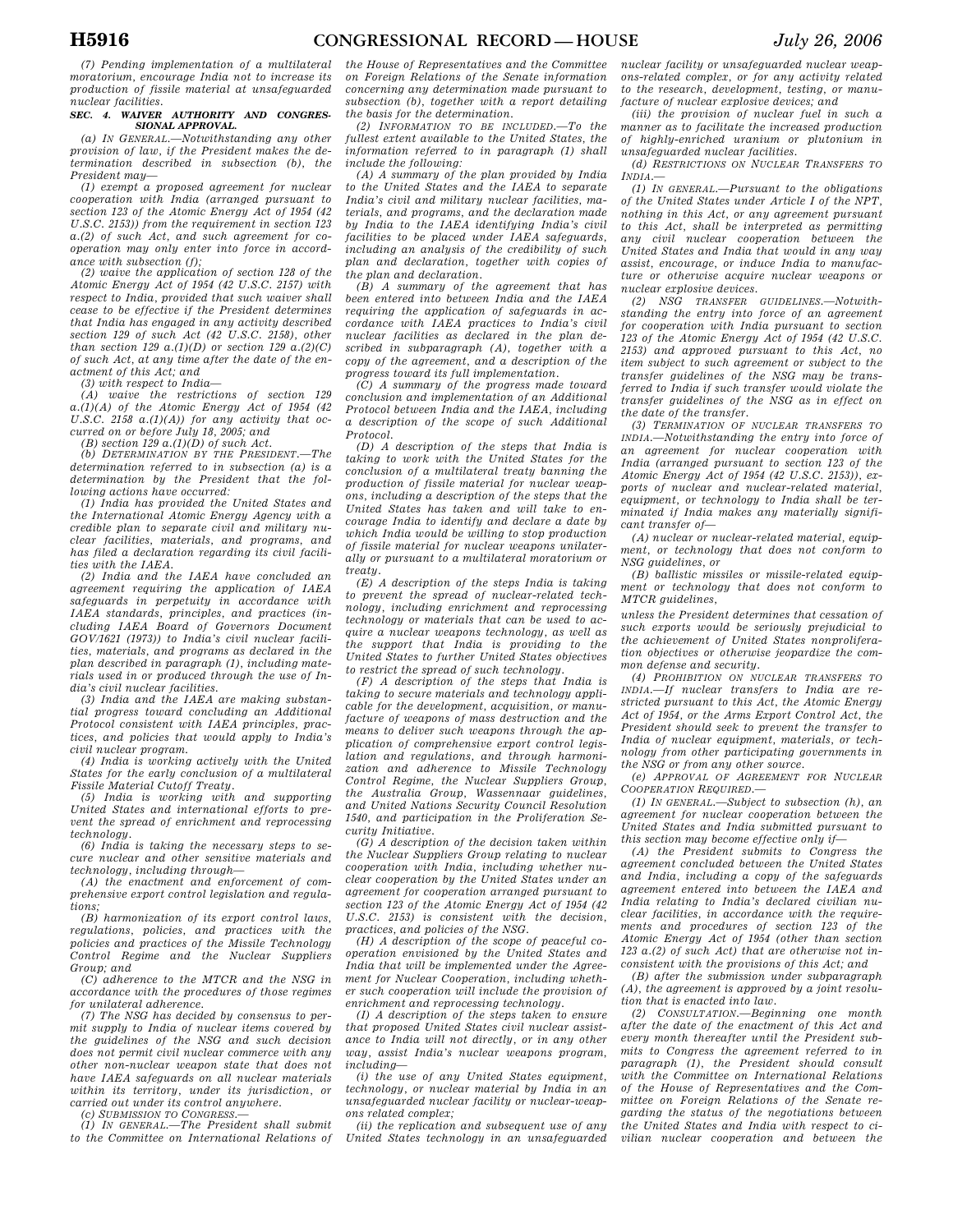*IAEA and India with respect to the safeguards agreement described in subsection (b)(2).* 

*(f) JOINT RESOLUTION OF APPROVAL.—For purposes of this section, a joint resolution referred to in subsection (e)(1)(B) is a joint resolution of the two Houses of Congress—*

*(1) the matter after the resolving clause of which is as follows: ''That the Congress hereby approves the Agreement for Nuclear Cooperation Between the United States of America and the Republic of India submitted by the President on ll* is the blank space in the blank space ..., with the blank space  $\frac{1}{2}$ 

*(2) which does not have a preamble; and (3) the title of which is as follows: ''Joint Resolution Approving an Agreement for Nuclear Cooperation Between the United States and India''.* 

*(g) CONSIDERATION OF JOINT RESOLUTION OF APPROVAL.—The provisions of paragraphs (2) through (6) of section 130 i. of the Atomic Energy Act of 1954 (42 U.S.C. 2159 i.) shall apply to a joint resolution under subsection (f) of this section to the same extent as such provisions apply to a joint resolution under section 130 i. of such Act. No amendment to, or motion to recommit, a joint resolution under subsection (f) of this section is in order.* 

*(h) SECTION 123 OF ATOMIC ENERGY ACT OF 1954 NOT AFFECTED.—Notwithstanding subsection (e)(1), this section does not preclude the approval, under section 123 of the Atomic Energy Act of 1954 (42 U.S.C. 2153), of an agreement for cooperation in which India is the cooperating party.* 

*(i) SUNSET.—The procedures under this section shall cease to be effective upon the enactment of a joint resolution under this section.* 

*(j) REPORTS.—*

*(1) POLICY OBJECTIVES.—The President shall, not later than January 31, 2007, and not later than January 31 of each year thereafter, submit to the Committee on International Relations of the House of Representatives and the Committee on Foreign Relations of the Senate a report on— (A) the extent to which each policy objective* 

*in section 3(b) has been achieved;* 

*(B) the steps taken by the United States and India in the preceding calendar year to accomplish those objectives;* 

*(C) the extent of cooperation by other countries in achieving those objectives; and* 

*(D) the steps the United States will take in the current calendar year to accomplish those objectives.* 

*(2) NUCLEAR EXPORTS TO INDIA.—*

*(A) IN GENERAL.—Not later than one year after the date on which an agreement for nuclear cooperation between the United States and India is approved by Congress under section 4(f) and every year thereafter, the President shall submit to the Committee on International Relations of the House of Representatives and the Committee on Foreign Relations of the Senate a report describing United States exports to India for the preceding year pursuant to such agreement and the anticipated exports to India for the next year pursuant to such agreement.* 

*(B) NUCLEAR FUEL.—The report described in subparagraph (A) shall also include (in a classified form if necessary)—*

*(i) an estimate for the previous year of the amount of uranium mined in India;* 

*(ii) the amount of such uranium that has likely been used or allocated for the production of* 

*nuclear explosive devices;* 

*(iii) the rate of production of—*

*(I) fissile material for nuclear explosive devices; and* 

*(II) nuclear explosive devices; and* 

*(iv) an analysis as to whether imported uranium has affected such rate of production of nuclear explosive devices.* 

*(C) UNSAFEGUARDED NUCLEAR FACILITIES.— The report described in subparagraph (A) shall also include (in a classified form if necessary) a description of whether United States civil nuclear assistance to India is directly, or in any* 

*other way, assisting India's nuclear weapons program, including—*

*(i) the use of any United States equipment, technology, or nuclear material by India in an unsafeguarded nuclear facility or nuclear-weapons related complex;* 

*(ii) the replication and subsequent use of any United States technology in an unsafeguarded nuclear facility or unsafeguarded nuclear weapons-related complex, or for any activity related to the research, development, testing, or manufacture of nuclear explosive devices; and* 

*(iii) the provision of nuclear fuel in such a manner as to facilitate the increased production of highly-enriched uranium or plutonium in unsafeguarded nuclear facilities.* 

*(3) NEW NUCLEAR REACTORS OR FACILITIES.— Not later than one year after the date of the enactment of this Act and annually thereafter, the President shall submit to the Committee on International Relations of the House of Representatives and the Committee on Foreign Relations of the Senate a report describing any new nuclear reactors or nuclear facilities that the Government of India has designated as civilian and placed under inspections or has designated as military.* 

*(4) DISPOSAL OF SPENT NUCLEAR FUEL.—Not later than one year after the date on which an agreement for nuclear cooperation between the United States and India is approved by Congress under section 4(f) and every year thereafter, the President shall submit to the Committee on International Relations of the House of Representatives and the Committee on Foreign Relations of the Senate a report describing the disposal of spent nuclear fuel from India's civilian nuclear program. (k) DEFINITIONS.—In this Act:* 

*(1) IAEA.—The term ''IAEA'' means the International Atomic Energy Agency. (2) MTCR.—The term ''MTCR'' means the* 

*Missile Technology Control Regime.* 

*(3) NPT.—The term ''NPT'' means the Treaty on the Non-Proliferation of Nuclear Weapons. (4) NPT MEMBER.—The term ''NPT member''*

*means a country that is a party to the NPT.* 

*(5) NSG.—The term ''NSG'' means the Nuclear Suppliers Group.* 

The Acting CHAIRMAN. No further amendment is in order except those printed in part B of the report. Each amendment may be offered only in the order printed in the report, by a Member designated in the report, shall be considered read, shall be debatable for the time specified in the report, equally divided and controlled by the proponent and an opponent, shall not be subject to amendment, and shall not be subject to a demand for division of the question.

PREFERENTIAL MOTION OFFERED BY MR. OBEY Mr. OBEY. Mr. Chairman, I have a preferential motion at the desk.

The Clerk read as follows:

Mr. OBEY moves that the Committee do now rise and report the bill back to the House with the recommendation that the enacting clause be stricken.

The Acting CHAIRMAN. The gentleman is recognized for 5 minutes.

Mr. OBEY. Mr. Chairman, I regret very much that this legislation is before us this afternoon. In my view, this is a badly conceived and most especially a badly timed action which will weaken the nonproliferation regime over the long haul and, in the end, wind up encouraging the production of more nuclear weapons by Pakistan, China and India.

It also is, in my view, spectacularly badly timed because it will give Iran a greater excuse, as if they needed any, but it will give Iran a greater excuse than they now have to continue to proceed with their own nuclear program. I believe it is a profound mistake.

I yield to the gentleman from Massachusetts.

Mr. MARKEY. Mr. Chairman, we are being told that we shouldn't worry, that this won't lead to a nuclear arms race.

Now, India is not a signatory to the nuclear nonproliferation treaty. This agreement is in violation of the Nonproliferation Act of 1978 here in Congress. All of their facilities are not being put under full-scope safeguards.

Experts say that when we supply the nuclear fuel for their civilian program, it is going to free up nuclear fuel for their nuclear weapons program. It makes sense. But we are told, don't worry.

Now, right now, India makes about seven nuclear bombs a year, on average. That is the magnitude. That is the scope of their program. But experts say it will free up 40 to 50 bombs' worth of nuclear material if they wanted to build more nuclear bombs. We are told, don't worry.

But here is what else is going on. This week in the world, A.Q. Khan, under house arrest in Islamabad, this nuclear merchant that should be on trial in the world court for what he has done in spreading nuclear weapons materials around the world but yet the Bush administration has turned a blind eye to him and allowed Musharraf just to keep him under house arrest in a palace. Well, A.Q. Khan and his people now have a new program, it turns out, on the front page of the Washington Post this week, that will make it possible for them to build 40 to 50 plutonium nuclear bombs per year. Now they are going to do it. They are going to do it because they only have two to three nuclear bombs capacity per day right now, and they can scale up to 40 to 50.

Now what is interesting about these two charts about India and Pakistan, they are each now going to be capable of going from between two and seven up to 40 to 50.

We are told, don't worry. Well, I am worrying; and I think we should all worry. The Bush administration has not made public at all the fact that they have known for at least 2 years that Pakistan has this clandestine plutonium nuclear bomb program. It is the place where we should all be concerned that that al Qaeda operative buys a nuclear bomb and moves it into the Middle East, moves it to New York City, moves it to Washington, D.C. And instead we are told, don't worry.

Well, what kind of signal are we sending to the world when Iran, which is a signatory to the Nuclear Proliferation Treaty, is on trial at the Security Council to comply with the nonproliferation treaty because they are violating it, and we are turning a blind eye to what India and Pakistan, nonsignatories to the nonproliferation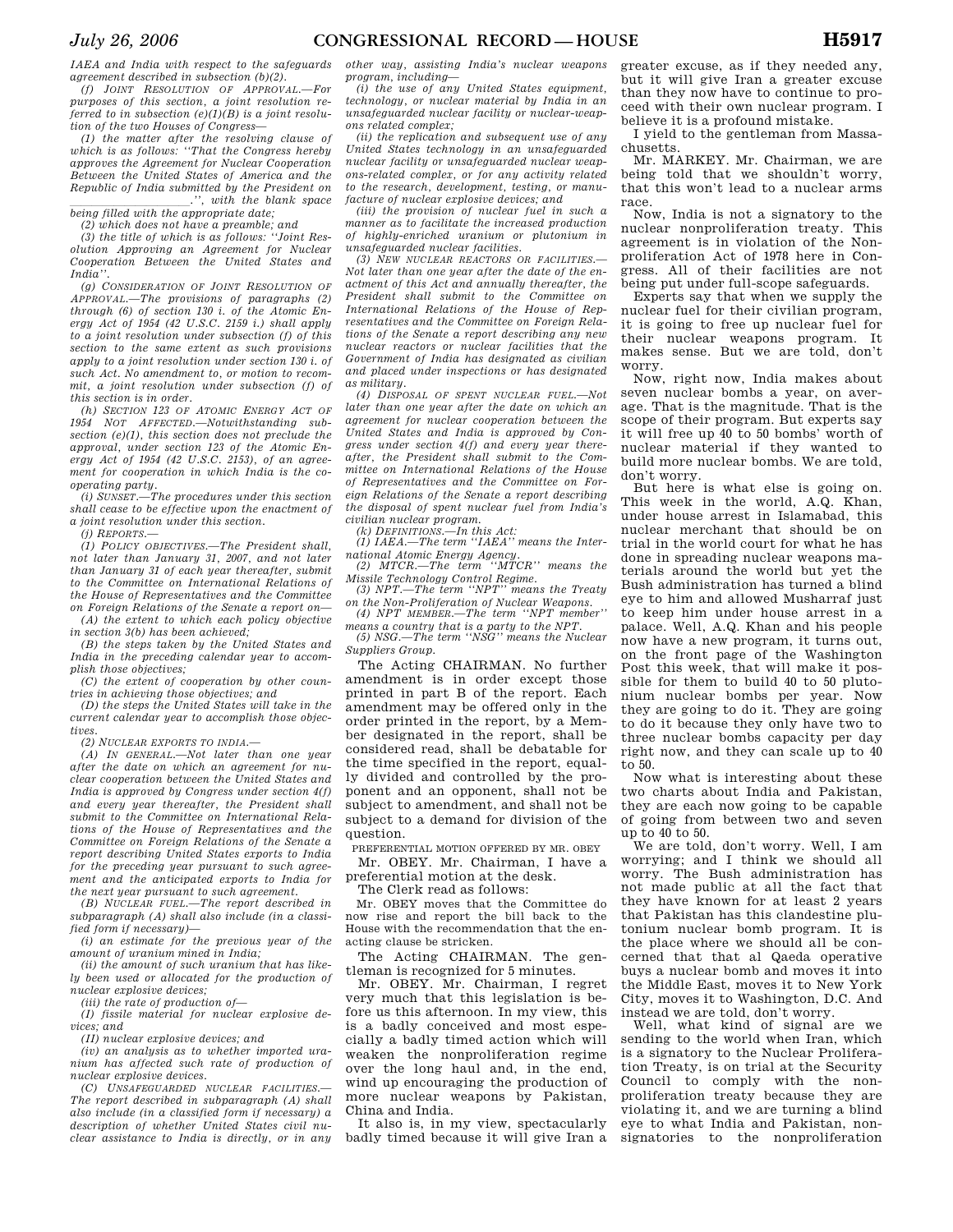treaty, are doing or will do if this deal goes through? We will make a mockery of the nonproliferation regime in the world.

And we know that President Bush doesn't care about it. Otherwise, we would know more about this Pakistani program which they have had satellite evidence of its existence for the last 2 years. We know that he doesn't care about it. Otherwise, he would be forcing India to put the full nuclear program in India under safeguards. He would be extracting a ban on the production of fissile material in India, in the same way that the United States and Russia and China and England and France now don't produce any more fissile material.

But, no, the President is allowing an exemption. This deal is like throwing a tinder onto an already raging fire in the most dangerous part of the world and pretending that there is no relationship between what we do here today and the response of Pakistan and Iran and other nations around the world.

Mr. ROYCE. Mr. Chairman, I rise in opposition to the motion.

The Acting CHAIRMAN. The gentleman from California is recognized for 5 minutes.

Mr. ROYCE. Mr. Chairman, I would make several points.

One, in terms of the program that is being laid out in the Washington Post, I think it was this Monday, explaining Pakistan's ambitions with respect to its nuclear buildup, that is clearly not something that can be characterized as a reaction to this new initiative with India. The reason I say that is because a careful reading of that Washington Post report shows that the construction of this very facility site began in the year 2000. The construction of the facility began 6 years ago.

I will also point out that the supposition that it could be used for 40 to 50 nuclear bombs a year, the information we have is that is probably two or three. Yet the very existence of the facility itself shows why a fissile cutoff is, frankly, not practical to enforce, to attempt to enforce on India, except through negotiation.

And I think, lastly, in conclusion, the attempt to equate Pakistan's efforts, now 6 years old, and tie that and say that that is in response to a deal that we are negotiating with India of less than a year old is clearly not germane to the argument that we have before us today.

So I oppose the motion of the gentleman from Wisconsin.

The Acting CHAIRMAN. The question is on the preferential motion offered by the gentleman from Wisconsin (Mr. OBEY).

The preferential motion was rejected. AMENDMENT NO. 1 OFFERED BY MR. ROYCE

The Acting CHAIRMAN. It is now in order to consider amendment No. 1

printed in part B of House Report 109– 599. Mr. ROYCE. Mr. Chairman, as the

designee of Mr. HYDE, I offer the Hyde-

Lantos amendment which is made in order by the rule.

The Acting CHAIRMAN. The Clerk will designate the amendment.

The text of the amendment is as follows:

Amendment No. 1 offered by Mr. ROYCE: Page 3, line 12, strike ''may be'' and insert

''is''. Page 4, beginning line 21, strike ''this sub-

section'' and insert ''paragraph (6)''. Page 11, line 3, strike ''and'' and all that

follows through line 8 and insert a period. Page 15, line 22, insert ''nuclear'' before ''cooperation''.

Page 16, line 3, after ''violate'' insert ''or be inconsistent with''.

Page 16, beginning line 6, strike ''Notwithstanding the entry into force of an agreement for nuclear cooperation with India (arranged pursuant to section 123 of the Atomic Energy Act of 1954 (42 U.S.C. 2153))'' and insert ''Notwithstanding the entry into force of an agreement for nuclear cooperation with India pursuant to section 123 of the Atomic Energy Act of 1954 (42 U.S.C. 2153) and approved pursuant to this Act''.

Page 17, line 8, strike ''Subject to subsection (m), an'' and insert ''An''.

MODIFICATION TO AMENDMENT NO. 1 OFFERED BY MR. ROYCE

Mr. ROYCE. Mr. Chairman, I ask unanimous consent that the Hyde-Lantos amendment made in order by the rule be modified in the form which I have caused to be placed at the desk.

The Acting CHAIRMAN. The Clerk will report the modification.

The Clerk read as follows:

Modification to amendment No. 1 offered by Mr. ROYCE:

Page 2, line 4, strike ''United States'' and

insert ''Henry J. Hyde United States''. Page 3, line 12, strike ''may be'' and insert  $i$ s''.

Page 4, beginning line 21, strike ''this subsection'' and insert "paragraph (6)".

Page 11, line 3, strike ''and'' and all that follows through line 8 and insert a period.

Page 15, line 22, insert ''nuclear'' before ''cooperation''.

Page 16, line 3, after ''violate'' insert ''or be inconsistent with".

Page 16, beginning line 6, strike ''Notwithstanding the entry into force of an agreement for nuclear cooperation with India (arranged pursuant to section 123 of the Atomic Energy Act of 1954 (42 U.S.C. 2153))'' and insert ''Notwithstanding the entry into force of an agreement for nuclear cooperation with India pursuant to section 123 of the Atomic Energy Act of 1954 (42 U.S.C. 2153) and approved pursuant to this Act''.

Page 17, line 8, strike ''Subject to subsection (m), an'' and insert ''An''.

Mr. ROYCE (during the reading). Mr. Chairman, I ask unanimous consent that the modification be considered as read and printed in the RECORD.

The Acting CHAIRMAN. Is there objection to the request of the gentleman from California?

Mr. MARKEY. Mr. Chairman, I object.

The Acting CHAIRMAN. Objection is heard.

The Clerk will continue reading.

The Clerk continued to read.

Mr. MARKEY. Mr. Chairman, I ask unanimous consent to withdraw my objection.

The Acting CHAIRMAN. Without objection, the reading is dispensed with.

There was no objection.

The Acting CHAIRMAN. Without objection, the amendment is modified.

There was no objection.

The Acting CHAIRMAN. Pursuant to House Resolution 947, the gentleman from California (Mr. ROYCE) and a Member opposed each will control 5 minutes.

The Chair recognizes the gentleman from California.

Mr. ROYCE. Mr. Chairman, the only change in this amendment is to name this bill after our distinguished chairman. HENRY HYDE. The underlying amendment contains a series of technical and conforming changes which were needed to ensure the bill was properly drafted.

I reserve the balance of my time.

Mr. LANTOS. Mr. Chairman, I strongly support naming this historic legislation after our distinguished chairman as a small token of our respect and appreciation for his enormous contributions to the national security of the United States and to the sound conduct of U.S. foreign policy.

 $\square$  1900

Mr. MARKEY. Mr. Chairman, I rise in opposition to the amendment.

The Acting CHAIRMAN. The gentleman from Massachusetts is recognized for 5 minutes.

Mr. MARKEY. Mr. Chairman, I yield myself such time as I may consume.

If all that the manager's amendment included was the naming of this legislation after HENRY HYDE, then I would be at the front of the line to ensure that I would be praising him to the heavens. And I want the gentleman from Illinois to understand that because he does deserve all the accolades which he is receiving.

But there is just a little bit more in this manager's amendment than naming it after the distinguished gentleman from Illinois.

The reason that I am opposed to this amendment is that it would strike part of one of the seven conditions being placed on the India nuclear deal.

Here is the full language of the condition. It is No. 7: ''The Nuclear Suppliers Group has decided by consensus to permit supply to India of nuclear items covered by the guidelines of the NSG and such decision does not permit civil nuclear commerce with any other non-nuclear weapon state that does not have IAEA,'' International Atomic Energy Agency, ''safeguards on all nuclear materials within its territory, under its jurisdiction, or carried out under its control anywhere.''

The manager's amendment would strike the words ''and such decision does not permit civil nuclear commerce with any other non-nuclear weapon state that does not have International Atomic Energy Agency safeguards on all nuclear materials within its territory, under its jurisdiction, or carried out under its control anywhere.'' The impact of that change in the language is that it would free the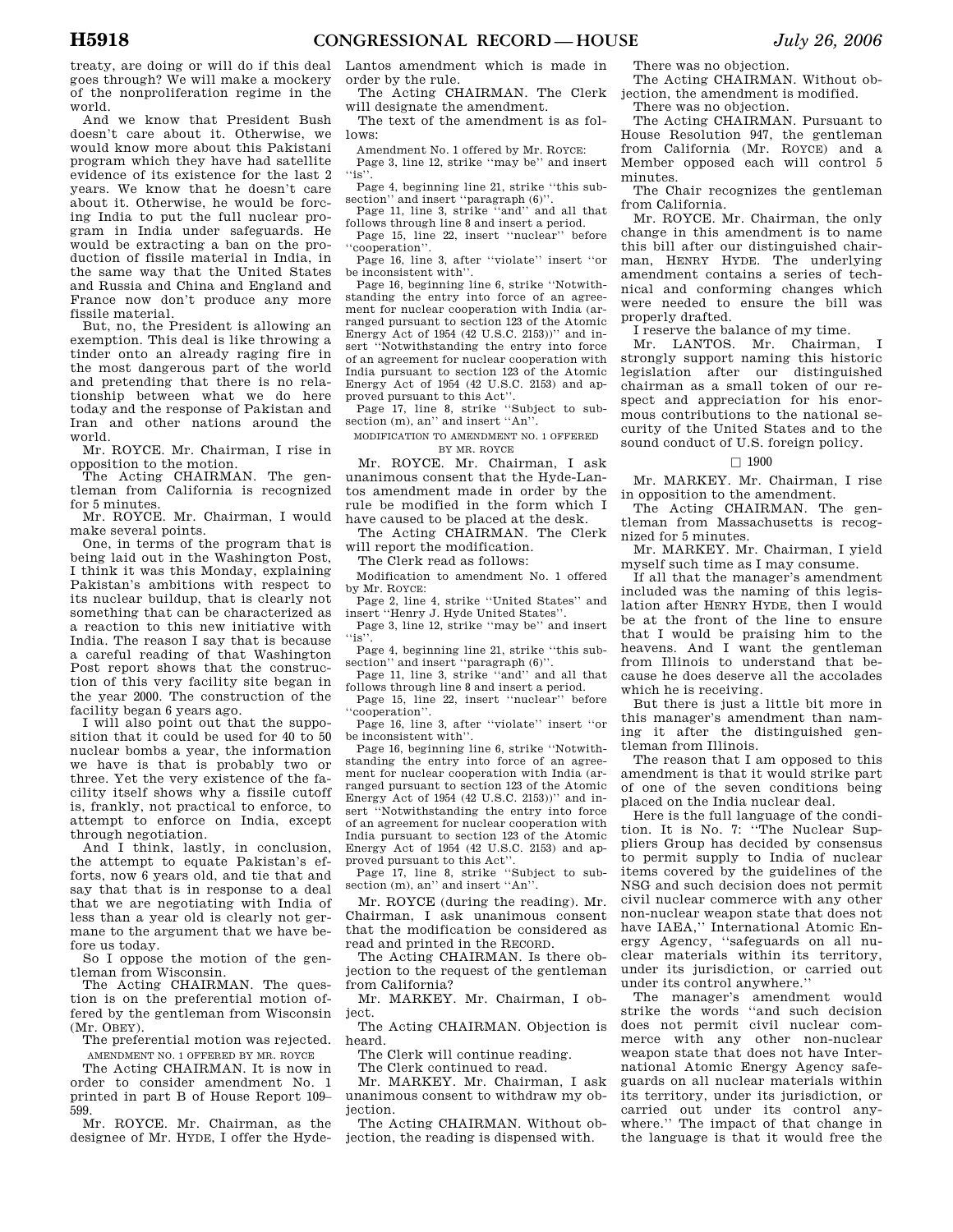Nuclear Suppliers Group to also allow nuclear commerce with other nations that have not agreed to full-scope IAEA safeguards on their nuclear facilities, such as Pakistan.

I see absolutely no justification for opening the door to China to come into the Nuclear Suppliers Group with a proposal to give Pakistan the same deal that the administration is proposing to give India. That is a bad idea. It invites a further weakening of the international nuclear nonproliferation regime and an expansion of commerce with countries that do not allow fullscope international safeguards. We should be very careful here. We should be very cautious.

The ostensible justification for the initiation of the war in Iraq is that we did not want the next terrorist attack to come in the form of a mushroom cloud. As we make these changes, they seem slight. They are not. They are historic in terms of the safeguards that we have in place to ensure that we are securing these nuclear materials, that proper procedures are in place to make sure that countries and subnational groups that should not have them in their possession are denied them.

This is a weakening amendment, and I urge the Members to oppose it.

Mr. Chairman, I yield back the balance of my time.

Mr. ROYCE. Mr. Chairman, I yield myself the balance of my time.

It is my understanding that a member of the committee, the gentleman from California (Mr. SHERMAN) offered an amendment in committee that was passed on voice vote. However, upon further reflection, I understand the Member has asked that the amendment language be removed. And what is happening here is that the committee is honoring that request. I would note, however, that the heart of the section 4(b)(7), and this is the section that the gentleman is concerned about, which states that the President must determine that the Nuclear Suppliers Group has decided by consensus, that remains intact, and that is the practice at the NSG.

And let me just quote from the bill: ''The NSG has decided by consensus to permit supply to India of nuclear items covered by the guidelines of the NSG.''

So the heart of the determination remains intact. And, again, the removal of that particular language was at the request of a member of the committee, Mr. SHERMAN of California, who offered the original amendment that was accepted in committee.

Mr. Chairman, I yield back the balance of my time.

The Acting CHAIRMAN. The question is on the amendment, as modified, offered by the gentleman from California (Mr. ROYCE).

The amendment, as modified, was agreed to.

AMENDMENT NO. 2 OFFERED BY MR. STEARNS

The Acting CHAIRMAN. It is now in order to consider amendment No. 2 printed in part B of House Report 109– 599.

Mr. STEARNS. Mr. Chairman, I offer an amendment.

The Acting CHAIRMAN. The Clerk will designate the amendment.

The text of the amendment is as follows:

Amendment No. 2 offered by Mr. STEARNS: In section 2(6)(D), strike ''and'' after the semicolon.

In section 2(7)(B), strike the period at the end and insert "; and".

In section 2, add at the end the following new paragraph:

(8) the United States Government, pursuant to the restrictions in this Act, shall not participate in, or contribute to, the manufacture or acquisition of nuclear weapons or nuclear explosive devices.

The Acting CHAIRMAN. Pursuant to House Resolution 947, the gentleman from Florida (Mr. STEARNS) and a Member opposed each will control 5 minutes.

The Chair recognizes the gentleman from Florida.

Mr. STEARNS. Mr. Chairman, I yield myself such time as I may consume.

My amendment to this bill would clarify and reinforce the intent of Congress that nuclear cooperation into which the governments of the United States and India would enter is for peaceful and productive purposes and not military purposes. And I think a lot of us who view this bill have some concerns.

Now, the intent of this amendment is obviously woven throughout this legislation, but I thought an elevated position by a sense of Congress in what we are talking about perhaps would alleviate some of the colleagues, particularly the gentleman from Massachusetts. It bears reiterating that this country stands for peace and not war.

While India has agreed to allow monitoring at 14 of their nuclear reactors to ensure fuel is not used for weapons, my colleagues, there are eight other reactors and an unknown number of future reactors that can produce material for military purposes, free of any oversight or control. It is, indeed, obviously, an improvement in the status quo for India to open up any of its reactors to oversight, but the dangers inherent in further assisting India's nuclear development are clear.

These are unsettling times in nuclear proliferation. Iran and North Korea, for example, have violated their responsibilities under the Nuclear Nonproliferation Treaty and are producing or attempting to produce significant arsenals of nuclear weapons. Pakistan was aided and abetted with nuclear capability.

Support for today's legislation, and for broader cooperation with India, crosses party lines. We all understand that. We all support India. It is a burgeoning multiethnic, multireligious, free market democracy, has a firm rule of law and respect for personal liberties. These are all good. As such, India presents a hearty example, like the United States, for the world to follow. Clearly, the nation of India is and should be our friend, and we respect it.

However, my colleagues, India has refused to sign, as mentioned before, the 1968 Nuclear Nonproliferation Treaty. It refuses to accept full scope of the International Atomic Energy Agency safeguards over all its nuclear facilities, and India continues to produce fissile materials for its growing nuclear arsenal. These have been brought to our attention.

But, moreover, India is no stranger to violating international nuclear commitments to use nuclear assistance for civilian purposes. In 1974, it detonated a nuclear bomb manufactured using plutonium from a Canadian-supplied nuclear reactor, with heavy water provided by the U.S. Both countries had provided India with nuclear technology based on commitment to peaceful use.

Now, my colleagues, the former chairman of the Armed Services Committee, Sam Nunn, wrote recently in The Wall Street Journal: ''There is every reason to suspect that Pakistan and China will react to this deal by ratcheting up their own suspicions and nuclear activities, including making additional weapons material and weapons.''

So, Mr. Chairman, we should avoid fanning the flames here of a regional nuclear arms race. I think all of us remember President Reagan's words when he mentioned in a radio address on April 17, 1982, ''A nuclear war cannot be won and must never be fought . . . ''

So I think this amendment is basically a sense of Congress, a straightforward sense, to give us more assurance that what we are trying to do here is to help them in a peaceful way. We seek friendship and peace with all nations, particularly India, but we will not purchase this friendship with nuclear arms.

Mr. ROYCE. Mr. Chairman, will the gentleman yield?

Mr. STEARNS. I yield to the gentleman from California.

Mr. ROYCE. Mr. Chairman, I thank the gentleman for yielding, and I thank him for his amendment.

During consideration of this agreement in committee, members expressed some of the same concerns raised by the gentleman from Florida, and we added language to the underlying bill to alleviate those concerns. I offered an amendment, a successful amendment, in committee that explicitly states that nothing in this bill shall violate our article I NPT obligation, not to, in any way, assist, encourage, or induce India to manufacture or otherwise acquire nuclear weapons or nuclear explosive devices.

Now, the gentleman's amendment further clarifies that the aiding of India's strategic program is not Congress's intent. And with that, we are quite prepared to accept the gentleman's amendment.

Mr. STEARNS. That is very good. I appreciate that. Can I just ask you a question? Nowhere in the bill does it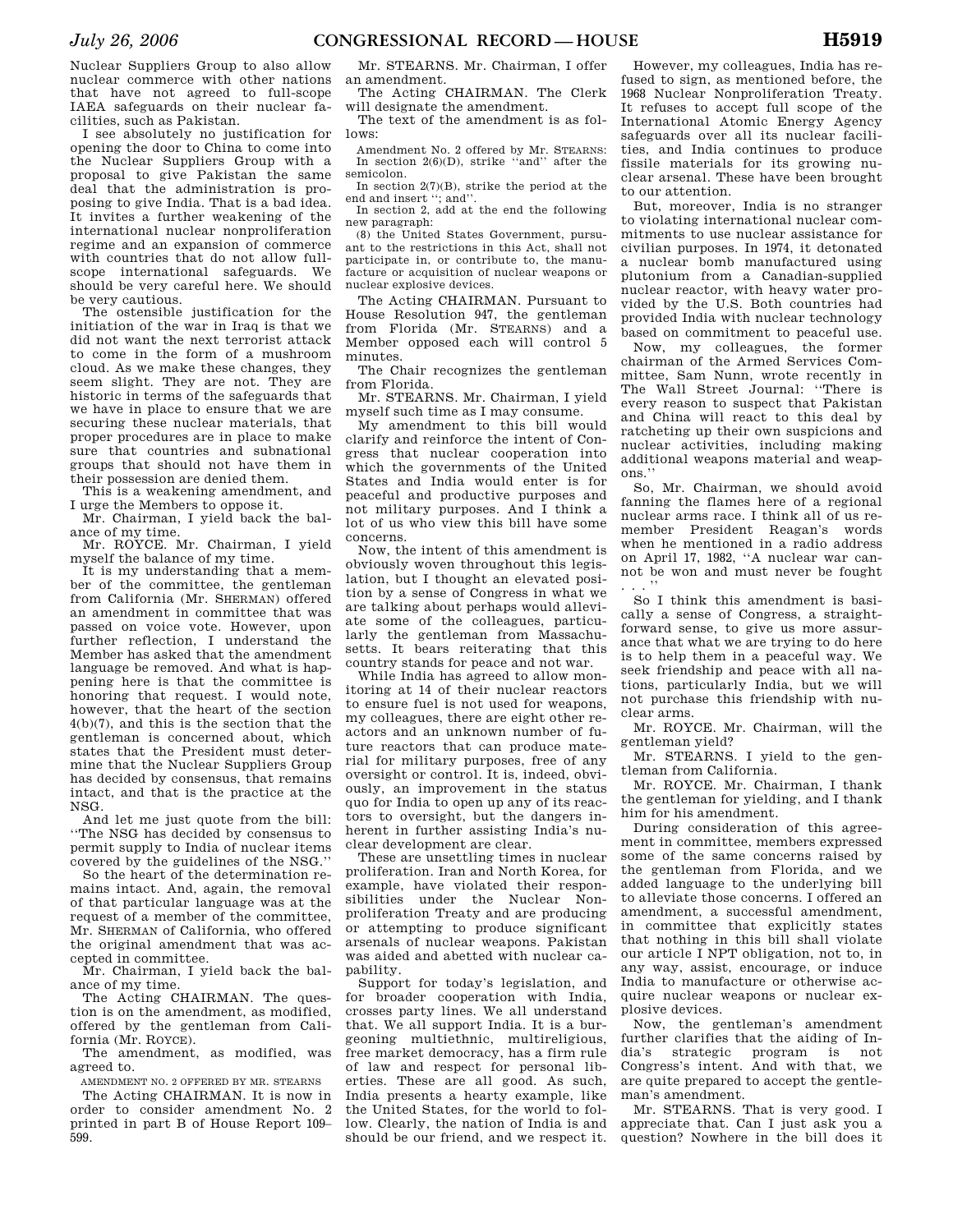mention anything about private corporations or corporations in the United States of America.

The Acting CHAIRMAN. The gentleman from Florida's time has expired.

Mr. LANTOS. Mr. Chairman, I ask unanimous consent to claim the time in opposition to the amendment.

The Acting CHAIRMAN. Without objection, the gentleman from California is recognized for 5 minutes.

There was no objection.

Mr. LANTOS. Mr. Chairman, I am pleased to accept the gentleman's amendment.

This amendment restates longstanding U.S. policy that the United States will not support the manufacture or acquisition of nuclear weapons. This is, of course, longstanding U.S. policy. And we all agree that it should continue.

I urge all of my colleagues to support this amendment.

Mr. Chairman, I yield 2 minutes to my good friend from California, distinguished former ambassador of the United States, Congresswoman DIANE WATSON.

Ms. WATSON. Mr. Chairman, I thank Congressman LANTOS for yielding.

The United States has few, if any, better friends than India. And I feel strongly that the United States and India are destined to be great partners as they seek to meet the challenges of the 21st century. One of these challenges is the need to develop new sources of energy. The Indian economy is growing by leaps and bounds, offering new opportunities not only for India itself but for India's partners as well. India will need to develop tens of thousands of megawatts of new power capacity in the next few years to meet this need and lift India's poorest from poverty.

But there is another 21st century challenge that India and the United States must meet together, and that is the challenge of nuclear proliferation, particularly the threat of nuclear weapons in the hands of extremist governments and terrorist movements.

India is, and has been, a trusted partner in meeting this challenge. As much as any ally of the United States, India knows the dangers posed by terrorism. We were so sadly reminded of this again, only a few weeks ago, when extremists murdered over 200 Indian commuters in Mumbai. My sincerest sympathies go out to the people of Mumbai and all of India. Together, I have no doubt we will eventually defeat the ideologies that spark such terror attacks as well as defeat the poverty and marginalization which fuels it.

I have no doubt that India is a reliable steward of nuclear technology. But my concerns extends beyond India. I do not fear India with nuclear power. I do fear a world where both India and the United States must face a nuclear Iran or a nuclear North Korea. Our key tool for constraining the nuclear design of Iran and North Korea has been

the Nuclear Nonproliferation Treaty. But I fear that this legislation will damage the NPT to the point that we will make it harder to stop the Iranian and North Korea nuclear programs.

The U.S./India partnership is too strong to be harmed by one piece of legislation. I believe that, if we continue working with India, we can find ways to address our mutual security concerns and energy needs. But I feel this legislation fails to meet either challenge.

Furthermore, I have concerns about our own constitutional processes here in the United States. Acceptance or rejection of any arrangement with India must include a full role for the United States Congress. The President cannot change American law without Congress's consent. I believe any such agreement with any foreign country must be approved by Congress.

#### $\Box$  1915

Mr. LANTOS. Mr. Chairman, I yield the balance of my time to our distinguished colleague, the gentleman from New York (Mr. ENGEL).

The Acting CHAIRMAN. The gentleman from New York is recognized for 21⁄2 minutes.

Mr. ENGEL. Mr. Chairman, I thank my good friend, Mr. LANTOS. I want to commend you and Chairman HYDE for your leadership on this very, very important bill.

I strongly support the bill. I support Mr. STEARNS' amendment, because I think it dovetails very nicely with the bill, and I support a new strategic partnership with India. This is extremely important for the United States in the 21st century.

India being the largest democracy and the United States being the oldest democracy have so much in common, and this is a chance for us to prove it. We have similar geopolitical interests in the region. We understand the fact that India and the United States have much in common. What may have kept us apart during the Cold War no longer is relevant.

We have a strong Indian-American community in the United States, further strengthening the ties between our two great nations; and we have a common battle in the fight against terrorism. India, of course, experienced that terrible bombing on the railroad; and we in the United States understand what terrorism is as well.

India is a nuclear power. It is a reality. It is a fact of life. And the fact that India is willing to cooperate with the United States with nuclear power is a plus for us.

We should not treat friends and adversaries alike. People who say, well, you know, if you are going to help India, how can you tell Iran not to have nuclear power? That analogy is, frankly, ridiculous, because India has shown time and time again it is a peaceful, loving nation, with the same interests as the United States, whereas Iran is continuing its mischief. We know that Iran and North Korea should not be treated the same as India.

So I think what the Congress is doing, what Mr. LANTOS and Mr. HYDE

have done with their bill, is a very tremendous asset to this country's future in working with India. India has more than a billion people, and India is growing in leaps and bounds in every step of the way.

This strategic partnership will not only be with nuclear, but it will be with all things, because we will continue to build up trust with India, we will continue to build up a working relationship with India.

Again, we don't have wishes to quarrel with any country, but when it comes to the region in Asia, India has the same concerns, and there are many, that we do, and that is why it pays to work with India and particularly with nuclear power.

I support Mr. STEARNS' amendment, I support the underlying bill, H.R. 5682, and I urge my colleagues to vote ''yes'' on both.

The Acting CHAIRMAN. The question is on the amendment offered by the gentleman from Florida (Mr. STEARNS).

The question was taken; and the Acting Chairman announced that the ayes appeared to have it.

Mr. STEARNS. Mr. Chairman, I demand a recorded vote.

The Acting CHAIRMAN. Pursuant to clause 6 of rule XVIII, further proceedings on the amendment offered by the gentleman from Florida will be postponed.

AMENDMENT NO. 3 OFFERED BY MS. JACKSON-LEE OF TEXAS

The Acting CHAIRMAN. It is now in order to consider amendment No. 3 printed in part B of House Report 109– 599.

Ms. JACKSON-LEE of Texas. Mr. Chairman, I offer an amendment.

The Acting CHAIRMAN. The Clerk will designate the amendment.

The text of the amendment is as follows:

Amendment No. 3 offered by Ms. JACKSON-LEE of Texas:

In section 2(6)(D), strike ''and'' after the semicolon.

In section 2(7)(B), strike the period at the

end and insert ''; and''. In section 2, add at the end the following new paragraph:

(8) the South Asia region is so important that the United States should continue its policy of engagement, collaboration, and exchanges with and between India and Pakistan.

The Acting CHAIRMAN. Pursuant to House Resolution 947, the gentlewoman from Texas (Ms. JACKSON-LEE) and a Member opposed will each control 5 minutes.

The Chair recognizes the gentlewoman from Texas.

Ms. JACKSON-LEE of Texas. Mr. Chairman, I yield myself such time as I may consume.

Mr. Chairman, I am proud to offer this amendment, along with my distinguished colleague, Mr. BURTON of Indiana. Might I say that I also add my support for the manager's amendment which draws upon the change that focuses on naming the bill after Chairman HYDE. I add my appreciation for his service as well.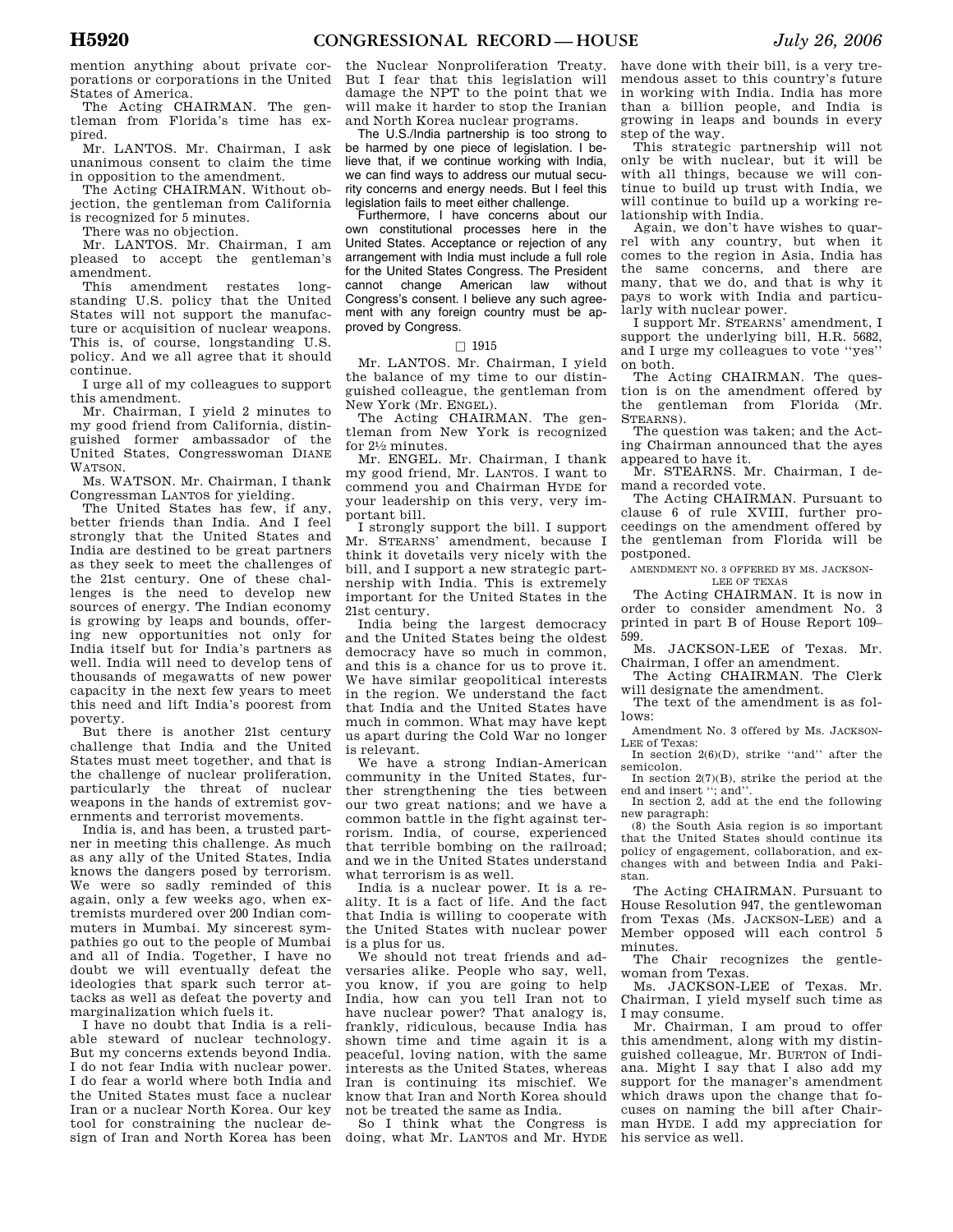Mr. Chairman, I also rise to speak on behalf of H.R. 5682 as I offer my amendment and offer the amendment with Mr. BURTON, and that is that this particular legislation, the United States and India Nuclear Cooperation Promotion Act, is an opportunity. It is an opportunity for further negotiation. It is an opportunity for friendship and the continuation of that friendship. It is a recognition that even though India has not signed the nonproliferation agreement, it has peacefully utilized nuclear energy for the many years of its utilization. It is a democracy.

So my amendment speaks to the whole concept of the importance of South Asia; and it says that former President Clinton got it right when we traveled with him to that region, Members of Congress, a small delegation of eight. We went to India and we went to Pakistan because we believed in the cohesion and the importance of that particular region.

Might I note that in particular, as it relates to this legislation, the Nuclear Supply Group, NSG, still is maintained in this bill, and the guidelines and consensus decisionmaking are upheld. So, again, I emphasize that it is an opportunity.

My amendment builds on that opportunity. Its language is direct. What it says is that South Asia is an important region and that it is in our national interests to continue our policy of engagement, collaboration, exchanges with and between India and Pakistan, particularly since this has served the Nation well. It goes on to emphasize the importance of that relationship.

Why is that relationship important? Because we have seen in these latter years the working relationship between them and the United States. Pakistan has been a loyal and unwavering ally in our global war on terror and has played a decisive role in helping to remove the Taliban regime from Pakistan and the capture of hundreds of wanted al Qaeda terrorists. Pakistan has suffered thousands of casualties and has been a victim of numerous terrorist acts.

In addition, the founder of Pakistan, Dr. Jinnah, premised the basis of this country on democratic principles. The alliance of the United States with the nation in South Asia should continue and the U.S. should emphasize in its foreign policy the importance of the region, India, Pakistan, Bangladesh. South Asia is important to the United States and the amendment further supports the need for encouraging celloboration and engagement with and between India and Pakistan by the U.S.

Mr. Chairman, I am happy to yield to the distinguished gentleman from Indiana (Mr. BURTON).

Mr. BURTON of Indiana. Let me just say I support the amendment.

I have been concerned about the problems between India and Pakistan for a long, long time, particularly in the area of Kashmir. They are talking now. Prime Minister Singh and President Musharraf have been trying to

work out some differences. I know it is a very thorny issue and one that is going to take some time, but they are talking. They have opened up not only a dialogue but a small opening in the area between Pakistan and India in the Kashmiri area.

This is a problem that must be solved. It should be solved. It could be a flash point for another war over there. Since India and Pakistan are both nuclear powers, anything we can do to reduce that threat and make sure peace reigns is very important.

I support the gentlewoman's amendment and am proud to be a cosponsor. Mr. ROYCE. Mr. Chairman, will the gentleman yield?

Ms. JACKSON-LEE of Texas. I yield to the gentleman from California.

Mr. ROYCE. Mr. Chairman, I thank the gentlelady for yielding; and I just wanted to say I thank her and Mr. BUR-TON for their amendment. I think it is very important that the United States be engaged on the subcontinent, and I think the gentlewoman from Texas and the gentleman from Indiana should be commended for their good work on this amendment. We are prepared to accept that amendment.

Mr. LANTOS. Mr. Chairman, will the gentlewoman yield?

Ms. JACKSON-LEE of Texas. I yield to the distinguished ranking member from California.

Mr. LANTOS. Mr. Chairman, I want to commend my good friend from Texas for yet another constructive step. She makes so many in this body. I am strongly in support of her amendment and urge my colleagues to do likewise.

Ms. JACKSON-LEE of Texas. Mr. Chairman, reclaiming my time, I thank the distinguished gentlemen.

Just for the record, I know there has been mention of an arms race. We don't see an arms race with India. The recent comment of a spokesperson from Pakistan indicated they do not want an arms race in the region.

So I would say that this is an important step. We need to engage. We need to work with India and Pakistan together. I ask my colleagues to support this amendment.

Mr. Chairman, the United States' relationship with India and Pakistan is of paramount importance to our nations' political and economic future. With the receding of the Cold War's global divisions and the new realities of globalization and trans-national terrorism, we have embarked on a new era of promise, possibility and uncertainty. This means the United States, the world's only superpower, bears an especially heavy responsibility to remain engaged in all regions of the world, with all nation-states.

Mr. Chairman, my amendment is simple. My amendment is important. My amendment is necessary. And my amendment is bipartisan. Due to the strategic political and economic importance of the South Asia region, it is imperative to our national interest to continue our policy of engagement collaboration, and exchanges with and between India and Pakistan, particularly since this has served the nation well in the past.

My amendment, which is endorsed and cosponsored by Congressman BURTON, and which is not opposed by either the Majority or Minority of the Committee on International Relations, simply states that the ''South Asia region is so important that the United States should continue its policy of engagement, collaboration, and exchanges with and between India and Pakistan.''

Peaceful nuclear cooperation with India can serve multiple U.S. foreign policy objectives so long as it is undertaken in a manner that minimizes potential risks to the nonproliferation regime. This will be best achieved by sustained and active engagement and cooperation between India and the United States.

Similarly, Pakistan has been a critical ally in the global war on terror. Pakistan has been a good friend to the people of the United States. Although H.R. 5682 signals no change in this country's relationship with Pakistan, it is not difficult to understand why it may give pause to some supporters of Pakistan. This is another reason why it is vital for the United States to continue to engage both Pakistan and India in ongoing political engagement, economic and technological collaborations, and personal exchanges, which will bring the United States closer to these two vitally important democracies in the South Asia region and will bring India and Pakistan closer to each other.

As a founding Co-Chair of the Congressional Pakistan Caucus, I am wholeheartedly committed to the political, economic, and social amelioration of Pakistan for the Pakistani people and the ascendancy of Pakistan in the international community. Pakistan has been a loyal and unwavering ally in our global war on terror, which has played a decisive role in helping to remove the Taliban regime from Afghanistan and the capture of hundreds of wanted al-Qaeda terrorists. Pakistan has suffered thousands of casualties and has been a victim of numerous terrorist acts on their own soil because of their steadfast alliance with our nation in the global war on terror.

In order to get a proper perspective on Pakistan, I believe we must take a look back at the luminary individual who is singularly responsible for its creation. Pakistan, one of the largest Muslim states in the world, is a living and exemplary monument of Muhammad Ali Jinnah. Becoming an architect of a dream first articulated by poet-philosopher Muhammed Allama Iqbal, a brilliant young lawyer named Muhammad Ali Jinnah valiantly dedicated his life to achieving an independent Pakistan for Indian Muslims. Revered as the father of Pakistan, Muhammad Ali Jinnah inspired the adulation of his people through his eloquence, perseverance and dauntless courage. For over 30 years, Muhammad Ali Jinnah was the prominent leader of Indian Muslims who articulately gave expression, coherence, and direction to their legitimate aspirations and transformed their dreams into a concrete reality. A visionary leader who was ahead of his time, Muhammad Ali Jinnah was a great constitutionalist and nation-builder who called for the equal rights of all Pakistani citizens without regard to their religion.

In the past six decades, the people and nation of Pakistan has come a long way. The bonds of friendship which began with Muhammad Ali Jinnah continue today with President Musharraf. I am grateful to the people and government of Pakistan, who in the aftermath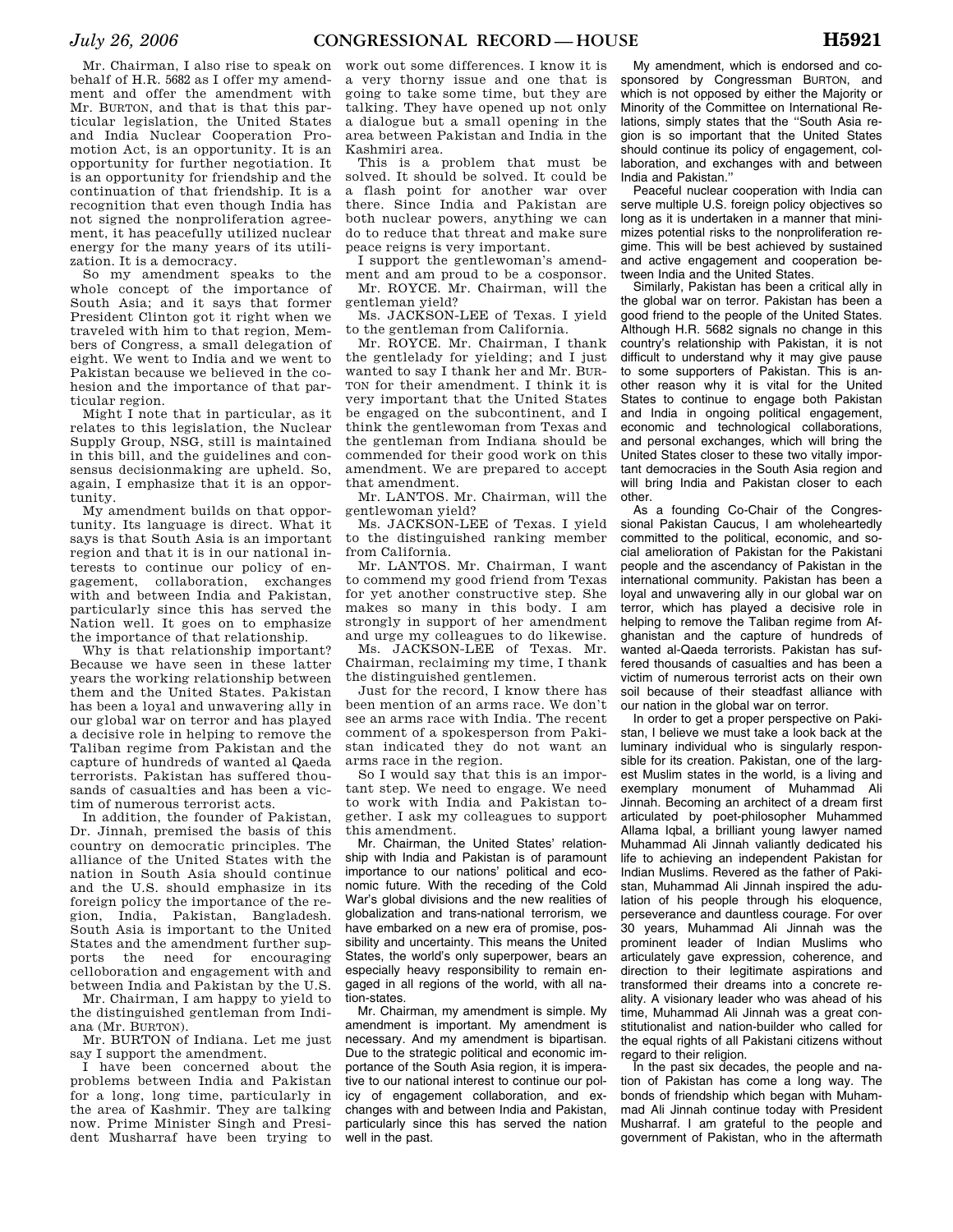of the devastation and loss of innocent life which occurred on 9/11, and on the eve of the 5 year anniversary of 9/11, continue to support our efforts to stamp out international terrorism. Similarly, I think it is critical that we continue our policy of engagement, collaboration, and exchanges with and between the people and the governments of Pakistan and India.

I urge my colleagues to support my amendment.

The Acting CHAIRMAN. Does anyone claim time in opposition to the amendmen<sub>t?</sub>

If not, the question is on the amendment offered by the gentlewoman from Texas (Ms. JACKSON-LEE).

The amendment was agreed to.

AMENDMENT NO. 4 OFFERED BY MR. SHERMAN The Acting CHAIRMAN. It is now in order to consider amendment No. 4 printed in part B of House Report 109– 599.

Mr. SHERMAN. Mr. Chairman, I offer an amendment.

The Acting CHAIRMAN. The Clerk will designate the amendment.

The text of the amendment is as follows:

Amendment No. 4 offered by Mr. SHERMAN: In section 4(b), add at the end the following new paragraph:

(8) The amount of domestic uranium used in India's military program during a 12 month period ending on the date of the determination is equal to or less than the amount of domestic uranium used in India's military program during the 12-month period ending on July 18, 2005.

In section 4, insert after subsection (o) the following new subsection (and redesignate subsequent subsections accordingly):

(p) ANNUAL CERTIFICATION; TERMINATION OF COOPERATION.—Nuclear cooperation with India shall be terminated unless one year after making the determination described in subsection (b)(8), and annually thereafter, the president certifies that during the previous 12-month period the amount of domestic uranium used in India's military program is equal to or less than the amount of domestic uranium used in India's military program during the 12-month period ending on July 18, 2005.

The Acting CHAIRMAN. Pursuant to House Resolution 947, the gentleman from California (Mr. SHERMAN) and a Member opposed each will control 5 minutes.

The Chair recognizes the gentleman from California.

Mr. SHERMAN. Mr. Chairman, I yield myself 3 minutes.

Mr. Chairman, India is a democracy and it knows that this Congress has a role to play. They negotiated a deal which is better than the deal they need. That deal which they negotiated with our State Department is very loose on the issue of nonproliferation of nuclear weapons. India knows, or at least expects, that this Congress will do its job and make the agreement better, tighten the agreement so that it does not help India to build additional nuclear weapons.

The question is whether this Congress will do its job or surprise the Indians and simply be a rubber stamp for the agreement that has already been negotiated. I hope we do our job, and here is why.

India did not sign the Nonproliferation Treaty. They are not in violation of it. They exploded nuclear weapons. I do not believe that we should punish India for its decision to become a nuclear power, but we should not facilitate India in building additional nuclear weapons.

India's problem is this: They can only produce a limited amount of uranium from domestic sources, basically 300 tons. What they get out of this deal is nuclear fuel and uranium.

How does India use its 300 tons, which it produces domestically? They use half of it for their civilian reactors already existing. They certainly lose money if they fail to run those reactors as scheduled at full capacity. But they are doing just that. They are running their existing civilian reactors at less than capacity because they only use 150 tons of uranium for that purpose. The other 150 tons goes to India's nuclear weapons program.

What will this bill do if we fail to amend it? It will allow India to buy uranium for all of its civilian needs from other countries. The result will be that India will be able to use all 300 tons of its domestic production for the construction of nuclear weapons.

That is not what we mean to do. We mean to help India develop its civilian program. But since uranium is fungible, we also do not mean that our help to India in giving it fuel for its civilian program is not supposed to, so we are told, help India double its production of nuclear weapons. That is why this bill needs an amendment.

What my amendment would do is simply require that, for the deal to go forward, India keeps doing what it has been doing, using 150 tons of its uranium for its existing civilian plants instead of diverting that 150 tons toward its military production. That is to say, we would make sure that this deal did not hamper, but did not help, India's nuclear weapons program.

I hope the amendment will enjoy support.

Mr. ROYCE. Mr. Chairman, I claim the time in opposition.

The Acting CHAIRMAN. The gentleman from California is recognized for 5 minutes.

Mr. ROYCE. Mr. Chairman, I yield such time as he may consume to the distinguished chairman of the International Relations Committee, the gentleman from Illinois (Mr. HYDE).

Mr. HYDE. Mr. Chairman, this is a killer amendment. If you vote for it, you vote to kill this entire initiative, because this imposes limits on India's nuclear weapons program, but India already possesses nuclear weapons and is extremely unlikely to give them up. Recognizing this fact is recognizing reality.

This is a restriction imposed by the Sherman amendment that we impose on no other nuclear power, with the exception of North Korea, which may have nuclear weapons. This, as I have said, is a deal killer. Both India has

said so and the administration has said so, and a vote for this amendment is a vote to kill the agreement.

So, with respect, I urge defeat of this amendment.

#### $\Box$  1930

Mr. ROYCE. Mr. Chairman, I yield 2 minutes to the gentleman from California (Mr. LANTOS).

Mr. LANTOS. Mr. Chairman, I thank my friend for yielding me time.

Mr. Chairman, I oppose this amendment. Mr. Chairman, this amendment was presented to the Committee on International Relations and was overwhelmingly defeated because it is a killer amendment. It would kill the entire nuclear cooperation agreement with India.

Legislation already provides that we should be proceeding with a multilateral moratorium or treaty to ban the production of fissile material. The legislation before us already states this. The underlying legislation requires detailed reporting on the steps India and the United States are taking to complete such a ban. It also requires reports on India's production of fissile material, so that we can try to conduct oversight over this important issue.

The Fortenberry amendment that the House is considering today will strengthen this reporting even further. In reality, however, this amendment is intended as a deal killer. I urge all of my colleagues to rely on the underlying text, and I firmly oppose this amendment.

Mr. SHERMAN. Mr. Chairman, I yield 30 seconds to the gentleman from Massachusetts (Mr. MARKEY).

Mr. MARKEY. Mr. Chairman, this is a great amendment. Because right now this is how much nuclear material is needed by India to produce nuclear electricity in their country. It is used for electricity. However, once we provide them all of this nuclear material for their nuclear electricity, it is going to free up the same amount to make nuclear bombs.

So they can go from 7 a year to 40 to 50 nuclear bombs a year. Well, they are saying they do not want to do that. And the proponents of this treaty are saying, they are not going to do that. What the Sherman amendment says is, the President must certify each year that they do not do that. That is why the Sherman amendment is the deal maker, because it proves what is being said is actually the truth.

Mr. ROYCE. Mr. Chairman, I reserve the balance of my time.

Mr. SHERMAN. Mr. Chairman, I yield 30 seconds to the gentleman from Ohio (Mr. KUCINICH).

Mr. KUCINICH. Mr. Chairman, as Congressman MARKEY just said, as this proposal now stands, there is nothing stopping India from using more and more of its domestic uranium for weapons program. Without the safeguards provided by the Sherman amendment, India could produce dozens more nuclear weapons per year under the U.S.-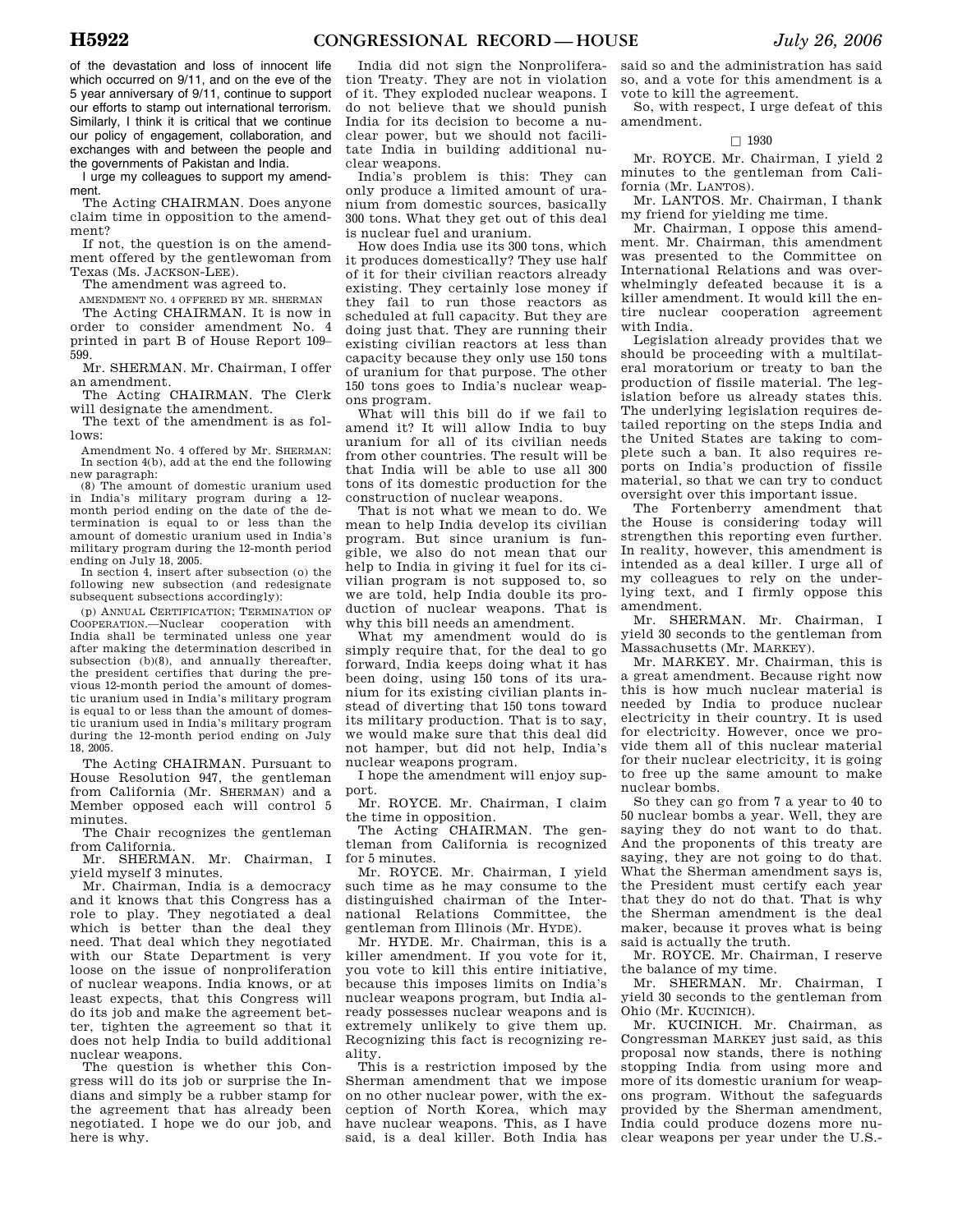India deal, which would surely lead to an arms race with neighboring rival Pakistan.

Mr. Chairman, I am a great supporter of India and of stronger U.S.-India relations. India is the world's largest democracy. It has contributed measurably to the legacy of peace of the great leader Mahatma Ghandi. India's longstanding goal of universal nuclear disarmament has not been acknowledged enough in this debate.

This proposal will be harmful to security in India, in the region and the world. And this proposal will be harmful to the people of India in that it could escalate an arms race between India and Pakistan.

I support Representative SHERMAN's amendment, which requires the President to certify annually that India is not dedicating more domestic uranium to its weapons program, as a condition for the U.S. to cooperate with India on nuclear technology.

Pakistan wants a deal with the U.S. on nuclear technology, but the U.S. has refused. Instead, Pakistan has turned to China for this technology. To add fuel to the fire, it was just reported that Pakistan has begun building a powerful new reactor for producing plutonium, signaling a major expansion of the country's nuclear weapons capabilities.

Instead of giving India more uranium to develop nuclear weapons, the United States should take leadership in preventing an arms race in the region. A good first step would be to pass the Sherman amendment.

Mr. SHERMAN. Mr. Chairman, I yield myself the balance of my time.

Mr. Chairman, let me respond to the arguments. They say that India claims this is a killer amendment. This a negotiating tactic. Any amendment I don't like is a killer amendment. I use the negotiating tactic myself.

We are told this imposes a requirement on India that we do not impose on the other nuclear powers. All the other nuclear powers sign the nonproliferation treaty. India deliberately puts itself in a class by itself.

We are told that this bill, this amendment is designed to be a killer amendment. I don't think the gentleman meant that as an attack on my belief and integrity. I voted for the bill. I do not intend to kill the bill.

The Democratic leader was on this floor endorsing another amendment that India says is a killer amendment. I do not think she intends to kill the bill. She said she was going to vote for it. Those of us who want to improve the bill want to improve it. And if we are nothing more than a rubber stamp for a deal which by its terms will allow India to double its nuclear weapons production, all in the name of generating electricity, then we are not doing our job. Please vote for the amendment.

Mr. ROYCE. Mr. Chairman, I rise in opposition to this amendment. I will note that the base text of this bill, in section 402, already asks for a classified report on India's domestic uranium usage. But the gentleman's amendment would make such a certification a condition for the deal.

Let me also say that people recognize that India has great demand for expanding its energy grid to create electricity for its people. Let me say that the gentleman has taken a unique approach to this issue for which he should be commended. We sympathize with his concerns.

However, I do not see the amendment as even workable. I do not know that such a determination with a high degree of confidence could even be made. So I am concerned about terminating the agreement with India on such a certification that cannot even be made with any certitude.

Mr. Chairman, for some of these reasons, this amendment was defeated in committee by a vote of 10–32 when it was offered. I urge the House to do the same.

Mr. Chairman, I yield back the balance of my time.

The Acting CHAIRMAN. The question is on the amendment offered by the gentleman from California (Mr. SHERMAN).

The question was taken; and the Acting Chairman announced that the noes appeared to have it.

Mr. SHERMAN. Mr. Chairman, I demand a recorded vote.

The Acting CHAIRMAN. Pursuant to clause 6 of rule XVIII, further proceedings on the amendment offered by the gentleman from California will be postponed.

AMENDMENT NO. 5 OFFERED BY MR. BERMAN

The Acting CHAIRMAN. It is now in order to consider amendment No. 5 printed in part B of House Report 109– 599.

Mr. BERMAN. Mr. Chairman, I offer an amendment.

The Acting CHAIRMAN. The Clerk will designate the amendment.

The text of the amendment is as follows:

Amendment No. 5 offered by Mr. BERMAN: In section 4(d), add at the end the following

new paragraph: (5) LIMITATION ON NUCLEAR TRANSFERS TO INDIA.—Notwithstanding any other provision of law, and notwithstanding the entry into force of an agreement for nuclear cooperation with India pursuant to section 123 of the Atomic Energy Act of 1954 (42 U.S.C. 2153) and approved pursuant to this Act, nuclear transfers to India shall not include source material and special nuclear material (as defined in section 11 of such Act (42 U.S.C. 2014)) unless the President determines that India—

(A) is adhering to a unilateral moratorium on the production of fissile material for nuclear weapons;

(B) is adhering to a multilateral moratorium on the production of fissile material for nuclear weapons; or

(C) has signed and is adhering to a multilateral treaty prohibiting the production of fissile material for nuclear weapons.

The Acting CHAIRMAN. Pursuant to House Resolution 947, the gentleman from California (Mr. BERMAN) and the gentleman from California (Mr. ROYCE) each will control 5 minutes.

The Chair recognizes the gentleman from California (Mr. BERMAN).

Mr. BERMAN. Mr. Chairman, I yield 21⁄2 minutes to my co-author of this amendment, the gentlewoman from California (Mrs. TAUSCHER).

Mrs. TAUSCHER. Mr. Chairman, I thank Mr. BERMAN for his hard work with me on this issue. I commend Chairman HYDE, for whom I have tremendous affection, for having this bill named after him.

Mr. Chairman, the amendment that Mr. BERMAN and I are offering is the single strongest step Congress can take to ensure that the civilian nuclear cooperation agreement with India does not lead to a nuclear arms race in South Asia.

Our amendment would allow exports of nuclear reactors and other technology to India, our good friend. But it would prevent the export of nuclear reactor fuel until India has ceased production of fissile material for use in nuclear weapons. The United States and the other original nuclear weapons states have all agreed to a voluntary moratorium on fissile material production.

But under the bill as currently written, India will receive all of the benefits of a nuclear state under the nonproliferation treaty without being obligated to halt the production of fissile material, without having to sign a comprehensive test ban treaty, or to take other steps toward disarmament.

Requiring that India commit to ceasing the production of bomb material, in exchange for all of the benefits of nuclear trade, without asking for it to take any other responsibilities of a nuclear power is the bare minimum we should require to improve United States' national security.

The bill before us makes drastic exceptions to established nonproliferation rules. Currently India's production of weapons-grade plutonium is constrained by the requirements of its nuclear power reactors and its limited supply of natural uranium. But the civil-military separation plan offered by India excludes from national international inspection military facilities and spent fuel.

This provides India with a substantial capability to increase its nuclear weapons arsenal. If the bill goes ahead as is, the foreign supply of nuclear fuel to India would free up their existing limited capacity of highly enriched uranium and plutonium for weapons.

It is therefore responsible and prudent for Congress to ensure through this legislation that as a simple price of having access to sensitive nuclear technology, India declare a moratorium on productions of fissile material, just as the U.S. and other nuclear powers have.

Mr. Chairman, I urge my colleagues to support this amendment.

Mr. BERMAN. Mr. Chairman, I reserve the balance of my time.

Mr. ROYCE. Mr. Chairman, I yield 2 minutes to the distinguished chairman of the International Relations Committee (Mr. HYDE).

Mr. HYDE. Mr. Chairman, I announce my difficulty in opposing my good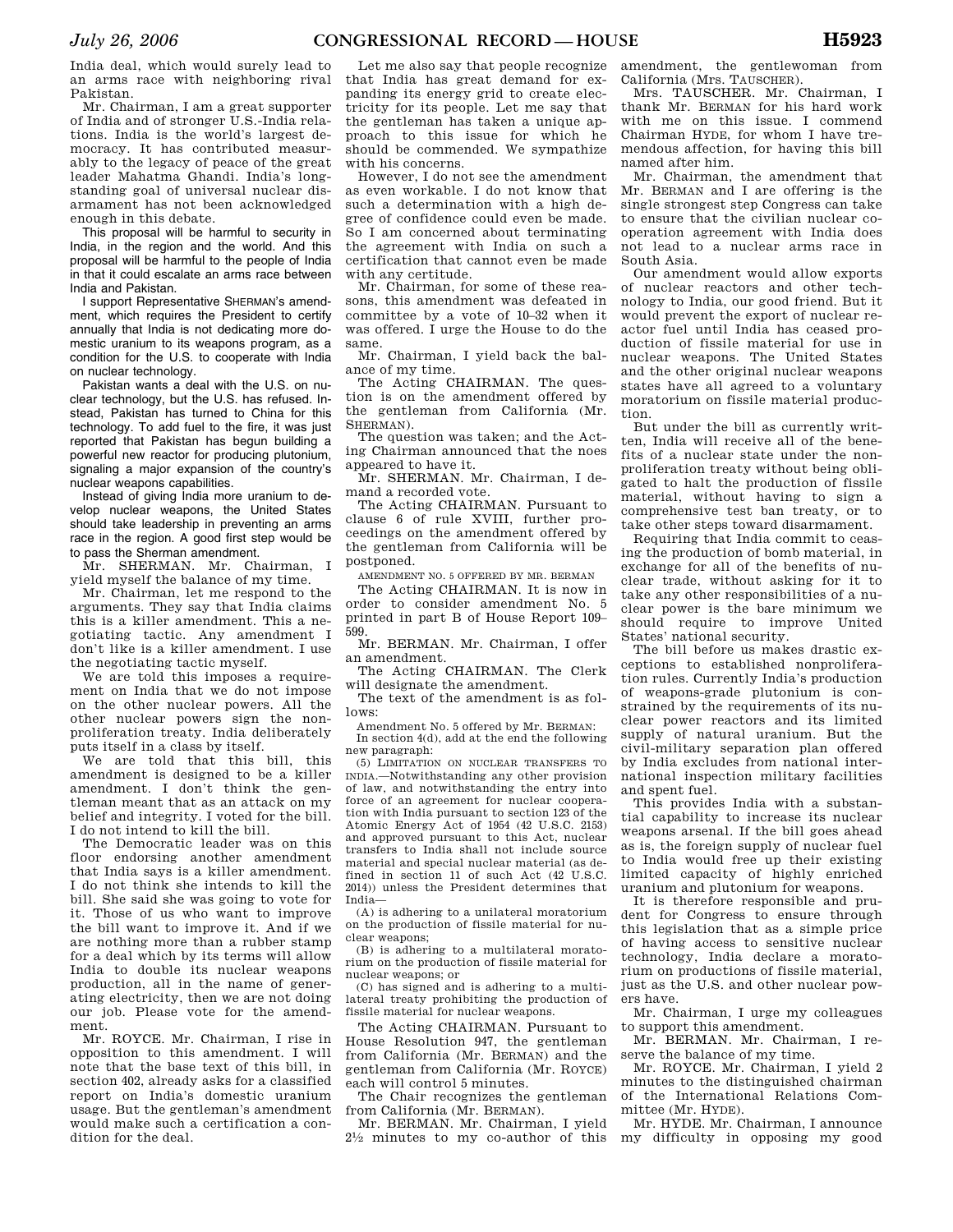friends, Mr. BERMAN and Mrs. TAUSCHER. They are both very learned in this field.

However, this amendment is very similar to Mr. SHERMAN's amendment and should be defeated for virtually the same reasons. India already possesses nuclear weapons, and is very unlikely to dispose of them or be divested of them.

This is a restriction that the U.S. imposes on no other nuclear power. Therefore, instead of proliferating good will it would proliferate bad will to impose this on India.

This is the proverbial deal killer, as the Sherman amendment was. A vote for this amendment is a vote to kill the agreement even if the bill passes. So, with considerable regret I must urge the defeat of this amendment.

Mr. ROYCE. Mr. Chairman, I yield 1 minute to the gentleman from California (Mr. LANTOS).

Mr. LANTOS. Mr. Chairman, I regret but I must strongly oppose this amendment offered by my good friend from California. This amendment was carefully considered by the International Relations Committee and was overwhelming defeated on a bipartisan vote.

It is a killer amendment, which would destroy this historic piece of legislation, and I think it would be irresponsible for us to hazard that strong probability.

Mr. Chairman, I urge all of my colleagues to oppose this amendment.

Mr. ROYCE. Mr. Chairman, I reserve the balance of my time.

Mr. BERMAN. Mr. Chairman, I yield myself the balance of my time.

Mr. Chairman, first I point out that while this amendment was defeated decisively, it was not defeated overwhelming.

Secondly, and I say this with great respect both to Chairman HYDE and Ranking Member LANTOS, who not only do great work here, but made this a significantly better bill by virtue of their efforts.

Let's review the bidding here. The U.S. went into this discussion saying, India, we want you to cut off fissile material production. India said no. The administration backed off its position.

I now offer an amendment that simply denies the fuel until such time as they cut off their fissile material production. The administration says it is a killer amendment. The language that they proposed in a weakened form now, they call a killer amendment.

Let's test the proposition here. Give a good vote to this amendment. As Mr. SHERMAN and Mr. MARKEY pointed out, we are incentivizing, if we provide the fuel, we are incentivizing a massive potential increases in India's nuclear weapon production.

What is China going to do? I am not that worried about India. But India has minimal deterrent capabilities against China right now. What is China going to do? China right now has halted its fissile material production. Will they continue to do that once this passes?

What will they do with Pakistan in the Nuclear Suppliers Group? At least, thank heavens, we will have a chance to see this agreement when it is finally negotiated after the Nuclear Suppliers Group has decided.

#### $\square$  1945

But don't just accept the words it is a killer amendment. Give this a good vote. Let India know we are very serious about this. Reinforce the administration's commitment to this issue which wavered in the negotiation of India. This issue goes far beyond U.S.- India relationships. It goes on with what happens with the nuclear powers and with the spread of nuclear weapons. It will have ramifications far beyond the U.S.-India relationship.

This is a modest amendment. This is the amendment Sam Nunn proposes. This allows reactor technology and all of the other facets of a civilian nuclear cooperation to go ahead. It just says no fuel until you have decided to cut off fissile material production.

Mr. ROYCE. Mr. Chairman, I would like to yield 1 minute to the chairman of the International Relations Committee.

Mr. HYDE. I was simply going to suggest to my good friend, Mr. BERMAN, that while you are looking for patterns of conduct, think of the Libya example. Mr. Khadaffi might just turn in all their weapons. That is entirely possible.

Mr. BERMAN. Well, I do. But it wasn't because we gave Libya civilian nuclear cooperation. But I wouldn't compare India and Libya. They are very different countries. And the gain for Libya was a great gain for nonproliferation, I agree. But now we are in a different situation. Think of China, think of Pakistan, think of Iran, think of North Korea.

Mr. ROYCE. Reclaiming my time, Mr. Chairman.

I rise in opposition to the Berman amendment. I would like to commend the gentleman from California for bringing this issue before the House today, and I know that he does so having studied this issue very closely.

The gentleman's amendment would prevent the full realization of this agreement until India has put in place a cap, either unilaterally or multilateral, on its fissile material production. That is a highly unlikely or even an implausible scenario given the dynamics in the region in South Asia.

This should, frankly, be a goal, and the administration should be doing more on that front. But it should not be a mandate for this agreement.

This amendment is not without merit. I offered a successful amendment in committee that states that nothing in this bill shall violate our Article I NPT obligation not to in any way assist, encourage, or induce India to manufacture or otherwise acquire nuclear weapons or nuclear explosive devices. So I think Congress has made it clear that this is not the intent of the agreement.

The gentleman is right that the language in the underlying bill is not as strenuous as his proposal, but there is also an international component to this agreement. We are opening the door for this cooperation with India not only for the United States but for other countries as well, and I don't see how the gentleman's amendment would prevent the nuclear supplier group from approving such trade for other countries, excluding only the U.S.

Let me also say I do believe that fulfilling this relationship with India is in the interest of the United States. Indeed, and here is my final point, if this amendment were to pass, it could in fact be detrimental to U.S. interests from that perspective.

Mr. BERMAN. Mr. Chairman, will the gentleman yield?

Mr. ROYCE. I yield to the gentleman from California.

Mr. BERMAN. I thank the gentleman for yielding.

But the Nuclear Suppliers Group operates on a consensus. If this amendment is in the agreement, the United States will not support a consensus position that allows another country to send nuclear fuel to India.

The Acting CHAIRMAN. The question is on the amendment offered by the gentleman from California (Mr. BERMAN).

The question was taken; and the Acting Chairman announced that the noes appeared to have it.

Mr. BERMAN. Mr. Chairman, I demand a recorded vote.

The Acting CHAIRMAN. Pursuant to clause 6 of rule XVIII, further proceedings on the amendment offered by the gentleman from California will be postponed.

> AMENDMENT NO. 6 OFFERED BY MR. FORTENBERRY

The Acting CHAIRMAN. It is now in order to consider amendment No. 6 printed in part B of House Report 109– 599.

Mr. FORTENBERRY. Mr. Chairman, I offer an amendment.

The Acting CHAIRMAN. The Clerk will designate the amendment.

The text of the amendment is as follows:

Amendment No. 6 offered by Mr. FORTENBERRY:

In section 4(o), add at the end the following new paragraph:

(5) GROWTH IN INDIA'S MILITARY FISSILE MA-TERIAL PRODUCTION.—

(A) IN GENERAL.—Not later than one year after the date on which an agreement for nuclear cooperation between the United States and India is approved by Congress under section 4(f) and every year thereafter, the President shall submit to the Committee on International Relations of the House of Representatives and the Committee on Foreign Relations of the Senate a report that—

(i) measures the effectiveness of the civil nuclear cooperation agreement in achieving the goals and objectives described in section 2; and

(ii) assesses the relative level of India's nuclear fissile material production compared to the previous year.

(B) CONTENTS.—The report described in subparagraph (A) shall also include information relating to—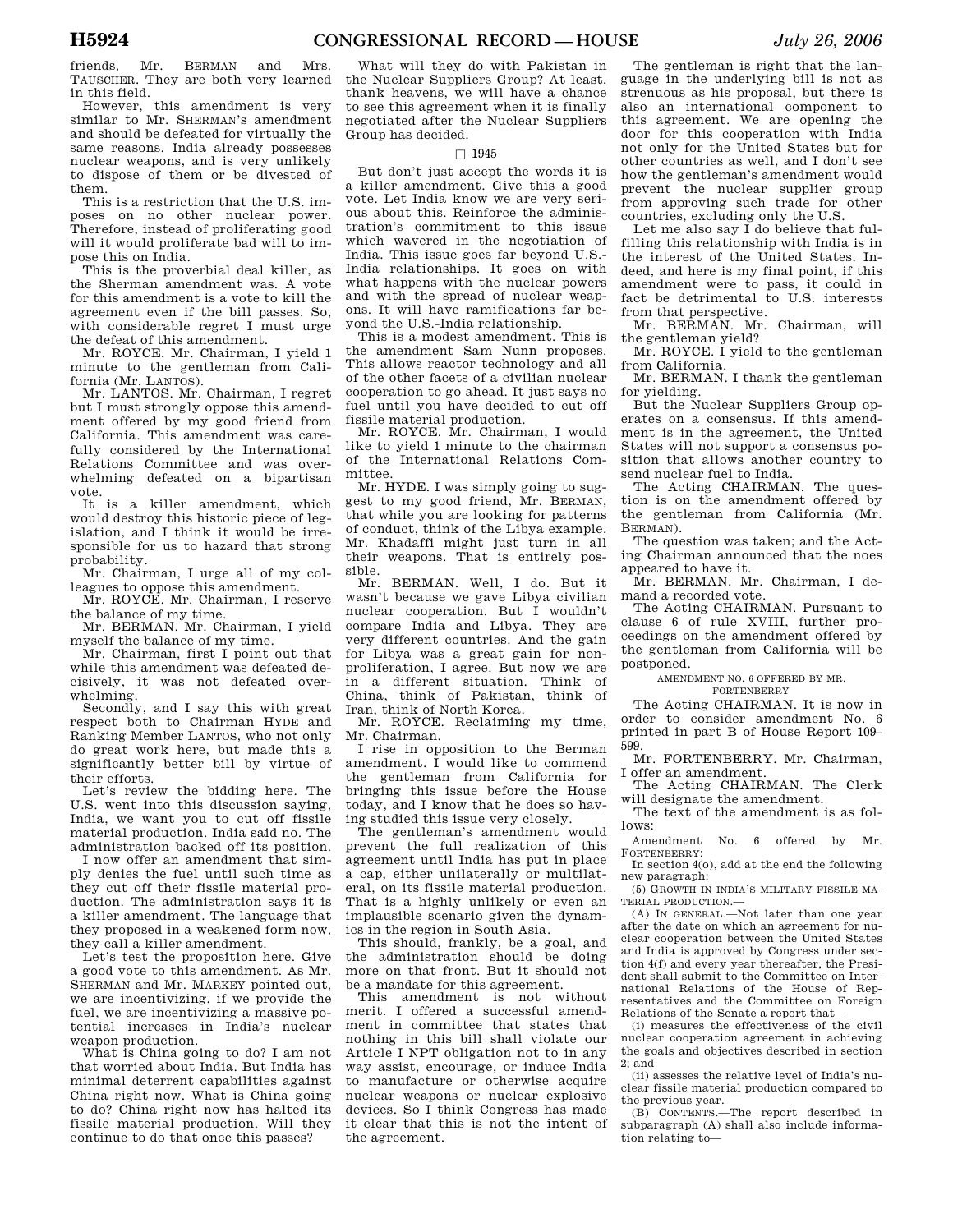(i) the amount of natural uranium India has mined and milled during the previous year;

(ii) the amount of electricity India's civilian reactors have produced during the previous year;

(iii) the amount of domestic natural uranium India has used to produce electricity during the previous year;

(iv) the amount of fissile material India has produced for military purposes during the previous year;

(v) the amount of domestic natural uranium and domestic enrichment capacity India has used to produce such fissile material;

(vi) the amount of domestic uranium India has otherwise stockpiled for possible civil or military use;

(vii) an identification of any changes with regard to these quantities from the previous year; and

(viii) any additional qualitative factors determined to be relevant with respect to subparagraph (A), as appropriate, such as the location of production facilities.

(C) PREPARATION; FORM OF REPORT.—The report should rely on public information to the extent possible. The report shall include a classified annex if necessary.

(D) HEARINGS.—The Committees specified in subparagraph (A) may, after consideration of each report under this paragraph, hold hearings with government and non-government witnesses as each Committee determines necessary to evaluate each report.

MODIFICATION TO AMENDMENT NO. 6 OFFERED

BY MR. FORTENBERRY Mr. FORTENBERRY. Mr. Chairman,

I ask unanimous consent to modify the amendment with the modification placed at the desk.

The Acting CHAIRMAN. The Clerk will report the modification.

The Clerk read as follows:

Modification to amendment No. 6 offered by Mr. FORTENBERRY: In section 4(o), add at the end the following

new paragraph:

(5) GROWTH IN INDIA'S MILITARY FISSILE MA-TERIAL PRODUCTION.—

(A) IN GENERAL.—Not later than one year after the date on which an agreement for nuclear cooperation between the United States and India is approved by Congress under section 4(f) and every year thereafter, the President shall submit to the Committee on International Relations of the House of Representatives and the Committee on Foreign Relations of the Senate a report that—

(i) measures the effectiveness of the civil nuclear cooperation agreement in achieving the goals and objectives described in section 2; and

(ii) assesses the relative level of India's nuclear fissile material production compared to the previous year.

(B) CONTENTS.—The report described in subparagraph (A) shall also include information relating to—

(i) the amount of natural uranium India has mined and milled during the previous year;

(ii) the amount of electricity India's civilian reactors have produced during the previous year;

(iii) the amount of domestic natural uranium India has used in its declared civilian reactors to produce electricity during the previous year;

(iv) the amount of fissile material India has produced for military purposes during the previous year;

(v) the amount of domestic natural uranium and domestic enrichment capacity India has used to produce such fissile material;

(vi) the amount of domestic uranium India has otherwise stockpiled for possible civil or military use;

(vii) an identification of any changes with regard to these quantities from the previous year; and

(viii) any additional qualitative factors determined to be relevant with respect to subparagraph (A), as appropriate, such as the location of production facilities.

(C) PREPARATION; FORM OF REPORT.—The report should rely on public information to the extent possible. The report shall include a classified annex if necessary.

Mr. FORTENBERRY (during the reading). Mr. Chairman, I ask unanimous consent that the modification be considered as read and printed in the RECORD.

The Acting CHAIRMAN. Is there objection to the request of the gentleman from Nebraska?

There was no objection.

The Acting CHAIRMAN. Without objection, the amendment is modified. There was no objection.

The Acting CHAIRMAN. Pursuant to House Resolution 947, the gentleman from Nebraska (Mr. FORTENBERRY) and a Member opposed each will control 5 minutes.

The Chair recognizes the gentleman from Nebraska.

Mr. FORTENBERRY. Mr. Chairman, I yield myself as much time as I may consumed.

(Mr. FORTENBERRY asked and was given permission to revise and extend his remarks.)

Mr. FORTENBERRY. Mr. Chairman, thank you for the opportunity to offer this amendment to H.R. 5682, the United States and India Nuclear Cooperation Promotion Act of 2006. The purpose of this amendment is to provide Congress with the ability to assess, to the extent possible, whether U.S. civilian nuclear cooperation with India may potentially contribute to growth in India's military fissile material production. The amendment is straightforward. It simply calls for a report each year to ensure that the United States is not unintentionally complicit in the growth of India's nuclear weapons capabilities.

First of all, let me express my appreciation to Chairman HYDE and Ranking Member LANTOS and the House International Relations Committee staff for their efforts to address a wide variety of concerns expressed by members of the International Relations Committee.

Given the global significance of this potential agreement, I believe it is important to remain diligent in the conduct of our oversight responsibilities.

Mr. Chairman, civil nuclear cooperation with India is a bilateral initiative with wide-ranging multilateral implications. The nonproliferation, energy and environmental objectives of this proposed agreement with India are laudable; and the Committee on International Relations has emphasized the need to ensure that such an agreement would not result in unintended consequences which may undermine its

purpose and directly or indirectly result in boosting India's military nuclear capabilities.

It is my expectation that the International Relations Committee will avail itself of this opportunity to hold as many hearings as necessary to examine the content of this report and the potential implications for the U.S. compliance with Article I of the Treaty on the Nonproliferation of Nuclear Weapons as referenced in the bill.

This is particularly important in light of the recent news regarding the discovery of a reactor project which would enable Pakistan to make many more nuclear weapons each year. This news highlights very real concerns about a potential arms race in South Asia. It is up to Congress to ensure that any U.S.-India civil nuclear agreement remains just that, a civil nuclear agreement which will have no impact on the production of nuclear weapons.

Mr. Chairman, I understand that Chairman HYDE and Ranking Member LANTOS are in support of this amendment, and I am grateful for their support.

Mr. Chairman, I yield to the gentleman from California.

Mr. ROYCE. Mr. Chairman, I thank the gentleman for yielding.

As we have noted before, the underlying bill in section 402 already asks for a classified report on India's domestic uranium usage. The gentleman from Nebraska's amendment asks for an additional report building on the report in the underlying bill. We are willing to accept that amendment.

Mr. LANTOS. Mr. Chairman, will the gentleman yield?

Mr. FORTENBERRY. I yield to the gentleman from California.

Mr. LANTOS. Mr. Chairman, I want to commend my friend from Nebraska. We are pleased to accept his amendment. It strengthens the underlying legislation. I urge all of my colleagues to support it.

Mr. FORTENBERRY. I thank the gentleman and appreciate all of his hard work.

Mr. Chairman, I yield back the balance of my time.

The Acting CHAIRMAN. Does anyone claim time in opposition to the amendment?

The question is on the amendment, as modified, offered by the gentleman from Nebraska (Mr. FORTENBERRY).

The amendment, as modified, was agreed to.

SEQUENTIAL VOTES POSTPONED IN COMMITTEE OF THE WHOLE

The Acting CHAIRMAN. Pursuant to clause 6 of rule XVIII, proceedings will now resume on those amendments printed in part B of House Report 109– 599 on which further proceedings were postponed, in the following order:

Amendment No. 2 by Mr. STEARNS of Florida.

Amendment No. 4 by Mr. SHERMAN of California.

Amendment No. 5 by Mr. BERMAN of California.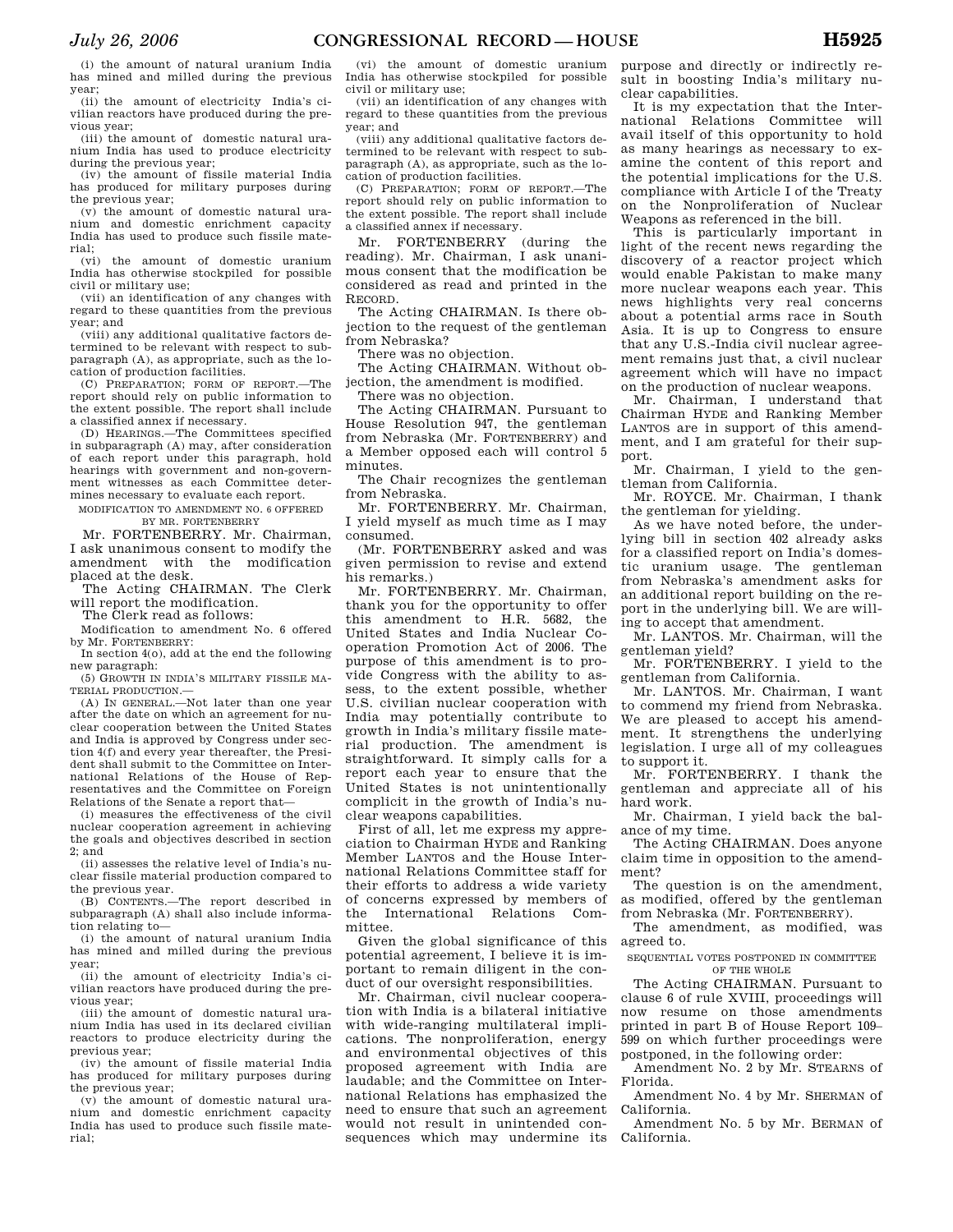## **H5926 CONGRESSIONAL RECORD— HOUSE** *July 26, 2006*

Scott (GA)

The first electronic vote will be conducted as a 15-minute vote. Remaining electronic votes will be conducted as 5 minute votes.

AMENDMENT NO. 2 OFFERED BY MR. STEARNS

The Acting CHAIRMAN. The pending business is the demand for a recorded vote on the amendment offered by the gentleman from Florida (Mr. STEARNS) on which further proceedings were postponed and on which the ayes prevailed by voice vote.<br>The Clerk will

redesignate the amendment.

The Clerk redesignated the amendment.

#### RECORDED VOTE

The Acting CHAIRMAN. A recorded vote has been demanded.

A recorded vote was ordered.

Carter Case Castle Chabot

Clay

Coble

Cooper Costa

Cubin Cuellar

Dent

Dicks Dingell

Doyle Drake Dreier

Ehlers

Engel

Eshoo

Farr Fattah Feeney

Filner

Flake Foley Forbes

Foxx

The vote was taken by electronic device, and there were—ayes 414, noes 0, not voting 18, as follows:

## [Roll No. 407]

Abercrombie Ackerman Aderholt Akin Alexander Allen Andrews Baca Bachus Baird Baker Baldwin Barrett (SC) Barrow Bartlett (MD) Barton (TX) Bass Bean Beauprez Becerra Berkley Berman Berry Biggert Bilbray Bilirakis Bishop (GA) Bishop (NY) Bishop (UT) Blackburn Blumenauer Blunt Boehlert Boehner Bonilla Bonner Bono Boozman Boren Boswell Boucher Boyd Bradley (NH) Brady (PA) Brady (TX) Brown (OH) Brown (SC) Brown, Corrine Brown-Waite, Ginny Burgess Burton (IN) Butterfield Buyer Calvert Camp (MI) Campbell (CA) Cannon Cantor Capito Capps Capuano Cardin Cardoza Carnahan Carson

AYES—414 Chandler Chocola Cleaver Clyburn Cobic<br>Cole (OK) Conaway Conyers Costello Cramer Crenshaw Crowley Culberson Cummings Davis (AL) Davis (CA) Davis (FL) Davis (IL) Davis (KY) Davis (TN) Davis, Tom DeFazio DeGette Delahunt DeLauro Diaz-Balart, L. Diaz-Balart, M. Doggett Doolittle Duncan Edwards Emanuel Emerson English (PA) Etheridge Everett Ferguson Fitzpatrick (PA) Fortenberry Fossella Frank (MA) Franks (AZ) Frelinghuysen Gallegly Garrett (NJ) Gerlach Gibbons Gilchrest Gillmor Gingrey Gohmert Goode Goodlatte Gordon Granger Graves Green (WI) Green, Al Green, Gene Grijalva Gutierrez Gutknecht Hall Harman Harris Hart Hastings (FL) Hastings (WA) Hayes Hayworth Hefley Hensarling Herger Herseth Higgins Hinchey Hinojosa Hobson Hoekstra Holden Holt Honda Hooley Hostettler Hoyer Hulshof Hunter Hyde Inglis (SC) Inslee Israel Issa Jackson (IL) Jackson-Lee (TX) Jefferson Jenkins Jindal Johnson (CT) Johnson (IL) Johnson, E. B. Johnson, Sam Jones (NC) Kanjorski Kaptur Keller

Kennedy (RI) Kildee Kilpatrick (MI) Kind King (IA) King (NY) Kingston Kirk Kline Knollenberg Kolbe Kucinich Kuhl (NY) LaHood Langevin Lantos Larsen (WA) Larson (CT) Latham LaTourette Leach Lee Levin Lewis (CA) Lewis (GA) Lewis (KY) Linder Lipinski LoBiondo Lofgren, Zoe Lowey Lucas Lungren, Daniel E. Lynch Mack Maloney Manzullo Marchant Markey Marshall Matheson Matsui McCarthy McCaul (TX) McCollum (MN) McCotter McCrery McDermott McGovern McHugh McIntyre McKeon McMorris McNulty Meehan Meek (FL) Meeks (NY) Melancon Mica Michaud Millender-McDonald Miller (MI) Miller (NC) Miller, Gary Miller, George Mollohan Moore (KS) Moore (WI) Moran (KS) Moran (VA) Murtha Boustany Davis, Jo Ann Deal (GA) Evans Ford Gonzalez

Kennedy (MN)

Musgrave Myrick Nadler Napolitano Neal (MA) Neugebauer Ney Northup Norwood Nunes Oberstar Obey Ortiz Osborne Otter Owens Oxley Pallone Pascrell Pastor Paul Payne Pearce Pelosi Pence Peterson (MN) Peterson (PA) Petri Pickering Pitts Platts Poe Pombo Pomeroy Porter Price (GA) Price (NC) Putnam Radanovich Rahall Ramstad Rangel Regula Rehberg Reichert Renzi Reyes Reynolds Rogers (AL) Rogers (KY) Rogers (MI) Rohrabacher Ros-Lehtinen Ross Rothman Roybal-Allard Royce Ruppersberger Rush Ryan (OH) Ryan (WI) Ryun (KS) Sabo Salazar Sánchez, Linda T. Sanchez, Loretta Sanders Saxton Schakowsky Schiff Schmidt Schwartz (PA) Schwarz (MI) NOT VOTING—18 Istook Jones (OH) Kelly McHenry

McKinney Miller (FL)

 $\Box$  2017

So the amendment was agreed to.

Mr. SWEENEY. Mr. Chairman, on rollcall No. 407, I was unavoidably detained. Had I been present, I would have voted ''aye.'' Mr. MILLER of Florida. Mr. Chairman, on rollcall No. 407, I was unavoidably detained. Had I been present, I would have voted ''aye.''

as above recorded. Stated for:

Wexler

Scott (VA) Sensenbrenner Serrano Sessions Shadegg Shaw Shays Sherman Sherwood Shimkus Shuster Simmons Simpson Skelton Slaughter Smith (NJ) Smith (TX) Smith (WA) Snyder Sodrel Solis Souder Spratt Stark Stearns Strickland Stupak Sullivan Tancredo Tanner Tauscher Taylor (MS) Taylor (NC) Terry Thomas Thompson (CA) Thompson (MS) Thornberry Tiahrt Tiberi Tierney Towns Turner Udall (CO) Udall (NM) Upton Van Hollen Velázquez Visclosky Walden (OR) Walsh Wamp Wasserman Schultz Waters Watson Watt Waxman Weiner Weldon (FL) Weldon (PA) Weller Westmoreland Whitfield Wicker Wilson (NM) Wilson (SC) Wolf Woolsey Wu Wynn Young (AK) Young (FL) Murphy Nussle Olver Pryce (OH) Sweeney

Mr. GEORGE MILLER of California changed his vote from ''no'' to ''aye.'' The result of the vote was announced ment. Abercrombie Allen Baca Baird Baldwin Barton (TX) Becerra Berman Berry Bishop (NY) Blumenauer Boucher Brady (PA) Brown (OH) Brown, Corrine Butterfield Capps Capuano Cardin Carson Clay Clyburn Coble Conyers Costello Cummings Davis (CA) DeFazio DeGette Delahunt DeLauro .<br>Dicks Dingell Doggett Eshoo Etheridge Farr Fattah Filner Gerlach Gilchrest Gohmert Goode Green, Al Grijalva Gutierrez Harman Hefley Hinchey Holden

Fitzpatrick (PA) Fortenberry Garrett (NJ) Ackerman Aderholt Akin Alexander Andrews Bachus Baker

Mr. MURPHY. Mr. Chairman, on rollcall No. 407, I was unavoidably detained. Had I been present, I would have voted ''aye.''

AMENDMENT NO. 4 OFFERED BY MR. SHERMAN

The Acting CHAIRMAN. The pending business is the demand for a recorded vote on the amendment offered by the gentleman from California (Mr. SHER-MAN) on which further proceedings were postponed and on which the noes prevailed by voice vote.

The Clerk will redesignate the amendment.

The Clerk redesignated the amend-

## RECORDED VOTE

The Acting CHAIRMAN. A recorded vote has been demanded.

A recorded vote was ordered.

The Acting CHAIRMAN. This will be a 5-minute vote.

The vote was taken by electronic device, and there were—ayes 155, noes 268, not voting 9, as follows:

[Roll No. 408] AYES—155

> Pascrell Pastor Paul Payne Pelosi Peterson (MN) Petri Pitts Platts Pomeroy Price (NC) Ramstad Ross Rothman Ryan (OH) Sabo Sa´nchez, Linda T. Sanchez, Loretta Sanders Saxton Schakowsky Schiff Schwartz (PA) Scott (GA) Serrano Sherman Slaughter

Holt Honda Hooley Hostettler Hoyer Jefferson Johnson, E. B. Jones (NC) Jones (OH) Kanjorski Kaptur Kennedy (RI) Kildee Kilpatrick (MI) Kind Kucinich Langevin Larsen (WA) Larson (CT) Leach Lee Lewis (GA) LoBiondo<br>Lofgren, Zoe Lowey Lynch Maloney Markey Marshall Matsui McCarthy McCollum (MN) McDermott McGovern McIntyre McNulty Meehan Michaud Millender-McDonald Miller, George Moore (KS) Moore (WI) Moran (KS) Murtha Nadler Napolitano Neal (MA) Oberstar Obey Olver Otter Owens NOES—268 Bartlett (MD)

Smith (NJ) Solis Spratt Stark Stupak Tauscher Taylor (MS) Thompson (CA) Tierney Udall (CO) Udall (NM) Upton Van Hollen Velázquez Visclosky Waters Watson Watt Waxman Weiner Weldon (PA) Woolsey Wu Bishop (UT) Blackburn Blunt Boehlert Boehner Bonilla Bonner

Bono Boozman

Barrett (SC) Bean Beauprez Berkley Biggert Bilbray Bilirakis Bishop (GA)

Bass

Barrow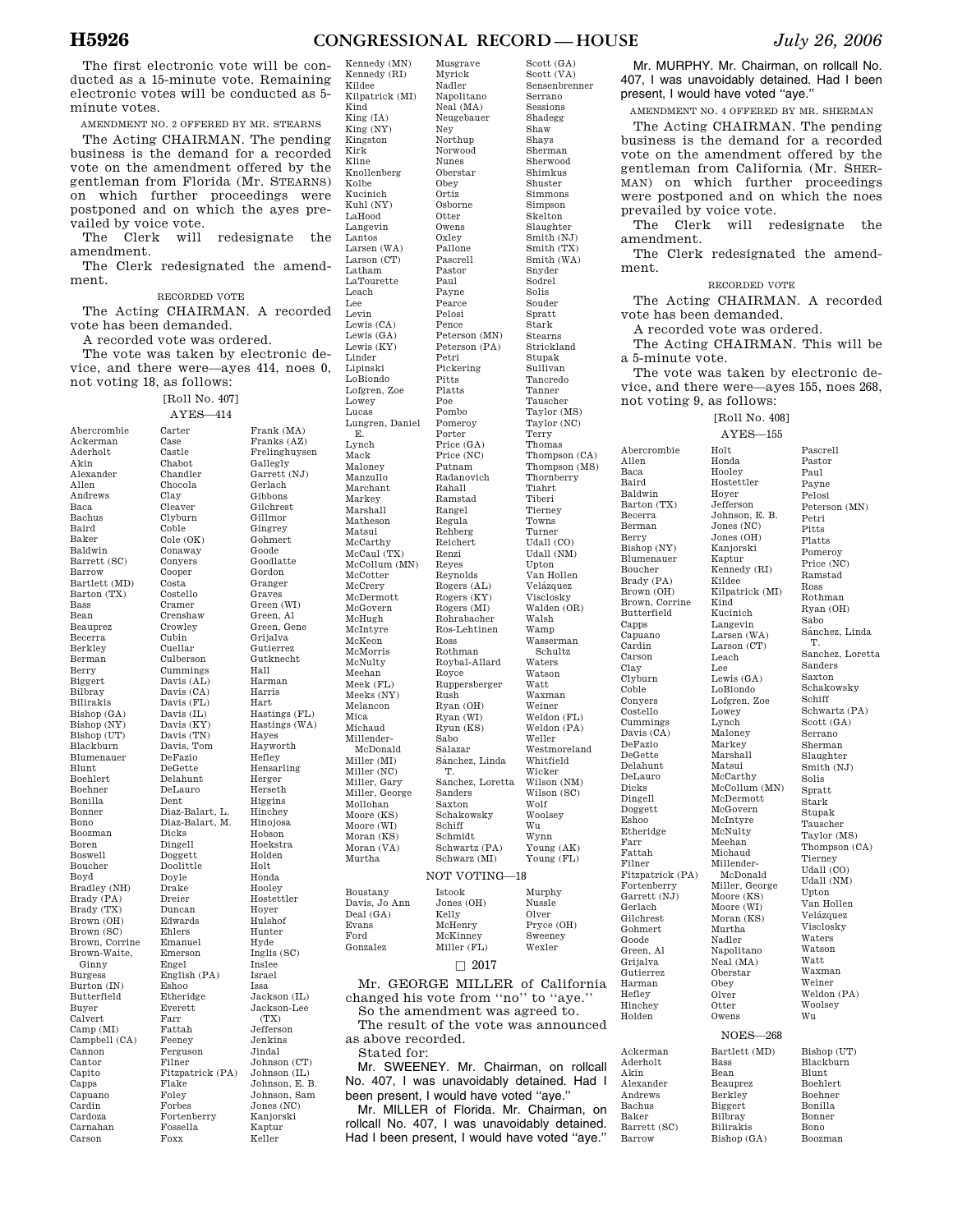Hastings (FL) Hastings (WA) Hayes Hayworth

Pearce Pence Peterson (PA) Pickering

Boren Boswell Boustany Boyd Bradley (NH) Brady (TX) Brown (SC) Brown-Waite, Ginny Burgess Burton (IN) Buyer Calvert Camp (MI) Campbell (CA) Cannon Cantor Capito Cardoza Carnahan Carter Case Castle Chabot Chandler Chocola Cleaver Cole (OK) Conaway Cooper Costa Cramer Crenshaw Crowley Cubin Cuellar Culberson Davis (AL) Davis (FL) Davis (IL) Davis (KY) Davis (TN) Davis, Tom Dent Diaz-Balart, L. Diaz-Balart, M. Doolittle Doyle Drake Dreier Duncan Edwards Ehlers Emanuel Emerson Engel English (PA) Everett Feeney Ferguson Flake Foley Forbes Fossella Foxx Frank (MA) Franks (AZ) Frelinghuysen Gallegly Gibbons Gillmor Gingrey Goodlatte Gordon Granger Graves Green (WI) Green, Gene Gutknecht Hall Harris Hart

Davis, Jo Ann Deal (GA) Evans

Hensarling Herger Herseth Higgins Hinojosa Hobson Hoekstra Hulshof Hunter Hyde Inglis (SC) Inslee Israel Issa Jackson (IL) Jackson-Lee  $(TX)$ Jenkins Jindal Johnson (CT) Johnson (IL) Johnson, Sam Keller Kelly Kennedy (MN) King (IA) King (NY) Kingston Kirk Kline Knollenberg Kolbe Kuhl (NY) LaHood Lantos Latham LaTourette Levin Lewis (CA) Lewis (KY) Linder Lipinski Lucas Lungren, Daniel E. Mack Manzullo Marchant Matheson McCaul (TX) McCotter McCrery McHenry McHugh McKeon McMorris Meek (FL) Meeks (NY) Melancon Mica Miller (FL) Miller (MI) Miller (NC) Miller, Gary Mollohan Moran (VA) Murphy Musgrave Myrick Neugebauer Ney<br>Northup Norwood Nunes Ortiz Osborne Oxley Pallone Poe Pombo Porter Price (GA) Pryce (OH) Putnam Radanovich Rahall Rangel Regula Rehberg Reichert Renzi Reyes Reynolds Rogers (AL) Rogers (KY) Rogers (MI) Rohrabacher Ros-Lehtinen Roybal-Allard Royce Ruppersberger Rush Ryan (WI) Ryun (KS) Salazar Schmidt Schwarz (MI) Scott (VA) Sensenbrenner Sessions Shadegg Shaw Shays Sherwood Shimkus Shuster Simmons Simpson Skelton Smith (TX) Smith (WA) Snyder Sodrel Souder Stearns Strickland Sullivan Sweeney Tancredo Tanner Taylor (NC) Terry Thomas Thompson (MS) Thornberry Tiahrt Tiberi Towns Turner Walden (OR) Walsh Wamp Wasserman Schultz Weldon (FL) Weller Westmoreland Whitfield Wicker Wilson (NM) Wilson (SC) Wolf Wynn Young (AK) Young (FL) NOT VOTING—9 Ford Gonzalez Istook McKinney Nussle Wexler

ANNOUNCEMENT BY THE ACTING CHAIRMAN The Acting CHAIRMAN (during the vote). Members are advised there are 2 minutes remaining in this vote.

#### $\Box$  2028

Messrs. WU, GUTIERREZ, and POM-EROY changed their vote from ''no'' to ''aye.''

So the amendment was rejected.

## *July 26, 2006* **CONGRESSIONAL RECORD— HOUSE H5927**

The result of the vote was announced as above recorded.

AMENDMENT NO. 5 OFFERED BY MR. BERMAN

The Acting CHAIRMAN. The pending business is the demand for a recorded vote on the amendment offered by the gentleman from California (Mr. BER-MAN) on which further proceedings were postponed and on which the noes prevailed by voice vote.

The Clerk will redesignate the amendment.

The Clerk redesignated the amendment.

RECORDED VOTE

The Acting CHAIRMAN. A recorded

vote has been demanded. A recorded vote was ordered.

The Acting CHAIRMAN. This will be

a 5-minute vote. The vote was taken by electronic device, and there were—ayes 184, noes 241,

not voting 7, as follows:

Baca

Case

Clay

Farr

## [Roll No. 409] AYES—184

Abercrombie Allen Andrews Baird Baldwin Barton (TX) Becerra Berman Berry Bishop (NY) Blumenauer Boehlert Boucher Boyd Brady (PA) Brown (OH) Brown-Waite, Ginny Butterfield Capps Capuano Cardin Cardoza Carson Chandler Cleaver Clyburn Coble Conyers Cooper Costa Costello Cummings Davis (CA) Davis, Tom DeFazio DeGette Delahunt DeLauro Dent Dicks Dingell Doggett Doyle Edwards Emerson Eshoo Etheridge Fattah Filner Fitzpatrick (PA) Fortenberry Frank (MA) Garrett (NJ) Gerlach Gilchrest Gohmert Gonzalez Goode Green, Al Green, Gene Grijalva Harman Hefley Herseth Hinchey Hinojosa Hobson Holden Holt Honda Hooley Hostettler Hoyer Inslee Jefferson Johnson, E. B. Jones (NC) Jones (OH) Kanjorski Kaptur Kennedy (RI) Kildee Kilpatrick (MI) Kind Kucinich Langevin Larsen (WA) Larson (CT) Leach Lee Lewis (CA) Lewis (GA) Lofgren, Zoe Lowey Lynch Maloney Markey Marshall Matsui McCarthy McCollum (MN) McDermott McGovern McIntyre McNulty Meehan Michaud Millender-Miller, George Moore (KS) Moore (WI) Moran (KS) Moran (VA) Murtha Nadler Napolitano Neal (MA) Nunes Oberstar Obey

McDonald

Olver Otter Owens Pascrell Pastor Paul Payne Pelosi Peterson (MN) Petri Pitts Platts Price (NC) Ramstad Ross Rothman Ryan (OH) Sabo Sánchez, Linda T. Sanchez, Loretta Sanders Schakowsky Schiff Schwartz (PA) Schwarz (MI) Scott (GA) Serrano Sherman Sherwood Skelton Slaughter Smith (NJ) Snyder Solis Souder Spratt Stark Stearns Stupak Tauscher Taylor (MS) Taylor (NC) Thompson (CA) Tierney Towns Udall (CO) Udall (NM) Upton Van Hollen Velázquez Visclosky Waters Watson Watt Waxman Weiner Weldon (PA) Wolf Woolsey Wu

Bachus Baker Barrett (SC) Barrow Bartlett (MD) Bass Bean Beauprez Berkley Biggert Bilbray Bilirakis Bishop (GA) Bishop (UT) Blackburn Blunt Boehner Bonilla Bonner Bono Boozman Boren Boswell Boustany Bradley (NH) Brady (TX) Brown (SC) Brown, Corrine Burgess Burton (IN) Buyer Calvert Camp (MI) Campbell (CA) Cannon Cantor Capito Carnahan Carter Castle Chabot Chocola Cole (OK) Conaway Cramer Crenshaw Crowley Cubin Cuellar Culberson Davis (AL) Davis (FL) Davis (IL) Davis (KY) Davis (TN) Diaz-Balart, L. Diaz-Balart, M. Doolittle Drake Dreier Duncan Ehlers Emanuel Engel English (PA) Everett Feeney Ferguson Flake Foley Forbes Ford Fossella Foxx Franks (AZ) Frelinghuysen Gallegly Gibbons Davis, Jo Ann Deal (GA)

E. Mack Manzullo Marchant Matheson McCaul (TX) McCotter McCrery McHenry McHugh McKeon McMorris Meek (FL) Meeks (NY) Melancon Mica Miller (FL) Miller (MI) Miller (NC) Miller, Gary Mollohan Murphy Musgrave Myrick Neugebauer Ney

Ackerman Aderholt Akin Alexander

NOES—241

Gillmor Gingrey Goodlatte Gordon Granger Graves Green (WI) Gutierrez Gutknecht Hall Harris Hart Hastings (FL) Hastings (WA) Hayes Hayworth Hensarling Herger Higgins Hoekstra Hulshof Hunter Hyde Inglis (SC) Israel Issa Jackson (IL) Jackson-Lee (TX) Jenkins Jindal Johnson (CT) Johnson (IL) Johnson, Sam Keller Kelly Kennedy (MN) King (IA) King (NY) Kingston Kirk Kline Knollenberg Kolbe Kuhl (NY) LaHood Lantos Latham LaTourette Levin Lewis (KY) Linder Lipinski LoBiondo Lucas

Lungren, Daniel Northup Norwood Ortiz Osborne Oxley Pallone Pearce Pence Peterson (PA) Pickering Poe Pombo Pomeroy Porter Price (GA) Pryce (OH) Putnam Radanovich Rahall Rangel Regula Rehberg Reichert Renzi Reyes Reynolds Rogers (AL) Rogers (KY) Rogers (MI) Rohrabacher Ros-Lehtinen Roybal-Allard Royce Ruppersberger Rush Ryan (WI) Ryun (KS) Salazar Saxton Schmidt Scott (VA) Sensenbrenner Sessions Shadegg Shaw Shays Shimkus Shuster Simmons Simpson Smith (TX) Smith (WA) Sodrel Strickland Sullivan Sweeney Tancredo Tanner Terry Thomas Thompson (MS) Thornberry Tiahrt Tiberi Turner Walden (OR) Walsh Wamp Wasserman Schultz Weldon (FL) Weller Westmoreland Whitfield Wicker Wilson (NM) Wilson (SC) Wynn Young (AK) Young (FL) NOT VOTING—7 Wexler

Evans McKinney Nussle

ANNOUNCEMENT BY THE ACTING CHAIRMAN The Acting CHAIRMAN (during the vote). Members are advised that 2 minutes remain in this vote.

Istook

## $\Box$  2036

Mr. MEEK of Florida changed his vote from ''aye'' to ''no.''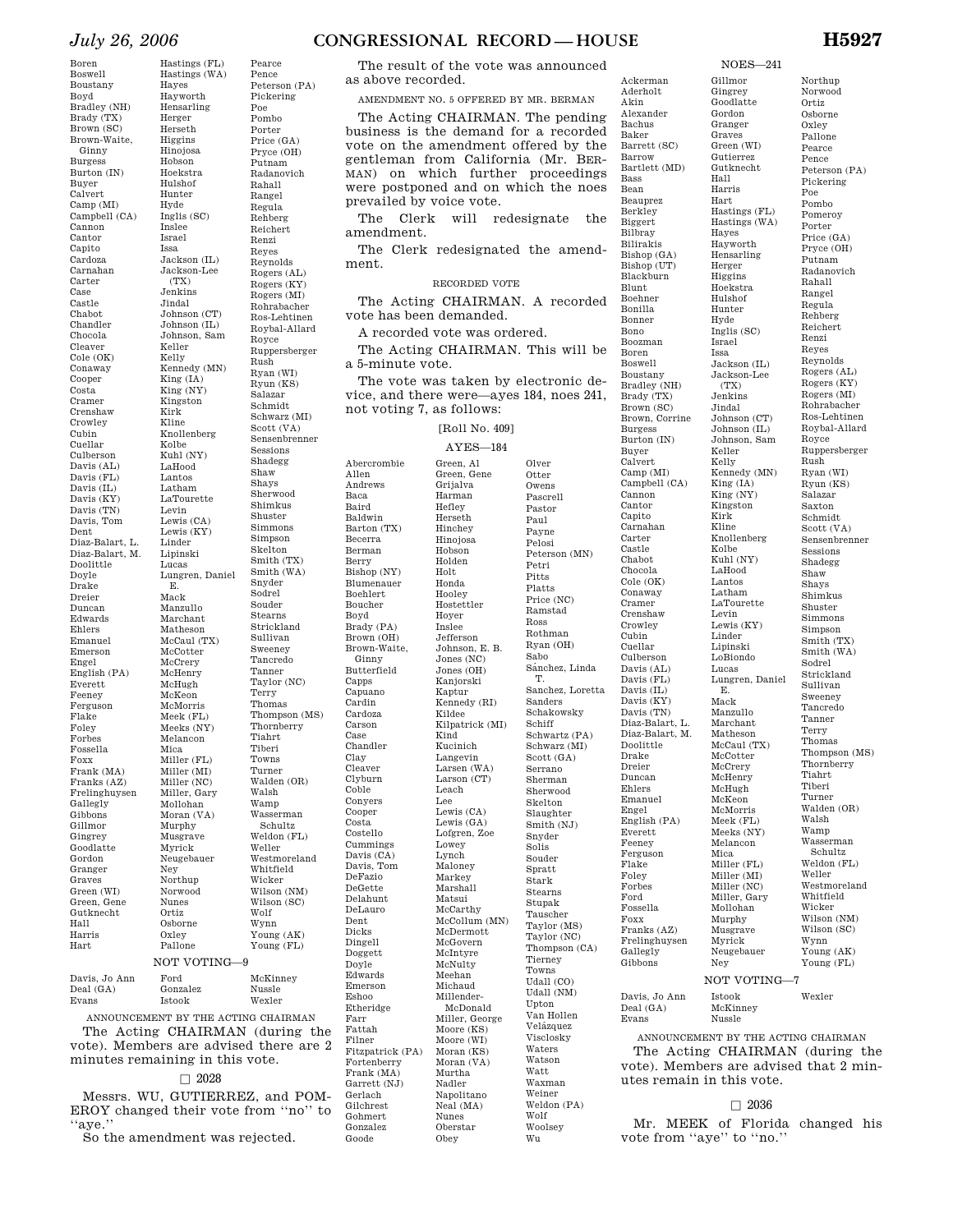So the amendment was rejected.

The result of the vote was announced as above recorded.

The Acting CHAIRMAN. Under the rule, the Committee rises.

Accordingly, the Committee rose; and the Speaker pro tempore (Mr. BISHOP of Utah) having assumed the chair, Mr. GUTKNECHT, Acting Chairman of the Committee of the Whole House on the State of the Union, reported that that Committee, having had under consideration the bill (H.R. 5682) to exempt from certain requirements of the Atomic Energy Act of 1954 a proposed nuclear agreement for cooperation with India, pursuant to House Resolution 947, he reported the bill, as amended pursuant to that rule, back to the House with further sundry amendments adopted by the Committee of the Whole.

The SPEAKER pro tempore. Under the rule, the previous question is ordered.

Is a separate vote demanded on any amendment? If not, the Chair will put them en gros.

The amendments were agreed to.

The SPEAKER pro tempore. The question is on the engrossment and third reading of the bill.

The bill was ordered to be engrossed and read a third time, and was read the third time.

MOTION TO RECOMMIT OFFERED BY MR. MARKEY Mr. MARKEY. Mr. Speaker, I have a

motion to recommit at the desk. The SPEAKER pro tempore. Is the

gentleman opposed to the bill? Mr. MARKEY. In its current form, I

am opposed to the bill.

The SPEAKER pro tempore. The Clerk will report the motion to recommit.

The Clerk read as follows:

Mr. Markey moves to recommit the bill H.R. 5682 to the Committee on International Relations with instructions to report the same back to the House forthwith with the following amendment:

In section 4(b), add at the end the following new paragraph:

(8) India is fully and actively participating in United States efforts to dissuade, isolate, and, if necessary, sanction and contain Iran for its efforts to acquire weapons of mass destruction, including a nuclear weapons capability (including the capability to enrich or process nuclear materials), and the means to deliver weapons of mass destruction.

Mr. MARKEY (during the reading). Mr. Speaker, I ask unanimous consent that the motion to recommit be considered as read and printed in the RECORD.

The SPEAKER pro tempore. Is there objection to the request of the gentleman from Massachusetts?

There was no objection.

The SPEAKER pro tempore. The gentleman is recognized for 5 minutes.

Mr. MARKEY. Mr. Speaker, this recommittal motion requires that nuclear cooperation with India can only commence after the President has determined that India is fully and actively participating in United States' efforts to dissuade, isolate and, if necessary, sanction and contain Iran for

its efforts to acquire weapons of mass destruction, including a nuclear weapons capability, including the capability to enrich or process nuclear materials and the means to deliver weapons of mass destruction.

The motion does not kill or delay this bill in any way. If the House approves this motion, the Committee on International Relations will report the amended bill back to the House forthwith, meaning immediately. We will go to final passage of the legislation.

As the Members know, the U.S. Government has made a determination that Iran's nuclear program is a cover for a military program; and the International Atomic Energy Agency has found Iran to be in violation of their international safeguards commitments. The U.N. Security Council is about to consider what action to take in response.

Even Russia and China have now said that they would support action at the Security Council, potentially even sanctions, a position that could not have been imagined previously. India is now the only global power that has yet to get on board with the United States policy on Iran.

Clearly, preventing Iran from acquiring nuclear weapons is a paramount U.S. national security goal. A nucleararmed Iran is a threat to our national security; and it is a threat to the security, indeed, the very survival of our closest ally in the Middle East, the State of Israel.

Let me at this time, Mr. Speaker, yield 1 minute to the gentleman from Michigan (Mr. UPTON).

The SPEAKER pro tempore. The gentleman has not been recognized for a period of controlled debate and may not allocate or reserve time. The gentleman may reclaim his time after 1 minute.

Mr. UPTON. Mr. Speaker, I don't often speak or vote for motions to recommit, but occasionally they do pass. And I would note that if this motion to recommit does pass, the bill still comes to us in its final form.

The gentleman from Massachusetts (Mr. MARKEY) and I tried to offer this amendment in the Rules Committee. I must say that in our testimony in the Rules Committee upstairs yesterday, I thought we had pretty good support on both sides of the aisle for this amendment from those that were there.

Iran is a bad player. This bill helps India. Why don't we have India on our side as we work against Iran in the world community? That is what this motion to recommit says. It says that the President has to certify that India is on our side as they work for nuclear capability in the world community and to keep Iran on the other side. Why aren't we working together, India and the United States, as we look at Iran in terms of more of the mischief that they are promoting around the world?

Mr. MARKEY. I thank the gentleman.

I yield 30 seconds to the gentleman from California (Mr. LANTOS).

Mr. LANTOS. Mr. Speaker, I strongly support this motion. In committee deliberations, we have made it clear to India that they must make a choice between Tehran and Washington. They have done so twice at votes in Vienna at the International Atomic Energy Agency. This recommittal motion dramatically strengthens the underlying legislation. I urge all of my colleagues to vote for it.

Mr. MARKEY. I thank the gentleman.

Could I ask the Chair how much time is remaining.

The SPEAKER pro tempore. The gentleman from Massachusetts has 11⁄2 minutes remaining of the 5.

Mr. MARKEY. I yield myself the remainder of my time.

As the gentleman from Michigan and the gentleman from California have pointed out, there has been a series of statements made by the Indian government that have left a great deal of ambiguity with regard to how strong they will stand with us in our effort to take Iran to the Security Council to ensure that Iran does not use its uranium and plutonium programs in order to develop a clandestine nuclear weapons program.

The recommittal motion that I am propounding here this evening just follows up on the statements that have been made out of the Indian government so that they can understand what we expect from them, and we will send a signal from this Congress to our negotiators as to what we expect from them in eliciting from the Indian government. So I hope on a bipartisan basis we can all agree that this Iranian nuclear program is the very top foreign policy and defense threat not only to our country but to countries throughout the Middle East.

I urge an ''aye'' vote on the recommittal motion.

#### $\square$  2045

Mr. ROYCE. Mr. Speaker, I rise to oppose the motion to recommit.

The SPEAKER pro tempore. The gentleman from California is recognized for 5 minutes.

Mr. ROYCE. Mr. Speaker, during the course of the committee's five hearings on this agreement members closely scrutinized the relationship between India and Iran, and I think it is fair to say that our committee helped influence India's thinking on Iran. And I think we should all remember that we are getting India's cooperation on Iran. We got two IAEA votes out of India, including a critical vote to get the Iran file to New York. That is the fact about cooperation.

We share the gentleman's concern about Iran, but our point is that India is cooperating on Iran. And as we continue to engage India, and this agreement is about India's growing energy needs, as we engage India, we move them away from states like Iran. Rejection of the agreement itself, frankly, could push India, theoretically, back towards countries like Iran.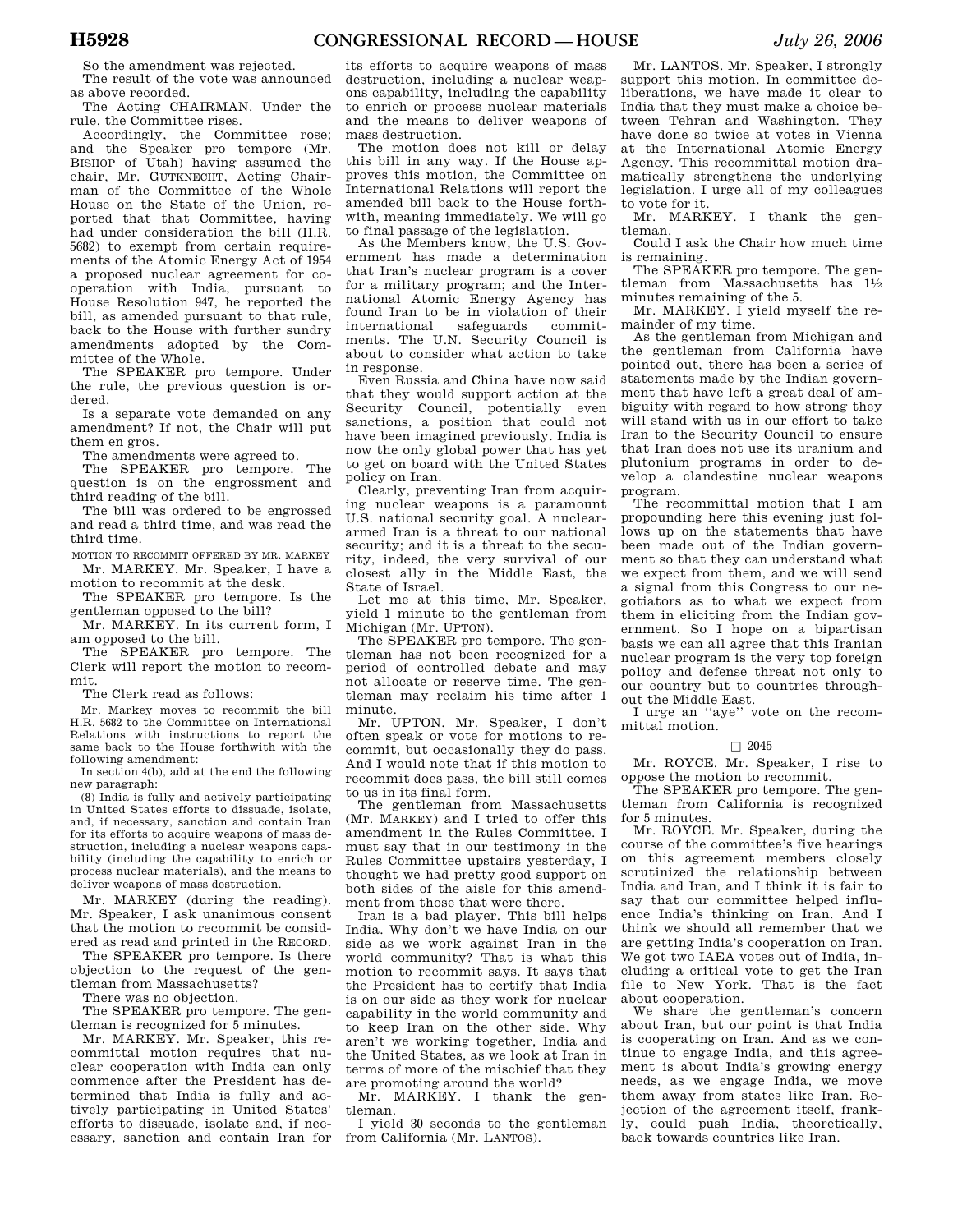Also, we have Mr. MARKEY's theme in the bill itself. The bill itself says to ''secure India's full and active participation in United States efforts to dissuade, isolate, and, if necessary, sanction and contain Iran for its efforts to acquire weapons of mass destruction, including a nuclear weapons capability, and the means to deliver weapons of mass destruction.'' If India breaks this agreement, then we, the United States, will break our agreement with India.

And I think also it is important to remember that India and the administration both say that they are cooperating on Iran quietly behind the scenes. Why? Because this is the most effective way to do it. And we have seen the positive results. But diplomacy cannot be certified. The purpose of this agreement is to help establish broad cooperation, to establish a partnership between India and the United States. You do not compel a partner to cooperate. So this amendment is both unworkable and contrary to the spirit of the new relationship we are trying to establish with India.

How important is that relationship? Well, we have had two administrations, the Clinton administration and the Bush administration, forge closer ties with India and overcoming what we remember only too well, the chilly relations of the Cold War. And last July's joint statement committed each country to a global partnership which has accelerated our cooperation on many issues, including counterterrorism, including Iran.

The International Relations Committee have given this agreement close and extensive review. While nuclear energy is controversial in the United States, it is not in India. Like in several other countries, nuclear energy is widely viewed as a critical technology for their electricity, one central to uplifting hundreds of millions of impoverished Indians. So India will develop its nuclear energy sector, not as easily or as quickly without this deal, but it will nonetheless. So this deal needs to go forward.

With its growing economy, India is consuming more and more oil. It is competing on the world market, competing with American consumers, for limited hydrocarbon resources. This gives Americans an interest in helping India expand its nuclear power industry, which this legislation does. It also encourages India to move away from burning its highly polluting coal, which is in our interest.

By passing this legislation, we also take a step toward internationalizing India's nuclear industry, which I believe would make it safer. The agreement also is likely to increase India's cooperation with us in confronting countries seeking to break their NPT commitment by developing nuclear weapons, as it already has with Iran.

India must take more steps, including developing a credible plan to sepa-Ing developing a credible plan to sepa-<br>rate its civilians and military nuclear Davis (TN)

facilities under the agreement. Congress must approve a nuclear cooperation agreement that the administration is negotiating with the Indians before the technology is actually transferred. And as I said, should India break the conditions of the agreement, the U.S. breaks off the agreement itself.

So either we continue to try to box in India and hope for the best, or we make this move, we engage India and hope to use our influence to move this increasingly important country in our direction, making India a true partner as we enter what will be a decades-long struggle against Islamist terrorism.

That is why I ask my colleagues to please oppose this motion to recommit and please vote for the U.S. and India Nuclear Cooperation Promotion Act.

Mr. Speaker, I yield back the balance of my time.

The SPEAKER pro tempore. Without objection, the previous question is ordered on the motion to recommit.

There was no objection.

The SPEAKER pro tempore. The question is on the motion to recommit.

The question was taken; and the Speaker pro tempore announced that the noes appeared to have it.

#### RECORDED VOTE

Mr. MARKEY. Mr. Speaker, I demand a recorded vote.

A recorded vote was ordered.

The SPEAKER pro tempore. Pursuant to clause 9 of rule XX, the Chair will reduce to 5 minutes the minimum time for any electronic vote on the question of passage.

The vote was taken by electronic device, and there were—ayes 192, noes 235, not voting 6, as follows:

## [Roll No. 410]

| ററ |  |
|----|--|
|    |  |

|                | ∩⊥ ലാ—⊥ാ⊿        |                 |
|----------------|------------------|-----------------|
| Allen          | DeFazio          | Jackson-Lee     |
| Andrews        | DeGette          | (TX)            |
| Baca.          | DeLauro          | Jefferson       |
| Baird          | Dicks            | Johnson (CT)    |
| Baldwin        | Dingell          | Johnson (IL)    |
| Barrow         | Doggett          | Johnson, E. B.  |
| Bean           | Doyle            | Jones (NC)      |
| Becerra        | Edwards          | Jones (OH)      |
| Berkley        | Emanuel          | Kanjorski       |
| Berman         | Emerson          | Kaptur          |
| Berry          | Eshoo            | Kennedy (RI)    |
| Bishop (GA)    | Etheridge        | Kildee          |
| Bishop (NY)    | Farr             | Kilpatrick (MI) |
| Blumenauer     | Fattah           | Kind            |
| Boswell        | Filner           | Kucinich        |
| Boucher        | Fitzpatrick (PA) | Langevin        |
| Boyd           | Ford             | Lantos          |
| Brady (PA)     | Fortenberry      | Larsen (WA)     |
| Brown (OH)     | Frank (MA)       | Larson (CT)     |
| Brown, Corrine | Gerlach          | Leach           |
| Butterfield    | Gilchrest        | Lee             |
| Capps          | Gonzalez         | Levin           |
| Capuano        | Gordon           | Lewis (GA)      |
| Cardin         | Green, Al        | Lipinski        |
| Carnahan       | Green, Gene      | LoBiondo        |
| Carson         | Grijalva         | Lofgren, Zoe    |
| Case           | Harman           | Lowey           |
| Clay           | Hastings (FL)    | Lynch           |
| Cleaver        | Hefley           | Maloney         |
| Clyburn        | Herseth          | Markey          |
| Coble          | Higgins          | Marshall        |
| Conyers        | Hinchey          | Matsui          |
| Costa          | Hinojosa         | McCarthy        |
| Costello       | Holden           | McCollum (MN)   |
| Cramer         | Holt             | McDermott       |
| Cummings       | Honda            | McGovern        |
| Davis (CA)     | Hooley           | McIntyre        |
| Davis (FL)     | Hoyer            | McNulty         |
| Davis (TN)     | Israel           | Meehan          |

Melancon Michaud Millender-McDonald Miller, George Moore (KS) Moore (WI) Moran (VA) Murtha Nadler Napolitano Neal (MA) Ney Oberstar Obey Olver Ortiz Otter Owens Pascrell Pastor Payne Pelosi Peterson (MN) Platts Pomeroy Price (NC)

Abercrombie Ackerman Aderholt Akin Alexander Bachus Baker Barrett (SC) Bartlett (MD) Barton (TX) Bass Beauprez Biggert Bilbray Bilirakis Bishop (UT) Blackburn Blunt Boehlert Boehner Bonilla Bonner Bono Boozman Boren Boustany Bradley (NH) Brady (TX) Brown (SC) Brown-Waite, Ginny Burgess Burton (IN) Buyer Calvert Camp (MI) Campbell (CA) Cannon Cantor Capito Cardoza Carter Castle Chabot Chandler Chocola Cole (OK) Conaway Cooper Crenshaw Crowley Cubin Cuellar Culberson Davis (AL) Davis (IL) Davis (KY) Davis, Tom Delahunt Dent Diaz-Balart, L. Diaz-Balart, M. Doolittle Drake Dreier Duncan Ehlers Engel  $Enclish$  (PA) Everett Feeney Ferguson Flake Foley Forbes Fossella Foxx Franks (AZ) Frelinghuysen Gallegly Garrett (NJ) Gibbons Gillmor Gingrey Gohmert Goode Goodlatte Granger Graves Green (WI) Gutierrez Gutknecht Hall Harris Hart Hastert Hastings (WA) Hayes Hayworth Hensarling Herger Hobson Hoekstra Hostettler Hulshof Hunter Hyde Inglis (SC) Inslee Issa Jackson (IL) Jenkins Jindal Johnson, Sam Keller Kelly Kennedy (MN) King (IA) King (NY) Kingston Kirk Kline Knollenberg Kolbe Kuhl (NY) LaHood Latham LaTourette Lewis (CA) Lewis (KY) Linder Lucas Lungren, Daniel Mack Manzullo Marchant Matheson McCaul (TX) McCotter

E.

Sanchez, Loretta Spratt Stark Stupak Sweeney Tanner Tauscher Taylor (MS) Thompson (CA) Tierney Udall (CO) Udall (NM) Upton Van Hollen Velázquez Visclosky Wasserman Schultz Waters Watson Watt Waxman Wilson (NM) Woolsey Wu Wynn

NOES—235

Rahall Ramstad Reyes Ross Rothman Roybal-Allard Ryan (OH) Sabo Salazar Sánchez, Linda T.

Sanders Schakowsky Schiff Schwartz (PA) Scott (GA) Scott (VA) Serrano Shays Sherman Simmons Skelton Slaughter Smith (NJ) Snyder Solis

> McCrery McHenry McHugh McKeon McMorris Meek (FL) Meeks (NY) Mica Miller (FL) Miller (MI) Miller (NC) Miller, Gary Mollohan Moran (KS) Murphy Musgrave Myrick Neugebauer Northup Norwood Nunes Nussle Osborne Oxley Pallone Paul Pearce Pence Peterson (PA) Petri Pickering Pitts Poe Pombo Porter Price (GA) Pryce (OH) Putnam Radanovich Rangel Regula Rehberg Reichert Renzi Reynolds Rogers (AL) Rogers (KY) Rogers (MI) Rohrabacher Ros-Lehtinen Royce Ruppersberger Rush Ryan (WI) Ryun (KS) Saxton Schmidt Schwarz (MI) Sensenbrenner Sessions Shadegg Shaw Sherwood Shimkus Shuster Simpson Smith (TX) Smith (WA) Sodrel Souder